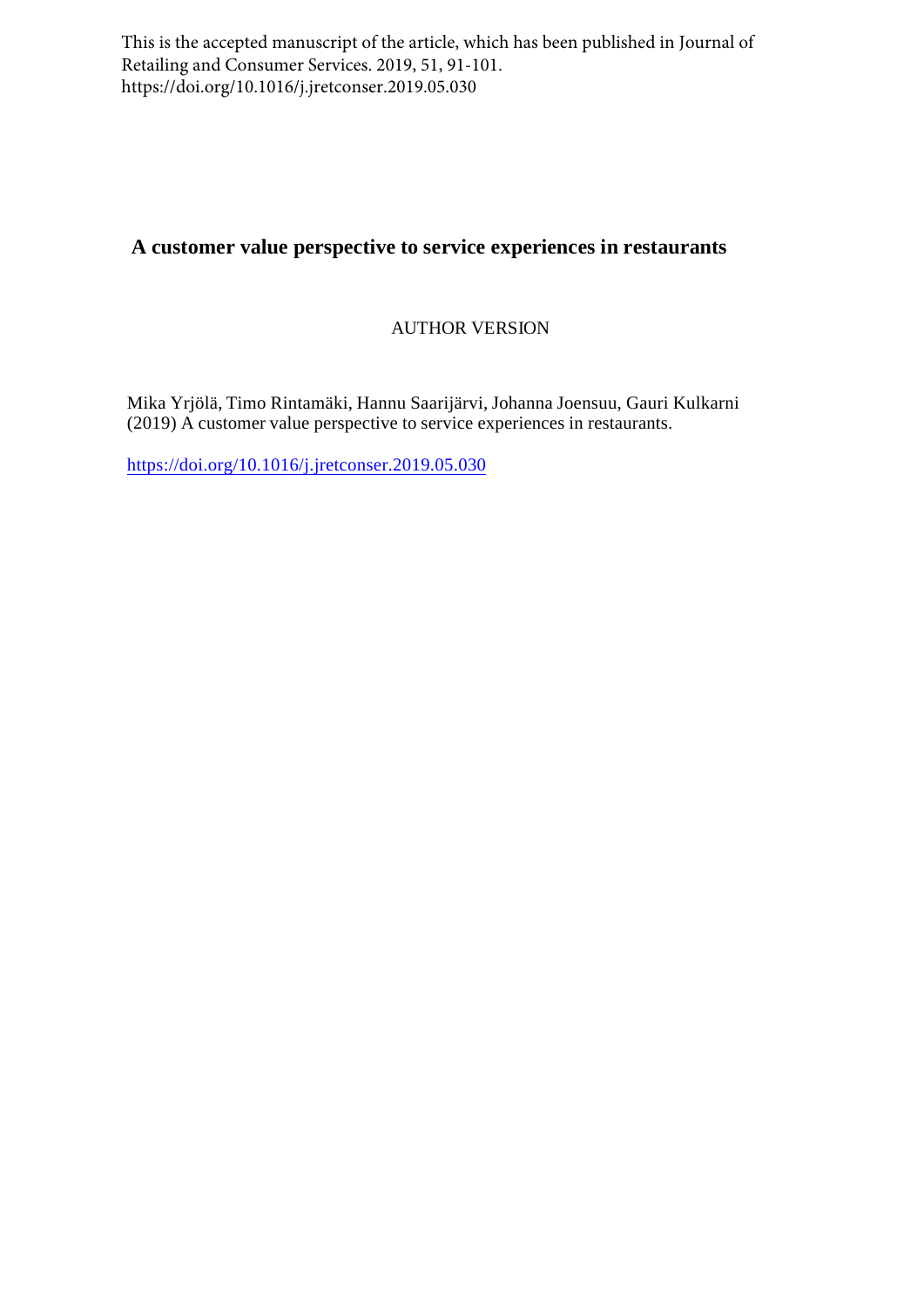#### **A customer value perspective to service experiences in restaurants**

Customer experience is an increasingly important construct in consumer services research and management. Prior research has analyzed restaurant experiences through attributes, such as food quality, but more attention is needed to understand what kind of value customers eventually perceive. This study introduces the customer value perspective to restaurant experience and connects quality attributes to value perceptions, as well as to behavioral intentions. Conceptually, the study combines the customer-perceived value perspective with more traditional models of service/restaurant experience. Using data from a large quantitative survey ( $n =$ 1,533), this study introduces an integrative model for analyzing the antecedents, outcomes, and implications of restaurant experiences. Additionally, the model is validated by comparing data from two different restaurant settings: lunch and dining. Managerially, the study broadens managers' understanding of how to design superior experiences by shifting attention from restaurant attributes to customers' perception of value resulting from these attributes.

Keywords: restaurant experience; quality; customer value

#### **INTRODUCTION**

During the past decade, customer experience has become a focal concept for scholars and practitioners in a multitude of service industries, such as retailing (Grewal et al., 2009; Verhoef et al., 2009), hotel and accommodation (Xu & Chan, 2010), and e-commerce (Rose et al., 2012). The relevance and potential of the customer experience construct for service research is derived from its ability to address and capture the holistic nature of a service setting, and from its empirical links to preference formation and future behavioral intentions (Helkkula, 2011; Ferguson et al., 2010). In this respect, customer experience can provide a common lexicon for managers, personnel, and customers to discuss and define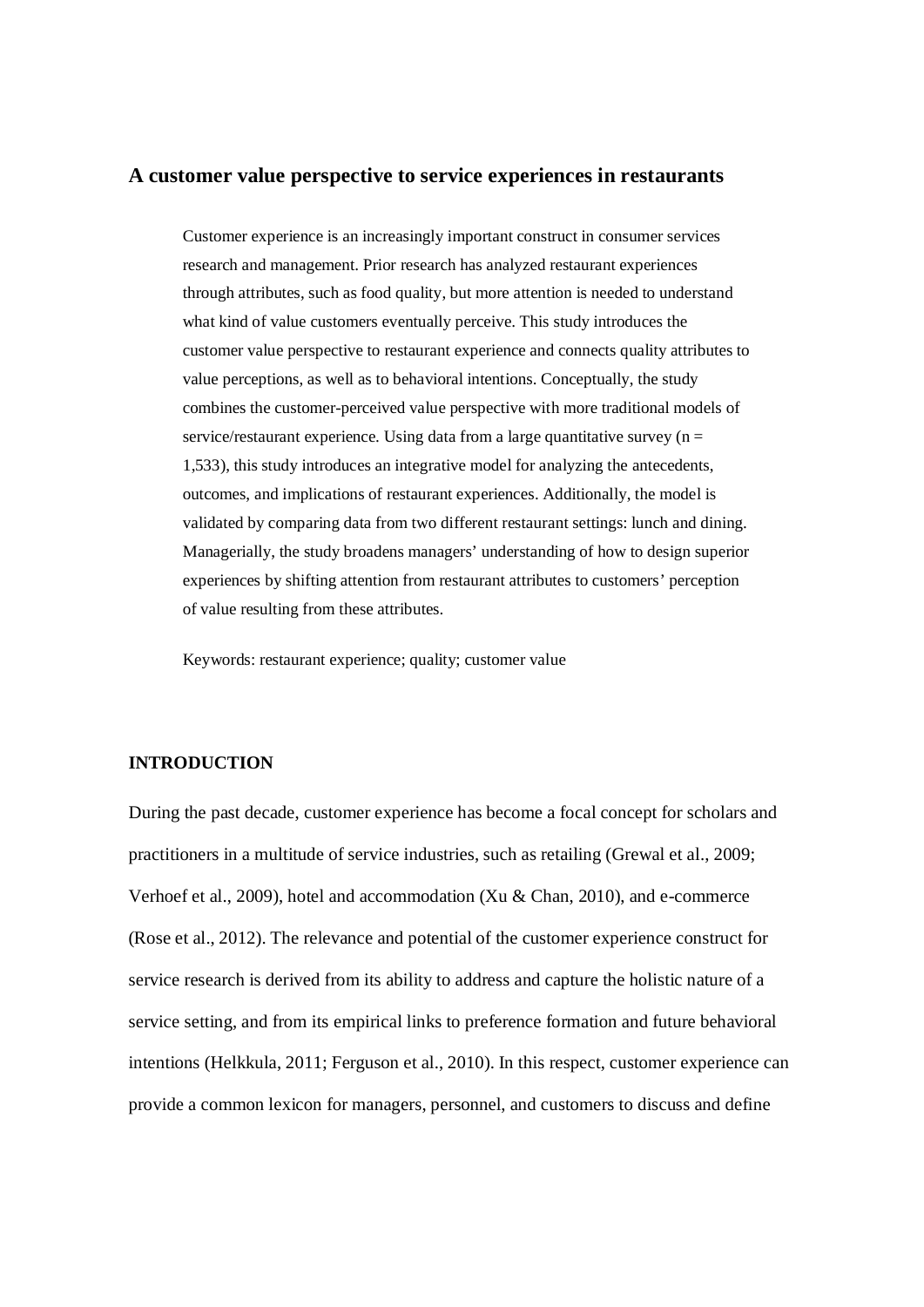the characteristics that determine the success of— and the very existence of—any company.

Restaurants, as diverse, multifaceted, and highly subjective service settings, have provided yet another interesting—and increasingly important (Statista, 2017)—context for studying the characteristics and outcomes of customer experiences (e.g., Ryu & Han, 2011; Ryu & Jang, 2008). The portion size and the quality of the food, the presence of other customers, the service quality of the staff, the restaurant atmosphere and location, as well as other social cues, are examples of the distinct characteristics that shape customer perceptions of the restaurant experience. Prior literature has addressed restaurant experiences by measuring how customers perceive these different characteristics or attributes, often revolving around three constructs: the food, the quality, and the restaurant environment (e.g. Ryu *et al.*, 2012).

As important as these constructs are, they do not capture the type of value customers eventually perceive as a result of the different combinations of restaurant attributes. In addition to customer experience, customer value is another construct that has gained a vast amount of scholarly attention during the past decade. As a concept, it has proven to be critically important to measuring customers' perceptions of companies' offerings (Kumar & Reinartz, 2016), to building differentiation through competitive customer value propositions (Anderson et al., 2006; Rintamäki et al., 2007), as well as to understanding the potential of different organizational forms (Talonen et al., 2016) and emerging retail phenomena (Yrjölä et al., 2017). In the context of service experience research, the focus has been either on the varieties of quality or on the dimensions of value. As it complements the existing understanding of service experience, linking quality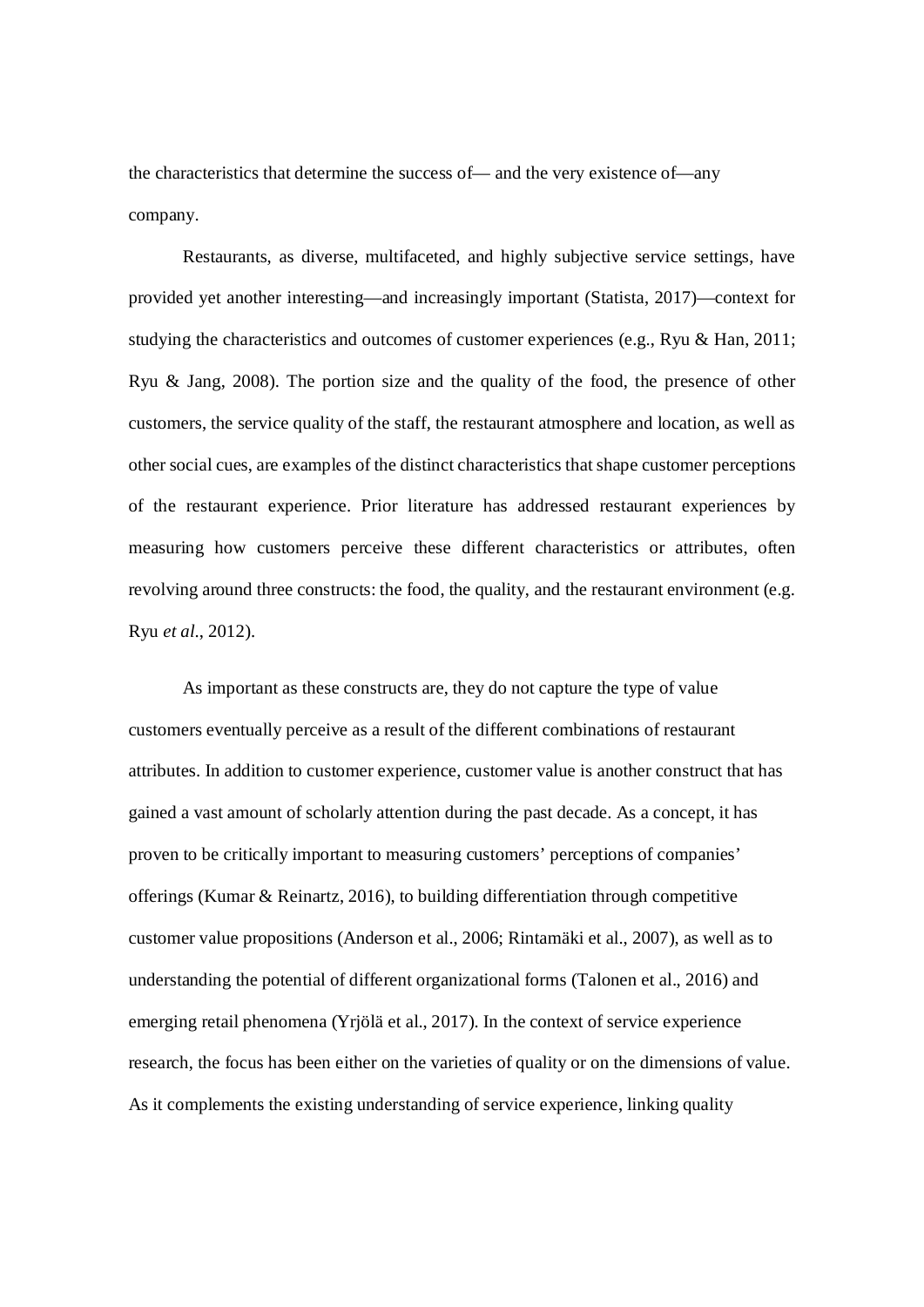perceptions to the customer value perspective would provide deeper insight for scholars and practitioners with regards to designing and managing service experiences that result in desirable behavioral intentions, such as word of mouth (WOM) or customer loyalty.

The purpose of this study is to introduce an integrative customer value perspective to the restaurant experience. This is achieved by incorporating customer value dimensions in a model of the restaurant experience, in which quality perceptions are antecedents and behavioral intentions represent outcomes. In doing so, this paper contributes to the stream of literature that takes a customer-centric approach to marketing management in a specific service industry: restaurants. Our main contribution lies in taking a customer value-oriented perspective to analysing the restaurant experience. Prior literature focuses largely on supply-oriented perceptions of service product attributes such as food, service, and physical environment, thus our work addresses a gap in the literature by considering perceptions of value, across multiple dimensions such as economic, functional, emotional, and symbolic, from the customer's side. Furthermore, our framework includes both customer value dimensions and traditional service product attributes in the same analyses. Therefore, our model offers insights on how specific attributes translate into various types of customer value, and ultimately, behavioural outcomes. This deeper level of understanding is critical to managers who strive to understand the many influences on customer behaviour. Thus, our comprehensive analytical framework allows us to develop customer value-oriented managerial implications as well.

We begin by reviewing the relevant literature on the restaurant experience and building a tentative conceptual framework. Then, the methodological issues are described, including the data collection and analysis, and the model is introduced. The model is further validated by comparing and contrasting data from two different restaurant settings: lunch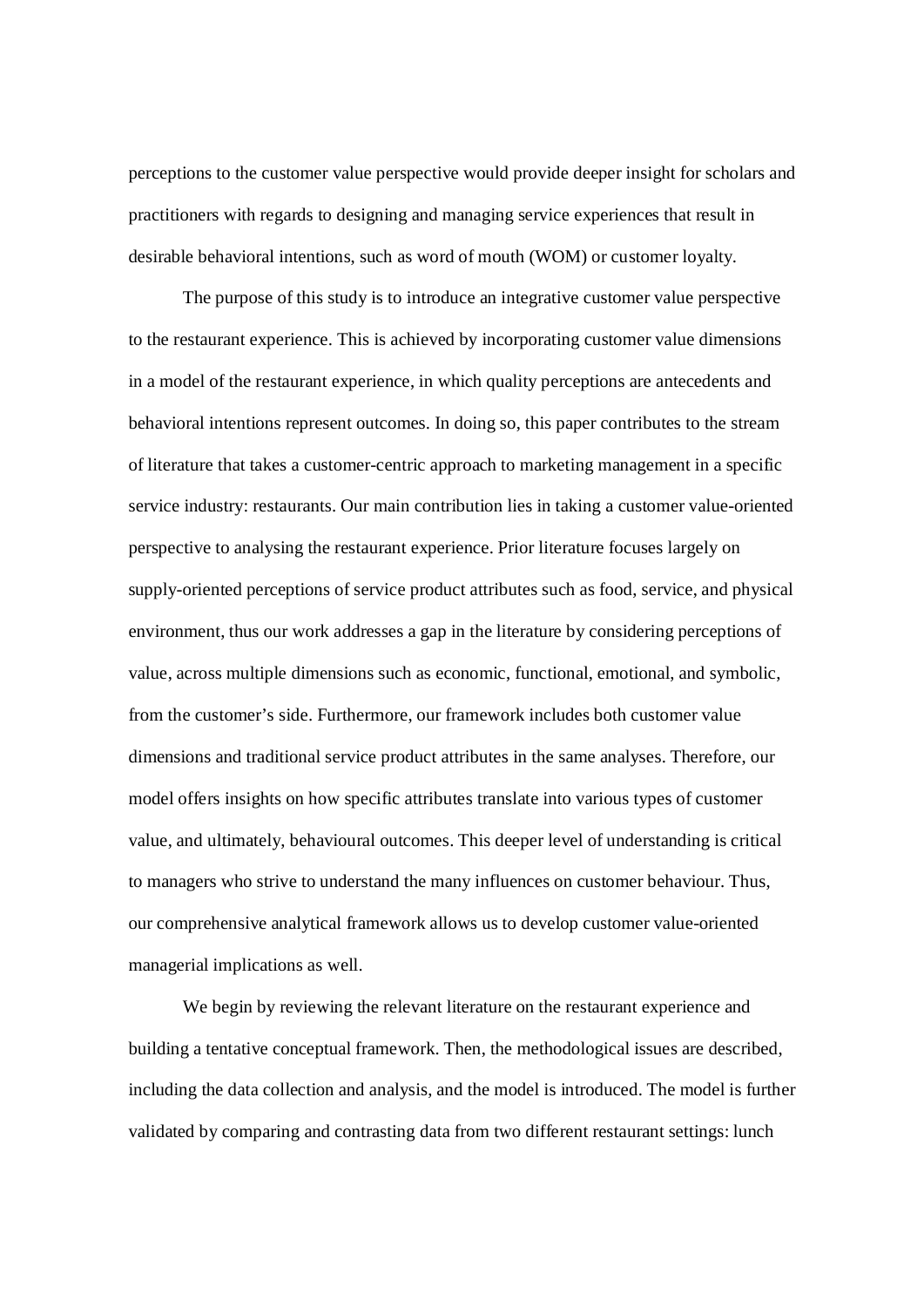and dining. The discussion and the conclusion, together with managerial implications and research limitations and future research opportunities, conclude the study.

## **THEORETICAL FRAMEWORK**

#### *Restaurant experience conceptualized through the quality lens*

Customer experience has gained a vast amount of scholarly attention during the past decade, due to its potential in explaining critical outcome measures, such as loyalty, WOM, satisfaction, and company performance. What characterizes customer experience is its holistic and multidimensional nature, incorporating the "customer's cognitive, affective, emotional, social and physical responses" (Verhoef et al., 2009). In order to link these subjective responses to preference formation in various service settings, models such as servicescape (Bitner, 1992; Lin & Mattila, 2010) and SERVQUAL (Parasuraman et al., 1988) have been established to capture the complementary aspects of service experiences. In the restaurant context, the prior research has identified a number of attributes that influence the customer experience. These include neat, prompt, and helpful service personnel (e.g., Andaleeb & Conway, 2006; Ryu & Jang, 2008); restaurant atmospherics, such as spatial layout, other guests (Andersson & Mossberg, 2004), ambiance, aesthetics (Heung & Gu, 2012), ratings, location, reputation, and the convenience of parking; and food-related attributes, such as presentation, daily specials, the variety of the menu, or portion size and quantity (Harrington et al., 2012). Models with contextual relevance, such as DINESCAPE (Ryu & Jang, 2008) and DINESERV (Stevens et al., 1995), have incorporated a number of these attributes when addressing the customer experience within a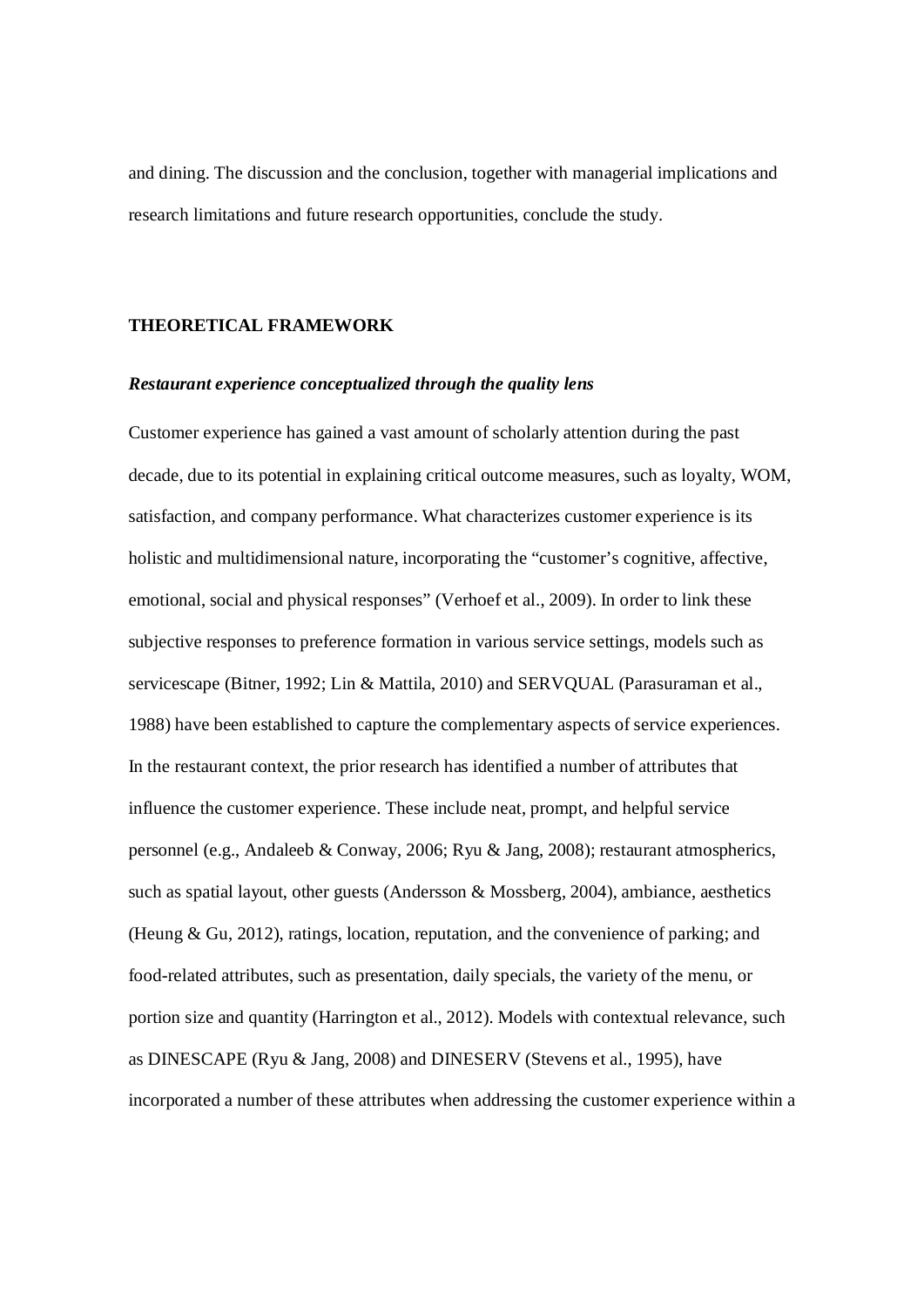specific restaurant type, such as dining restaurants.

Table 1. Categorization of restaurant experience characteristics.

# **INSERT TABLE 1 HERE**

Altogether, the diverse antecedents influencing restaurant experiences in general can be grouped into three categories (Table 1). First, the quality of the food is an inevitable part of the customer experience and is commonly addressed through perceptions of deliciousness and nutritional value, or through the aesthetics of the food. Second, the service quality captures issues, such as the food being served as originally ordered, as well as the service being prompt and proactive. Third, the quality of the physical environment refers to characteristics such as signage, symbols or other visual elements, music, the interior, the facility aesthetics, or the presence of other customers. Using these three categories is a common and relatively well-established way to measure the restaurant experience. For example, Ryu et al. (2012) have linked them to restaurant image, customer-perceived value, customer satisfaction, and behavioral intentions. In conclusion, what these categories capture is customers' perceptions of the restaurant: they measure customer perceptions related to what the restaurant is like in terms of the quality of the food, the quality of the service, and the quality of the physical environment.

#### *Restaurant experience conceptualized through the dimensions of customer value*

The fundamental purpose of any business is to create value for customers and extract some of that value for the company in the form of profit (Kumar & Reinartz, 2016). The restaurant business is no exception: the extent to which restaurants succeed in creating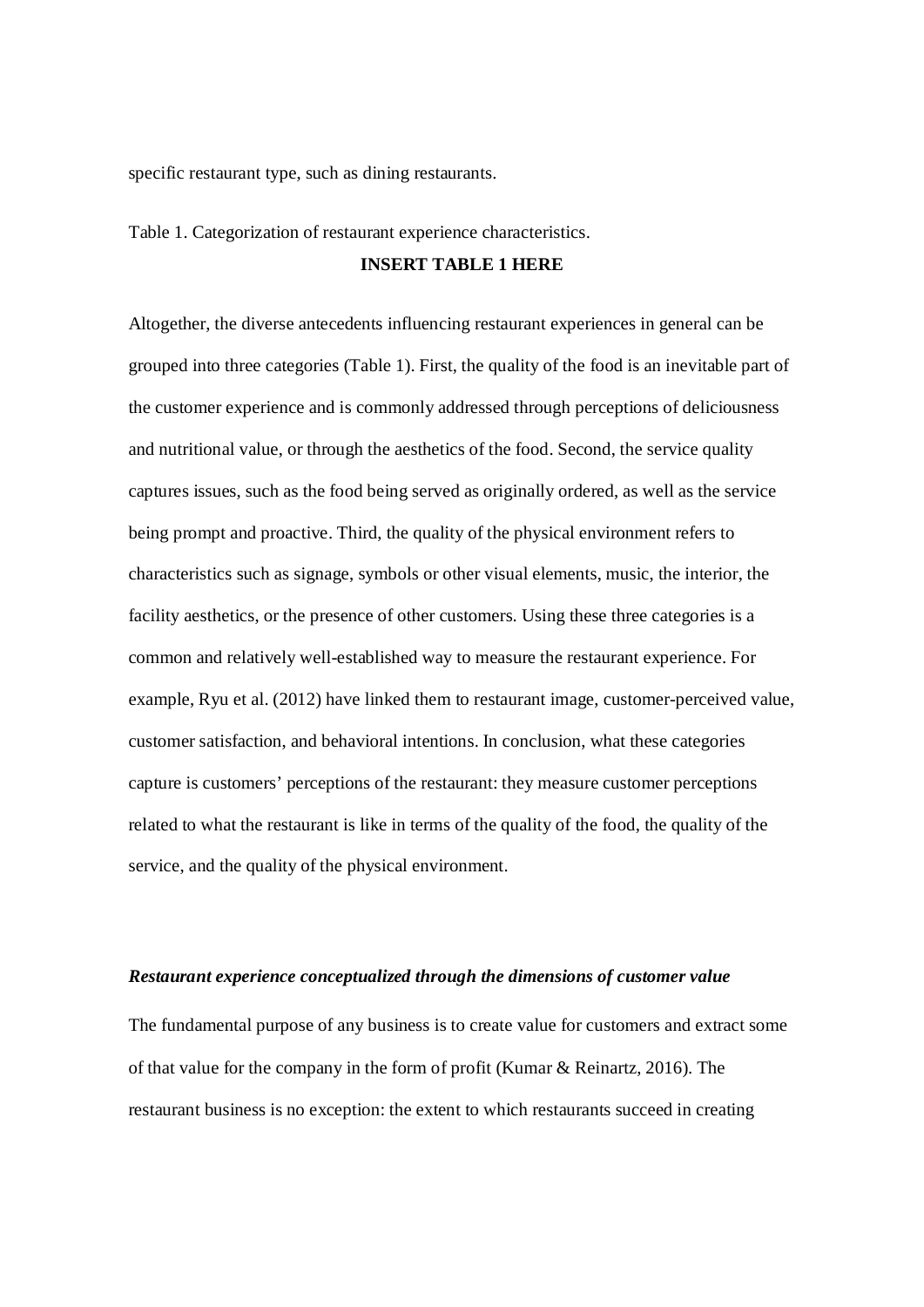superior value for customers leads to loyalty, satisfaction, and profitability. Customer value has become a fundamental concept in business and marketing, as it explains customers' behavioral intentions. In general, value can be defined as the "overall assessment of the utility of an offering according to what is received and what is given" (Zeithaml, 1988; c.f. Kumar & Reinartz, 2016). In this sense, customer value is a holistic construct and is therefore closely linked with customer experience. However, as a multidimensional construct, customer value provides a conceptual lens through which the restaurant experience can be viewed; it helps to capture the many facets of the experience. Customer value is based on the interaction between the user and the service, resulting in a multisensory and evaluative outcome influenced by contextual factors, such as place, time, and other people (Holbrook, 1999). Furthermore, customer value can be regarded as the aggregation of the benefits the customer is seeking, expecting, or experiencing, and any undesired consequences resulting from them (Kumar & Reinartz, 2016). Considering customer value only in terms of the extent to which customers perceive value—that is, how much value is perceived—may result in a limited customer perspective. Focus should also be placed on the *type of value that is perceived*.

Recent literature on customer value has put forth a multitude of value dimensions that uncover the type of value customers ultimately perceive (e.g., Rintamäki et al., 2007, Rintamäki & Kirves, 2017; Sanchez-Fernandez & Iniesta-Bonilla, 2007). Widely cited studies by Sheth et al. (1991) and Holbrook (1994, 1999) acknowledge that value for the customer entails both hedonic and utilitarian outcomes. In this way, the various dimensions of value have been identified, such as the social, symbolic, functional, emotional, conditional, epistemic, and economic dimensions (Rintamäki et al., 2007; Rintamäki & Kirves, 2017; Sheth et al., 1991; Holbrook, 1994, 1999). These dimensions may overlap,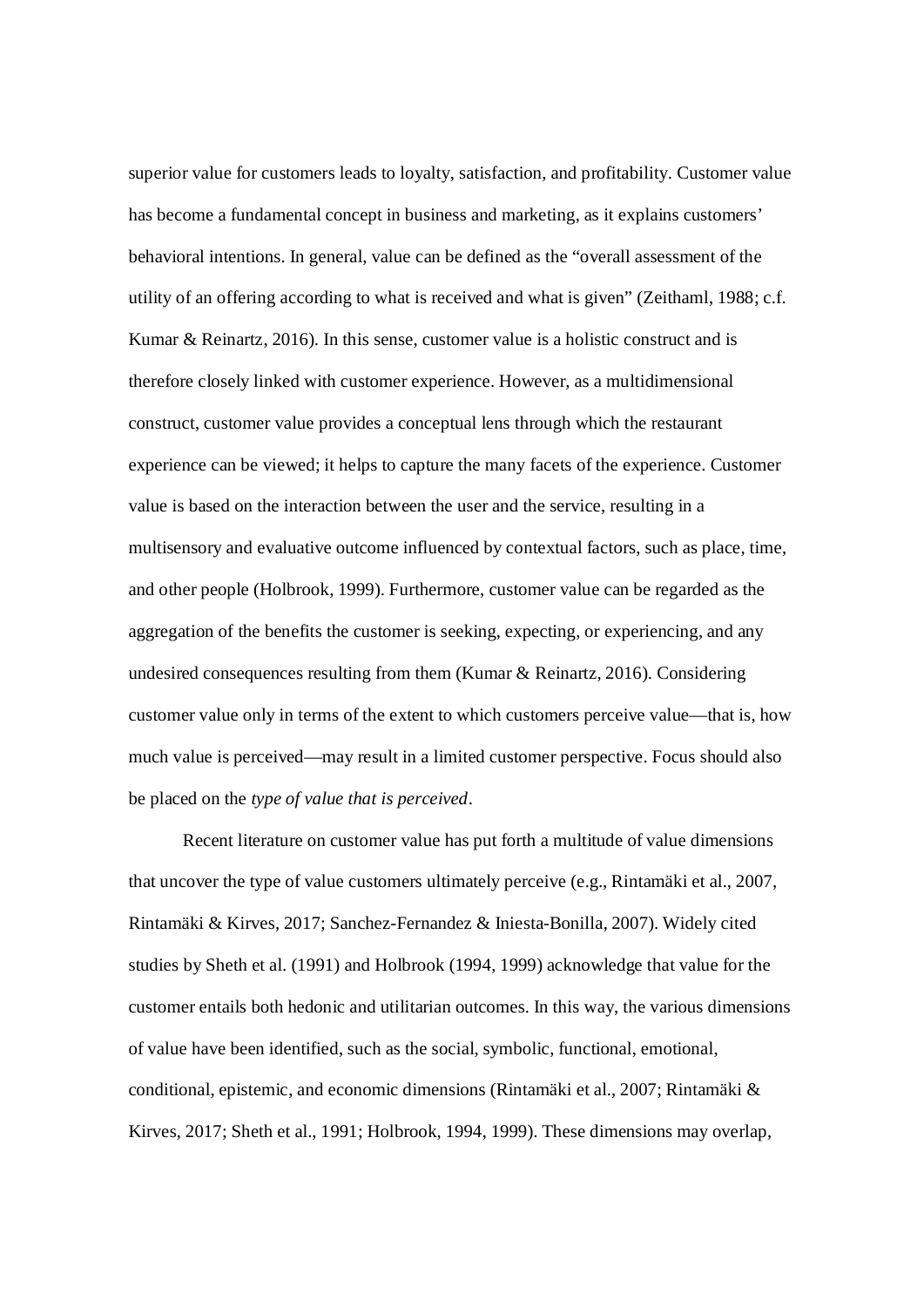but together they provide the conceptual means to capture the diverse contextual characteristics that account for the customer's perception of an offering.

Summarizing the multiple dimensions of customer value, including the economic, functional, emotional, and symbolic dimensions, can offer a comprehensive approach that succeeds in capturing the hedonic and utilitarian aspects of the restaurant experience (Rintamäki et al., 2007). Economic value is defined as the "product's objective monetary worth to a customer adjusted for the availability of competitive substitute products" (Smith & Nagle, 2005). Alternatively, the economic value is often considered to be the best possible trade-off between price and quality (Gale & Wood, 1994; Zeithaml, 1988). The functional value is about speed, comfort, solutions, and convenience. It is defined as the "perceived utility acquired from an alternative's capacity for functional, utilitarian, or physical performance" (Sheth et al., 1991). As suggested by Rintamäki et al. (2007), functional value results from solutions that address customers' needs with less time, effort, search cost, and decision cost. Emotional value captures the feelings associated with the purchase and consumption of a certain product or service. Sheth et al. (1991) define it as the "perceived utility acquired from an alternative's capacity to arouse feelings or affective states"; it evokes pleasure and can be socially driven, through trust, bonding, or interaction, or epistemic, by provoking curiosity (Smith & Colgate, 2007; for a restaurant context, see also Arora, 2012). Finally, symbolic value is characterized by the meanings associated with the product or company. Rintamäki et al. (2007) define symbolic value as the positive meanings related to consumption that are attached to the self, and/or are communicated to other people (see also Smith & Colgate, 2007). These four dimensions of customer value are incorporated in this study's conceptual framework of the restaurant experience, which is presented in the next section.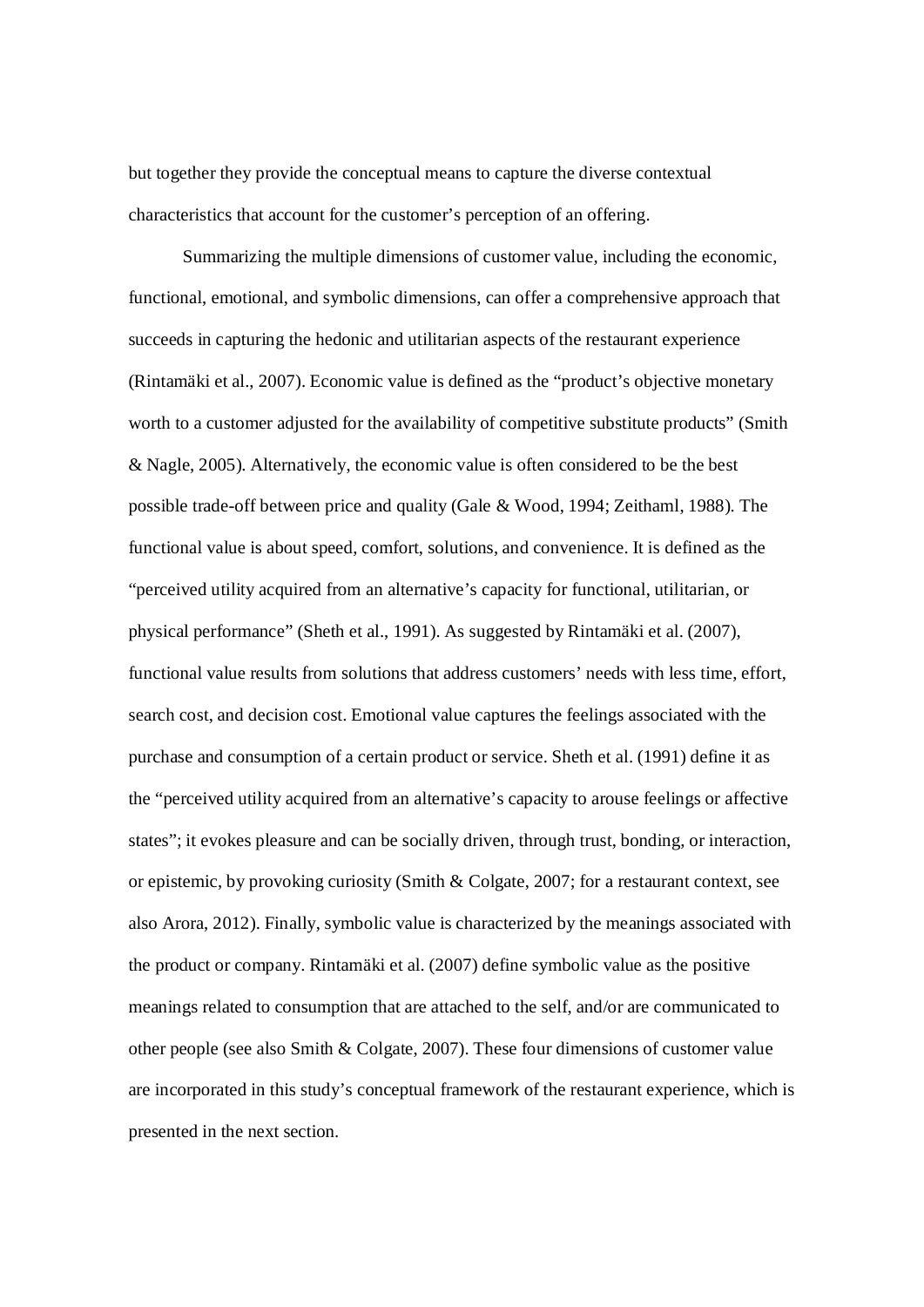Naturally, the importance of restaurant attributes and value dimensions is likely to vary between different types of restaurants (Lai, 2015; Clark & Wood, 1998). For instance, Heung, Wong, and Qu (2000) found that airport travelers have higher expectations for the level of service for full-service restaurants than for other types. In their study, Bujisic et al. (2014) find that food quality is important for both upscale and fast-food restaurants, but that service quality and the restaurant environment's ambience are more important for upscale restaurants. Indeed, for full-service restaurants, service quality has been shown to lead to both satisfaction and loyalty (Chow et al., 2007). In terms of customer value perceptions, Ryu et al. (2010) found that both hedonic and utilitarian value are important for fast-casual restaurants, but that utilitarian value showed a stronger effect. As researchers have called for recognizing and examining these intra-industry differences (Bujisic et al., 2014; Lai, 2015), as an illustration, this research also considers two different restaurant settings: lunch and dining.

#### *Tentative conceptual framework*

The traditional antecedents of the restaurant experience (the quality of the food, the quality of the service, and the quality of the physical environment) and the customer value dimensions (the economic, functional, emotional, and symbolic dimensions) are two sides of the same coin, though they have not yet been incorporated into the same model. On one side, this study takes the restaurant's perspective in order to consider its service offering (the antecedents of the restaurant experience), while on the other, the customer's point of view is taken in order to consider his or her perception of that offering (the customer value perspective). While the traditional antecedents capture a customer's perception of a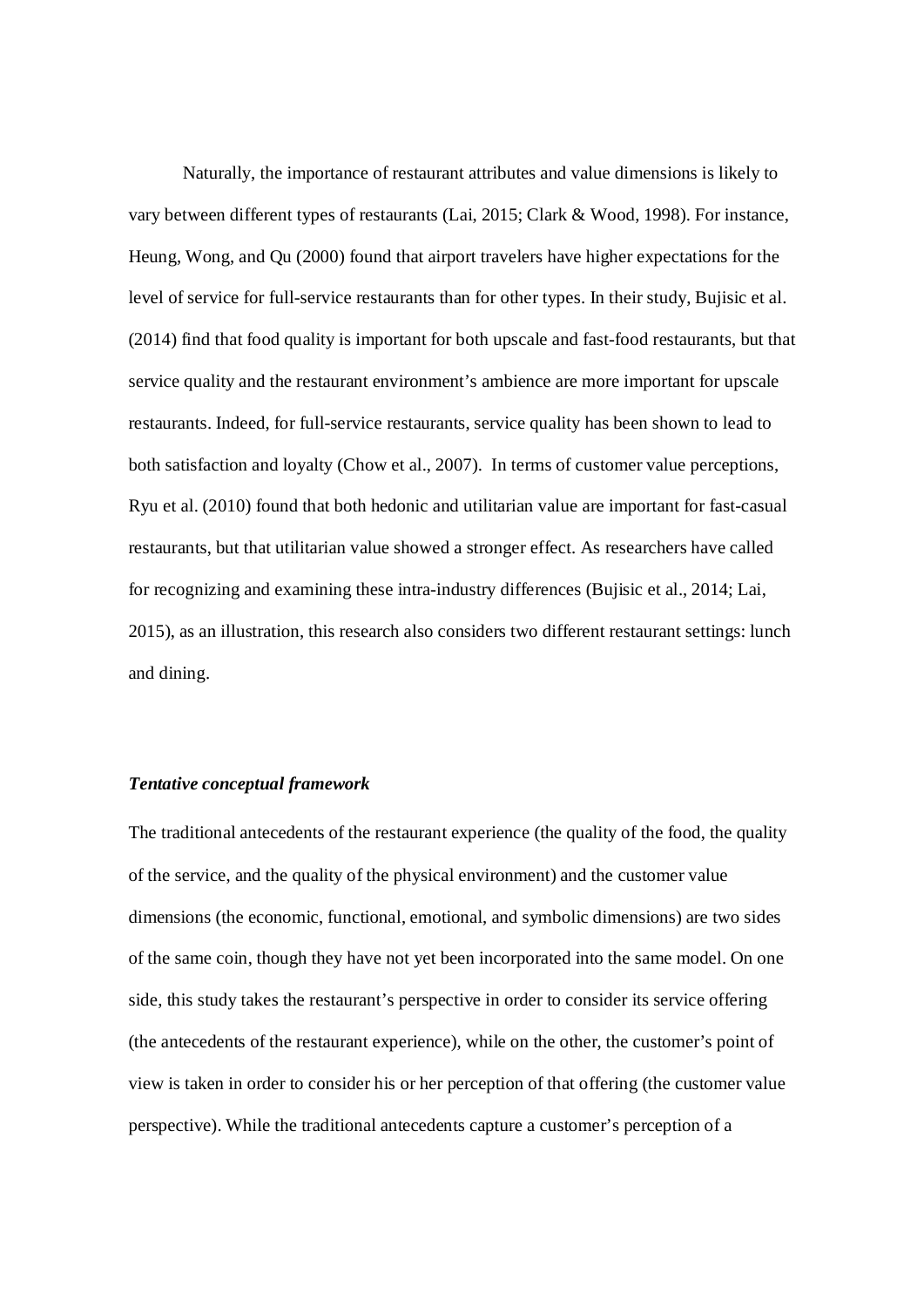restaurant, the customer value dimensions uncover the type of value customers eventually perceive. Consequently, the customer value complements existing conceptualizations of the restaurant experience by extending focus to the nature of the perceived benefits and to the costs emerging from the interaction between the customer and the restaurant. This results in the need to incorporate these two perspectives within the same model (Figure 1). Importantly, customer value is not conceptualized here as a unidimensional construct (as compared to Ryu et al., 2012), but as a multidimensional one, which better captures the multifaceted and experiential nature of restaurant experiences.

#### **INSERT FIGURE 1 HERE**

#### Figure 1. Tentative conceptual model

In addition to the traditional restaurant experience antecedents and the customer value dimensions, other constructs have also been addressed in the context of restaurant experiences. For example, perceived congruence and arousal have been linked with customer satisfaction (Lin & Mattila, 2010). Arora (2012) has explored the roles of sensual delight, and of positive and negative emotions, in the dining experience. However, in the context of this study, the traditional outcome measures (loyalty, satisfaction, WOM) are incorporated to empirically verify the relevance and robustness of the proposed model. In sum, restaurant attributes are linked to customer perceptions of value dimensions and link these types of value to customer behavioral outcomes. This study's framework aligns the current service marketing landscape with its customer-centric approach and focus on value. Table 2 presents the definitions for the constructs used in the study (the value dimensions adapted from Yrjölä, 2015, Table 1, p.4).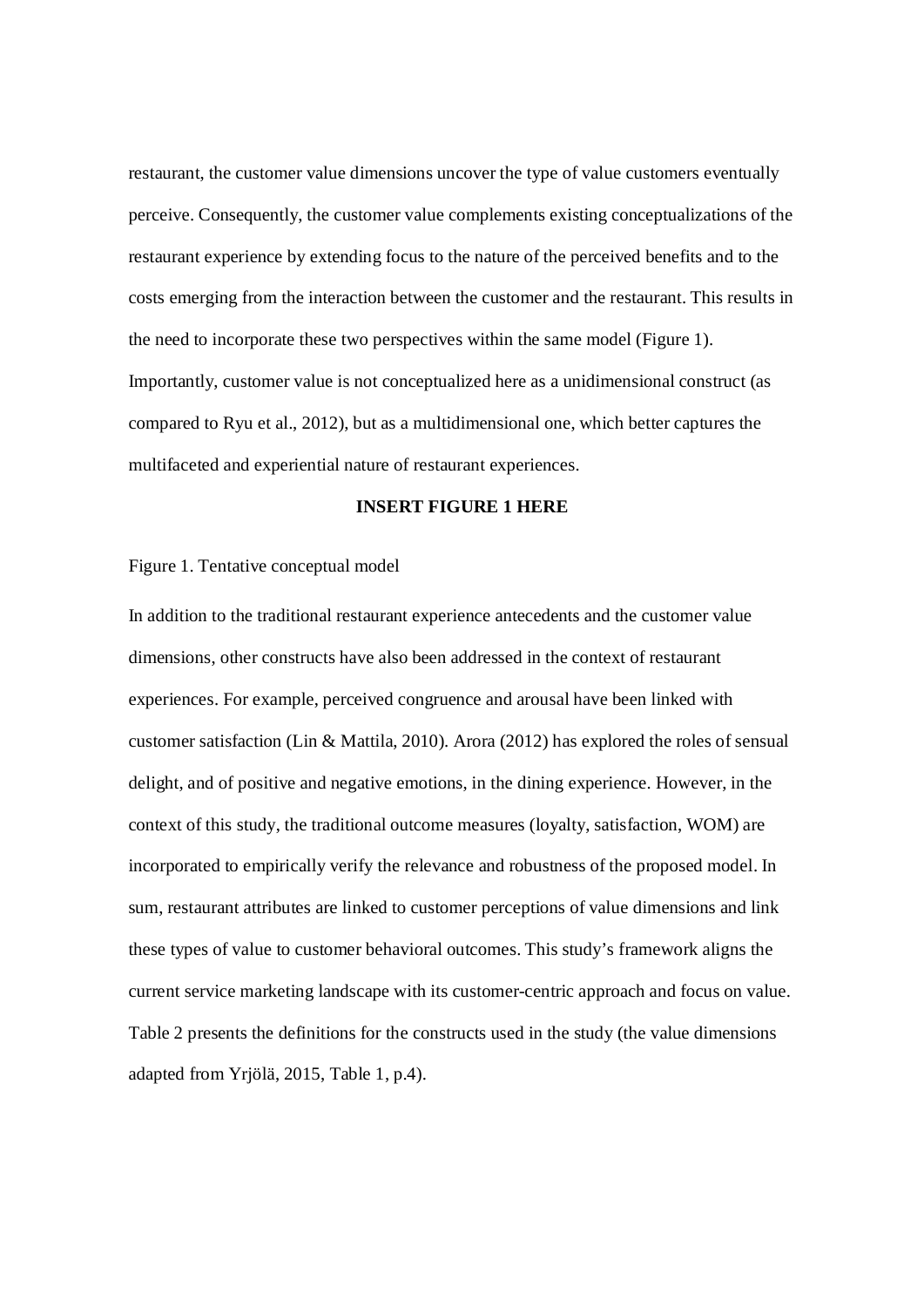# Table 2. Definitions of the constructs **INSERT TABLE 2 HERE**

# **METHODOLOGY**

# *Data collection and measures*

A quantitative survey was conducted by a professional research agency in May 2016. The agency has an ISO standard (ISO 20252) and they follow the general research agency guidelines (ICC/ESOMAR\* International Code of Marketing and Social Research Practice). The data was collected through their online panel with a good access to 15-79 year old consumers in Finland. The sampling followed a strict procedure with the aim of collecting a representative sample of 15-79 years old consumers in Finland. Therefore, sampling involved reaching an adequate number of respondents from each age group (between 15-79 years) and from different geographical locations. The research agency was responsible for the design and implementation of the sampling procedure, including e.g. the management of the non-respondent bias. The time for filling the survey took approximately 10 minutes. The data collection phase took approximately 5 days.

The final data included 1,533 Finnish consumers who had each paid a visit to a restaurant in the previous twelve months. Only items relating to quality measures validated in the restaurant context were used. They were translated to Finnish by a researcher, who is a native Finnish speaker. The quality of the food and the quality of the physical environment items were adopted from Ryu et al. (2012). The four items that measure service quality were adopted from Namkung and Jang (2008). The customer value items were derived from Rintamäki and Kirves (2017). Minor contextual adjustments were made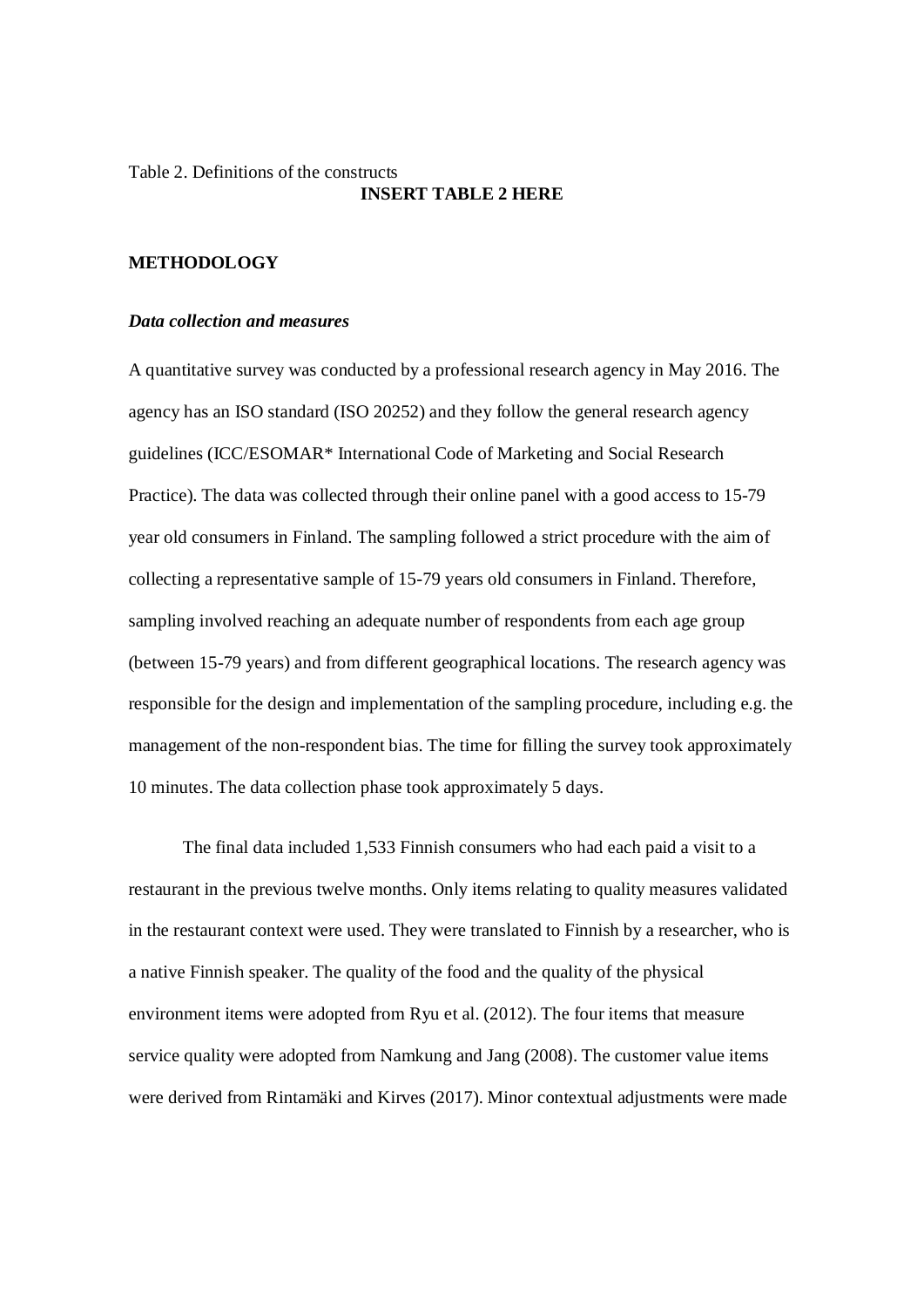to the customer value measures to better capture the unique characteristics of restaurants. Satisfaction, WOM, and repurchase intention were based on three item scales adapted from Mägi (2003) and Jones et al. (2006). All items were measured using Likert scales 1 to 7.

The data was analyzed with SmartPLS 3.0 (Ringle et al., 2015). The partial least squares (PLS) path analysis method for constructing and evaluating structural models was selected in order to find the main drivers for predicting WOM, repurchase intentions, and customer satisfaction in the Finnish restaurant context. PLS is a suitable method for a high number of potential predictors and few outcomes, as well as for skewed data and small subsamples (Henseler et al., 2009; Sarstedt et al., 2017). It is particularly useful for managerially-oriented studies, since it can determine the level of impact that different drivers have on performance (Albers, 2010).

The general description of the data is provided in Table 3. The original data was evenly distributed among females (50.2%) and males (49.8%). In addition to rating the various aspects related to their restaurant experience, the respondents were also asked to define the type of restaurant at which they had eaten (e.g., lunch, dinner, fast food, service station, or cafeteria). The respondents were asked to define whether their experience was particularly good, particularly poor, or neither. More than 80% of the respondents defined their experience as a particularly good one, of which 50% took place in lunch restaurants. In comparison, 15% of the respondents defined their latest experience as particularly poor, and of these, only 10% were in lunch restaurants. Furthermore, only 2% of the respondents that rated a dining experience defined their restaurant experience as neutral (neither particularly good nor particularly bad), whereas in the context of lunch restaurants, 40% of the respondents rated the experience as neutral.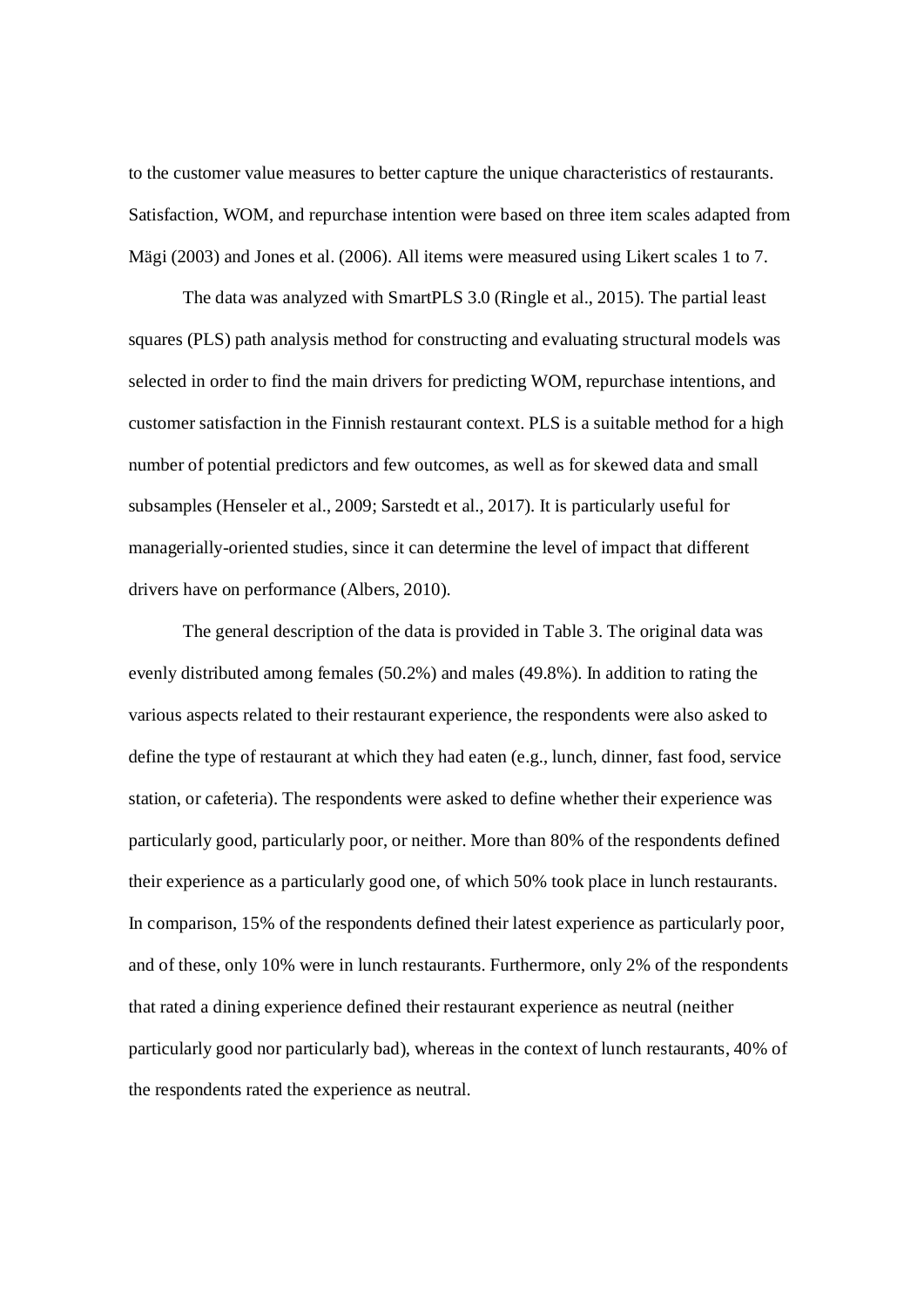Table 3. Demographic profile of the respondents

### **INSERT TABLE 3 HERE**

Both dining and lunch restaurants attracted more female respondents. Nevertheless, there is no significant difference between genders. Regarding age, younger respondents (ages 18– 35 and 36–49) evaluated dining restaurants more often than older ones (ages 50–64 and 65– 79). Additionally, there was no significant difference across household income groups for the dining and lunch groups.

#### *Data analysis*

#### *Outer model*

The complete dataset  $(n = 1.533)$  was used to construct the structural model. Next, the model was validated with the two subsamples of data (lunch vs. dining experience) that are assumed to differ in their experiential nature due to differing levels of expectation (see e.g., Kim & Moon, 2009). To assess the outer model, this paper follows Henseler et al. (2009). Both the validity and the reliability of measures were assessed using the factor loadings, the composition reliability (CR), the discriminant validity, and the average of variance extracted (AVE). The statistical significance of the estimated loadings was evaluated through a bootstrapping procedure with 5,000 samples. 95% bias-corrected bootstrap confidence intervals were used for significance testing. All the indicator loadings were high (APPENDIX 1). Henseler et al. (2009) recommend that indicators that have loadings higher than 0.4 should not be eliminated; for this reason, while the majority of the loadings were above 0.8 and all were above 0.6, there was no need to exclude any indicators from the measurement model. The CR, which can be regarded as a more suitable reliability measure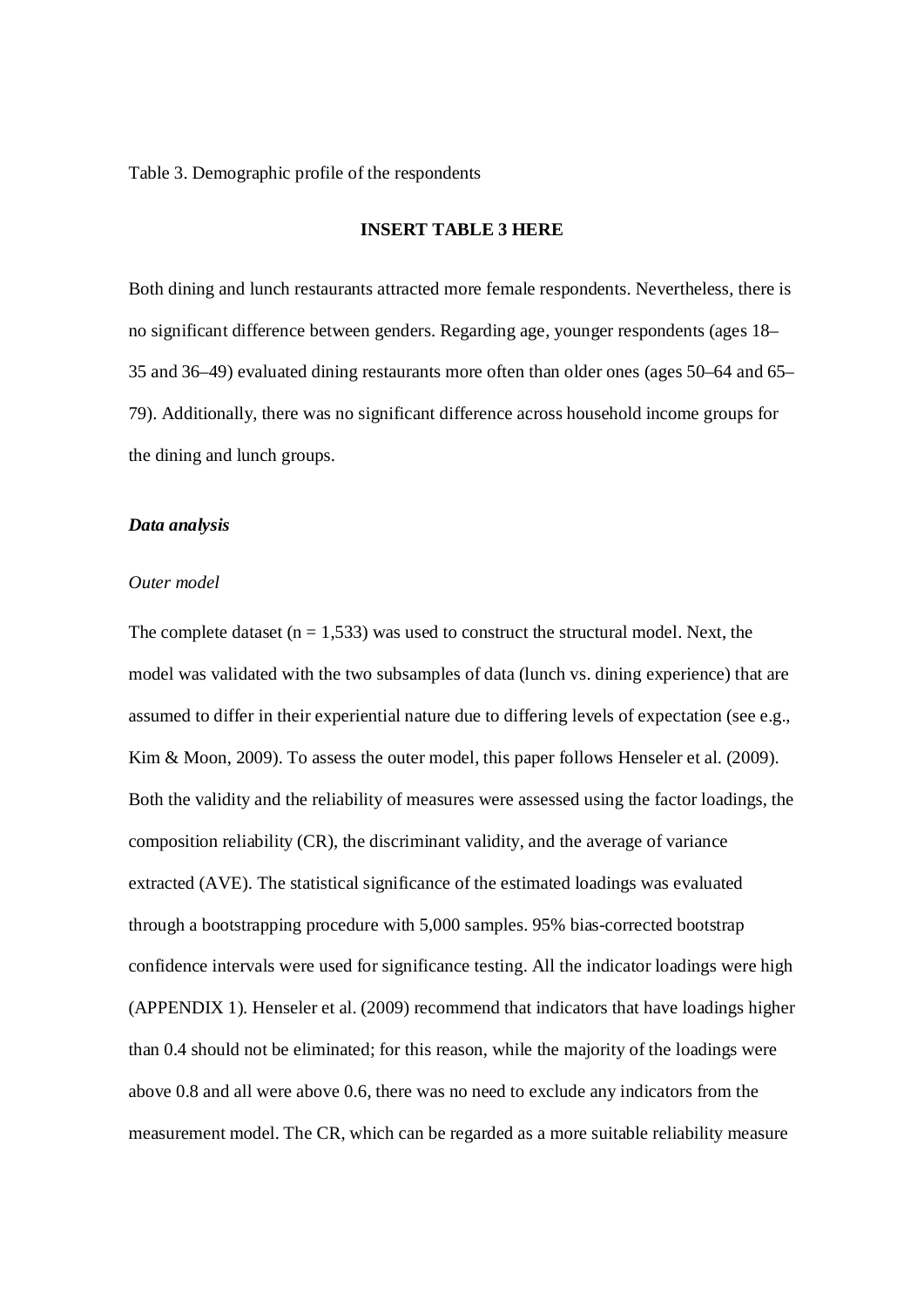when using PLS, indicates that the measures are reliable and consistent; see Table 4 and APPENDIX 3 for subsamples (Hair et al., 2011). The AVE values ( $> 0.5$ ) imply that the convergent validity is sufficiently high for each construct. The discriminant validity between the constructs can be evaluated by checking that the square root of AVE for each construct is bigger than its correlation with the others (Fornell & Larcker, 1981).

Table 4. Construct validity and reliability, as well as discriminant validity. Means and standard deviations for constructs below.

## **INSERT TABLE 4 HERE**

*Notes:*

 $^{a}$ *AVE* = *Average variance extracted,*  $^{b}$ *CR* = *Composite reliability,*  $^{c}$ *ECON* = *Economic value,<sup>d</sup> FUNC = Functional value, <sup>e</sup> EMOT = Emotional value, <sup>f</sup> SYMB = Symbolic value, g FQ = Food quality,<sup>h</sup> SQ = Service quality,<sup>i</sup> QPE = Quality of physical environment, <sup>j</sup> SAT*  $=$  Satisfaction,  $\frac{k}{WOM}$  = Word of mouth,  $\frac{l}{LOY}$  = Loyalty.

## **RESULTS**

#### *Inner model*

The proposed structural model was developed by linking the structural paths from the traditional restaurant experience measures of the quality of the food, the quality of the service, and the quality of the physical environment (Ryu et al., 2012; Namkung & Jang, 2008) to the customer value dimension measures (Rintamäki & Kirves, 2017) and to the outcome measures seen in Figure 2 (Mägi, 2003; Jones et al., 2006). The model coefficients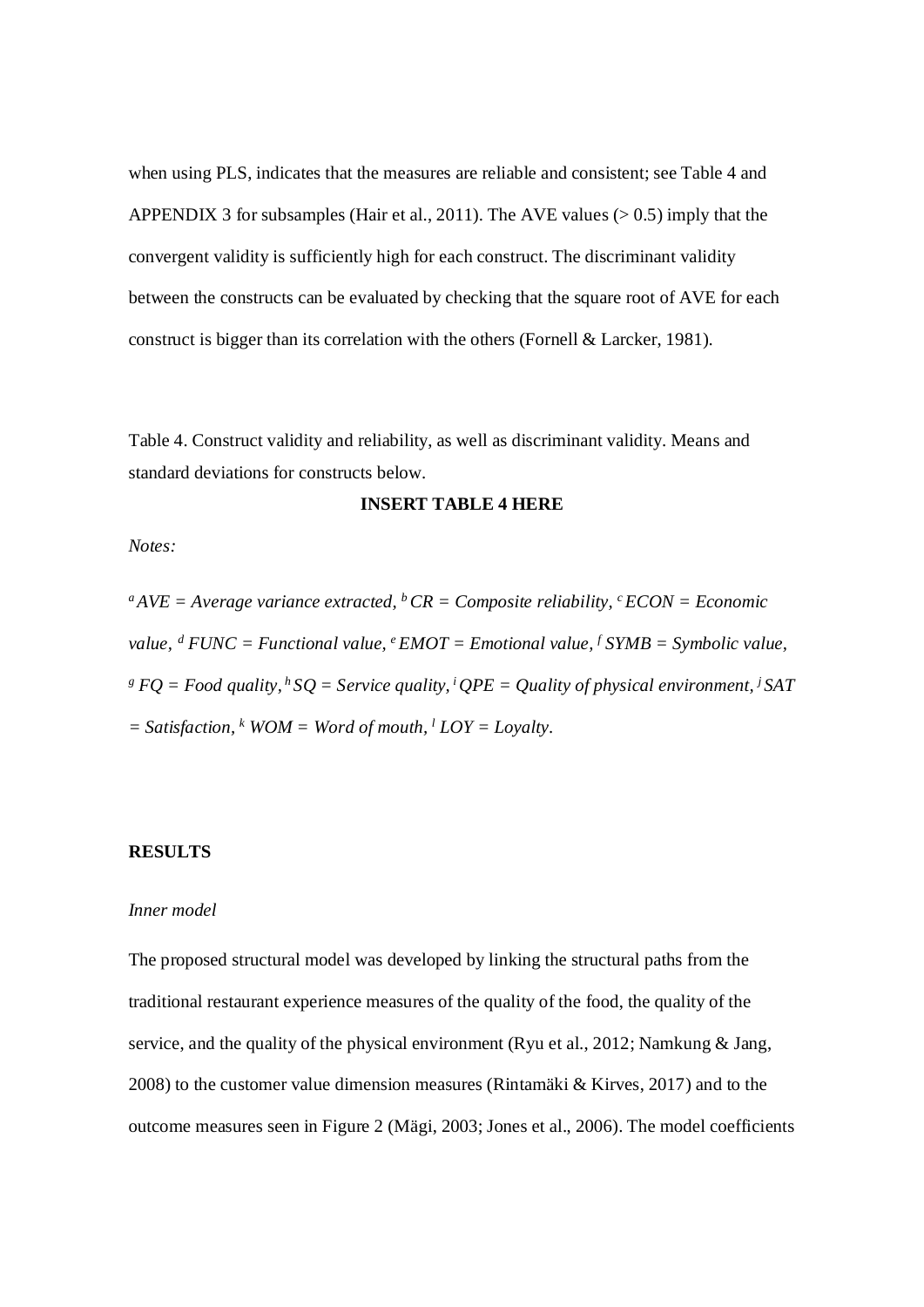were estimated, and their statistical significance determined, with the bootstrap procedure. The non-significant paths were deleted, and this was repeated until all remaining paths achieved statistical significance. The bootstrap procedure was conducted with 5,000 samples and a path weighting scheme. The final model was then evaluated in terms of PLS model assessment and validated with two subsamples of dining and lunch (see Figure 3).

## **INSERT FIGURE 2 HERE**

Figure 2. Structural model path coefficient and t-statistics

## **INSERT FIGURE 3 HERE**

Figure 3. Inner model path coefficient for groups dining (upper) and lunch (lower) *\*\* indicates that the path coefficient is significant on a level*  $\alpha$  *= 0.05 and \* on a level*  $\alpha$  *= 0.10 (based on bootstrap with 5000 samples)*

The acceptable outer model assessment permits the evaluation of the inner model path estimates. The most essential part of the inner model evaluation is the predictive relevance of the model. Using R2 values as a criterion to assess endogenous variables, this paper follows Chin (1998) boundaries; 0.67, 0.33, and 0.15 as substantial, moderate, and weak, respectively. As seen in Figure 2, the R2 outcome values were high (0.744, 0.807, and 0.735). Stone-Geisser Q2 values (0.734, 0.598, and 0.663) indicated the large predictive relevance of the model for outcome variables, as seen in APPENDIX 4 (Henseler et al., 2009).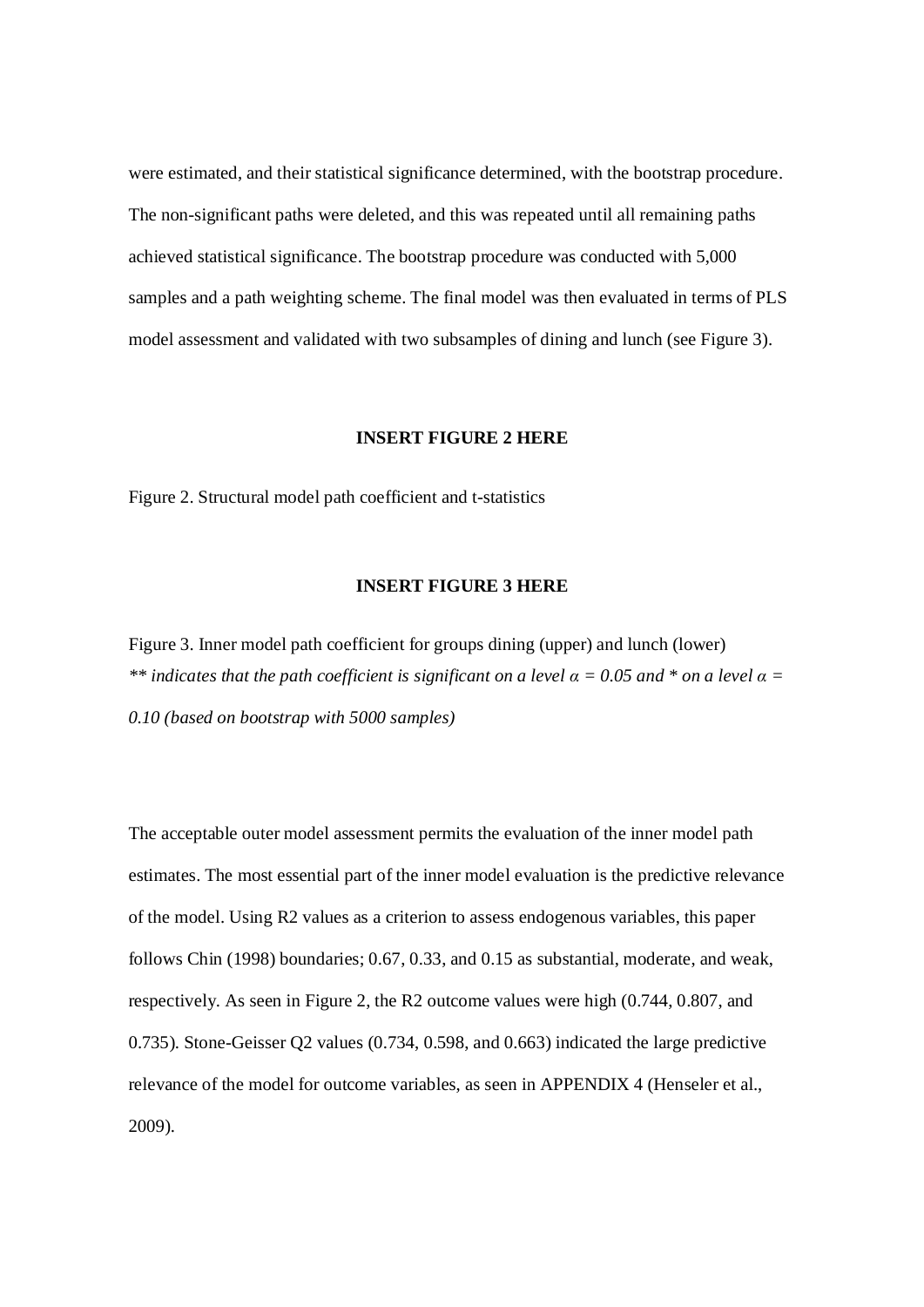In addition to the R2 and Q2 values, the assessment of the inner model considered the magnitude and direction of the path coefficients. The statistical significance of the path coefficients was achieved by a bootstrap with 5,000 samples, and non-significant paths were omitted.

#### **DISCUSSION**

The traditional approach to modeling the restaurant experience measures what the experience consists of in terms of product attributes (e.g., the quality of the food, the quality of the service, and the restaurant atmospherics), while customer value dimensions complement this approach by measuring how consumers actually perceive the experience in economic, functional, emotional, and symbolic terms. Customer value dimensions uncover complementary insights into understanding the service experience in restaurants: they extend attention from the perception of the restaurant offering toward the perception of its respective benefits and costs, that is, toward the perception of value. This shift aligns with the shift in the greater service marketing landscape, where attention is moving from products to customers (Vargo & Lusch 2004, 2016).

Customer perceptions of value help in understanding which dimensions act as points of parity and which are points of difference for restaurant value propositions (Anderson et al., 2006). Looking at the magnitude of the estimated path coefficients (Figure 2), it can be seen that emotional value has the strongest impact on satisfaction (0.698). Intuitively, this is not surprising. Satisfaction with a restaurant experience can be driven by emotion, as social meals are often in honor of a celebration, a special occasion, or an achievement. Bonding and meaningful conversations take place over meals, and memories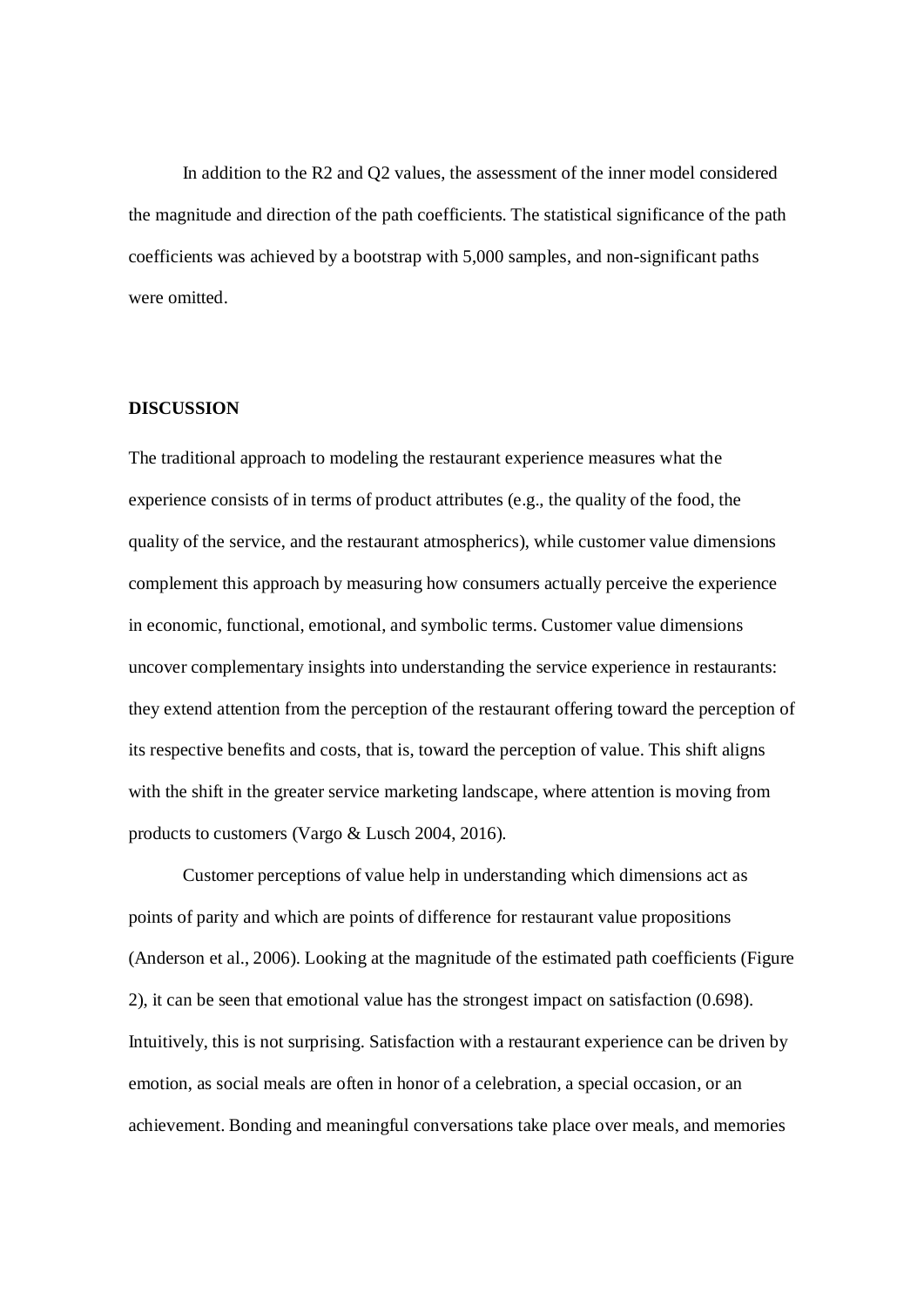are created. These instances can be very emotional in nature. The extant literature has also found a relationship between positive emotions and satisfaction with restaurants (Ladhari et al., 2008).

Interestingly, economic value is only connected to loyalty intentions, not to other outcome variables. Loyalty represents a long-term outcome compared to the other intentions in the model. A customer needs to feel as if he or she received good economic value in order to become a repeat customer. The economic value is not reflected by satisfaction or WOM, which can signal that customers may not take the risk of recommending a restaurant to their friends and family only based on economic value, or that it may not eventually lead to higher levels of satisfaction.

The functional value leads to perceptions of satisfaction, but not directly to loyalty or WOM intentions. This suggests that the utilitarian elements of the restaurant experience may be hygiene factors or points of parity from the customer's point of view, as it is increasingly difficult for restaurants to build differentiation through price and convenience. On the contrary, more hedonic dimensions of value, such as the emotional and symbolic values, are linked to all three outcome variables. This might suggest that WOM is primarily the result of strong positive emotions or meanings. Again, a restaurant experience can be an emotional, sensory-rich experience, so it is not surprising that all three outcome variables are influenced by the hedonic dimensions of value. Furthermore, WOM recommendations are critical in the restaurant industry, and many customers will try a new restaurant because of a personal recommendation (e.g. Longart, 2010). The managerial implication is to build restaurant differentiation around the emotional and symbolic aspects while treating the economic and functional dimensions as points of parity (that is, as elements that need to be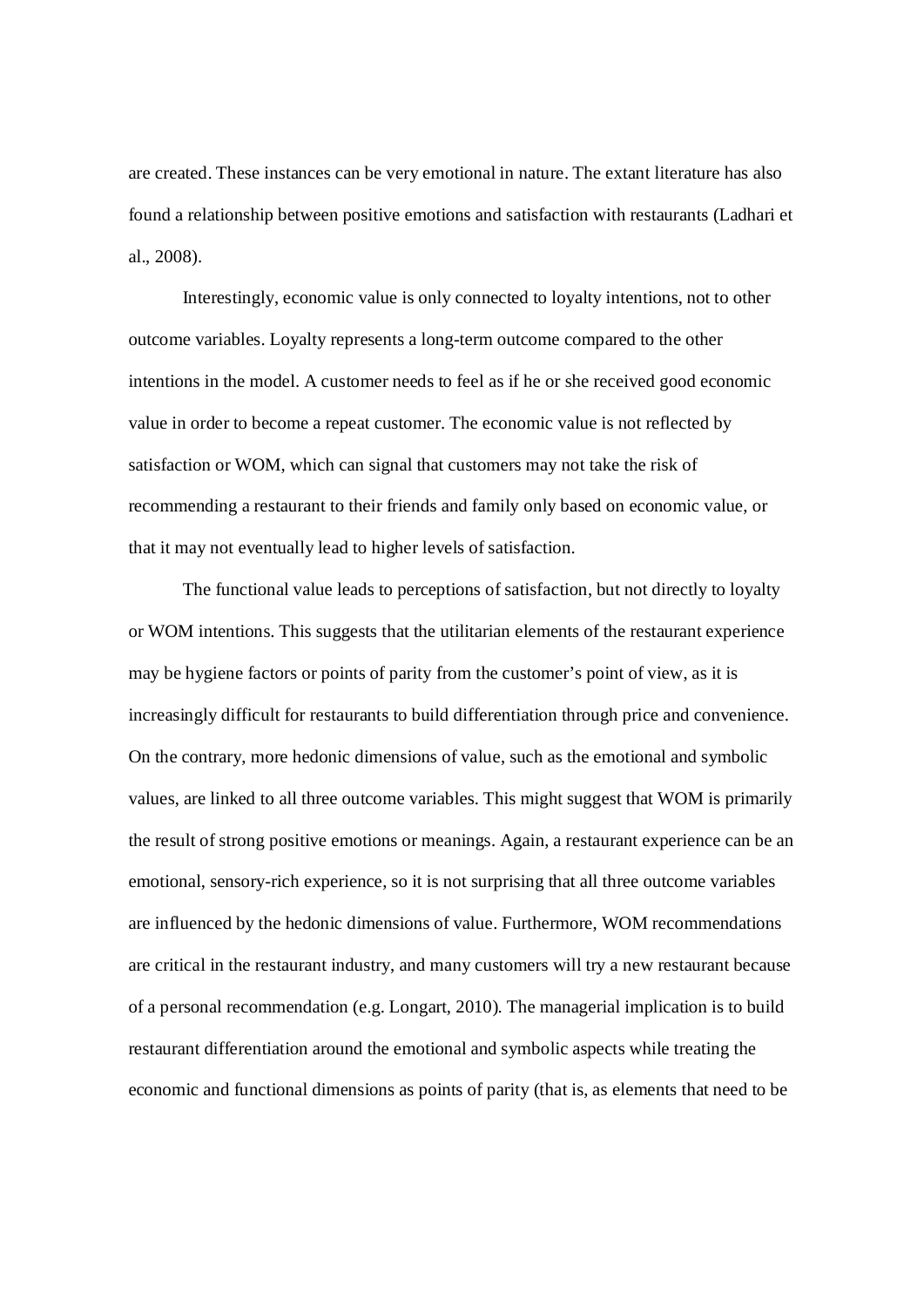on par with the competition, but that will not directly drive growth through loyalty or WOM).

The path coefficients between the traditional restaurant experience concepts (the quality of the food, the quality of the service, and the physical environment) and the economic value are not statistically significant. Indeed, these types of conceptualizations treat prices as external variables to the restaurant experience. Interestingly, there was no connection between the physical environment and the functional value. In other service contexts, such as retail, the physical environment—in terms of store layout and design—is likely to greatly influence customer perceptions of the functional value. For restaurant customers, however, the physical environment likely captures important themes and atmospherics of the restaurant. These elements, which contribute to the overall ambiance of a restaurant, are better captured through the symbolic value. Similarly, Kim and Moon (2009) concluded that, in restaurants, the physical environmental attributes are linked with pleasurable emotions.

Reflecting on Figure 3, restaurant type clearly influences the relationships between attributes, value perceptions and behavioral intentions. For instance, lunch restaurants can improve customer value perceptions more effectively by improving food quality than dinner restaurants. Dinner restaurants, on the other hand, can enhance value perceptions more effectively by improving service quality. Regarding customer value, emotional value seems to be the most important dimension in affecting outcomes (satisfaction, loyalty, WOM) for both restaurant types, but especially for lunch restaurants, the direct effect of emotional value on loyalty intentions is significant.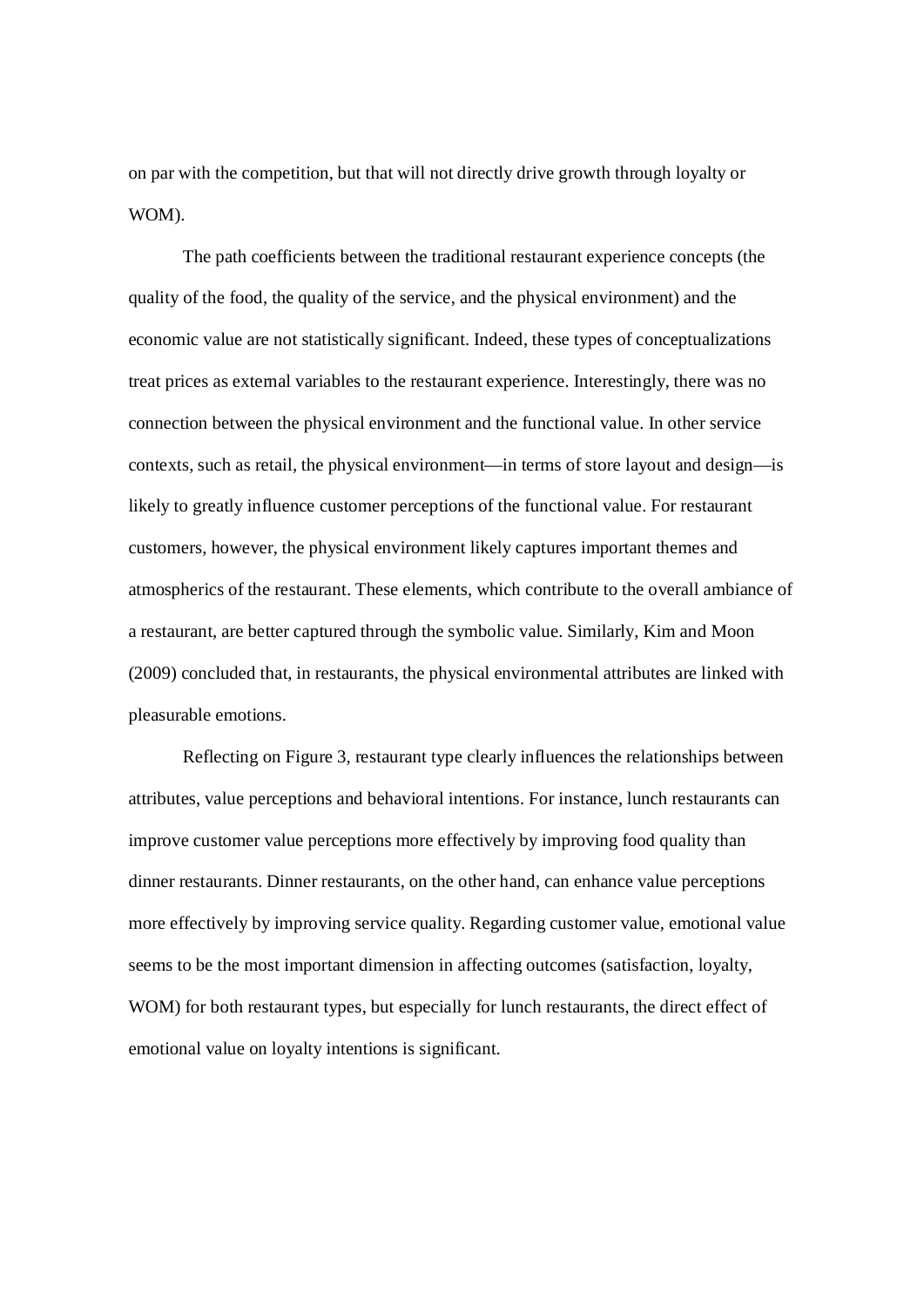## **MANAGERIAL IMPLICATIONS**

This paper proposes three managerial implications. First, managers of dinner and lunch restaurants should take note of the strong path coefficients between customer value dimensions and key outcome measures. As stated above, advantageous differentiation can be built mainly upon the symbolic or emotional dimensions. Based on the comparison between restaurant types, managers of lunch restaurants will benefit most from investing in food quality, while managers of dinner restaurants should invest in service quality. In terms of building customer satisfaction, the emotional value seems to be critical for both types of restaurants, while the functional value appears to be more important for lunch restaurants. In driving loyalty intentions, the emotional value is especially important for lunch restaurants, suggesting that focusing on the emotional value is an effective strategy in this context.

Second, the customer value perspective is useful in understanding the holistic restaurant experience. This broader point of view will help managers in understanding how customers perceive their restaurant offering as a whole. While these insights help to sharpen the restaurant's customer value profile, an interesting inquiry would also include customer value analyses of competing restaurants. This understanding, in turn, could be used to develop a unique competitive profile. For instance, how many other restaurants offer a combination of economic and symbolic value? Which restaurant attributes drive these types of value? Thus, the customer value perspective can provide important information on how restaurants can differentiate and position themselves, or spark insights on new services and marketing innovations.

Third, on a more general level, adopting the perspective and language of customers (e.g., costs and benefits) will help managers involve their customers in service design,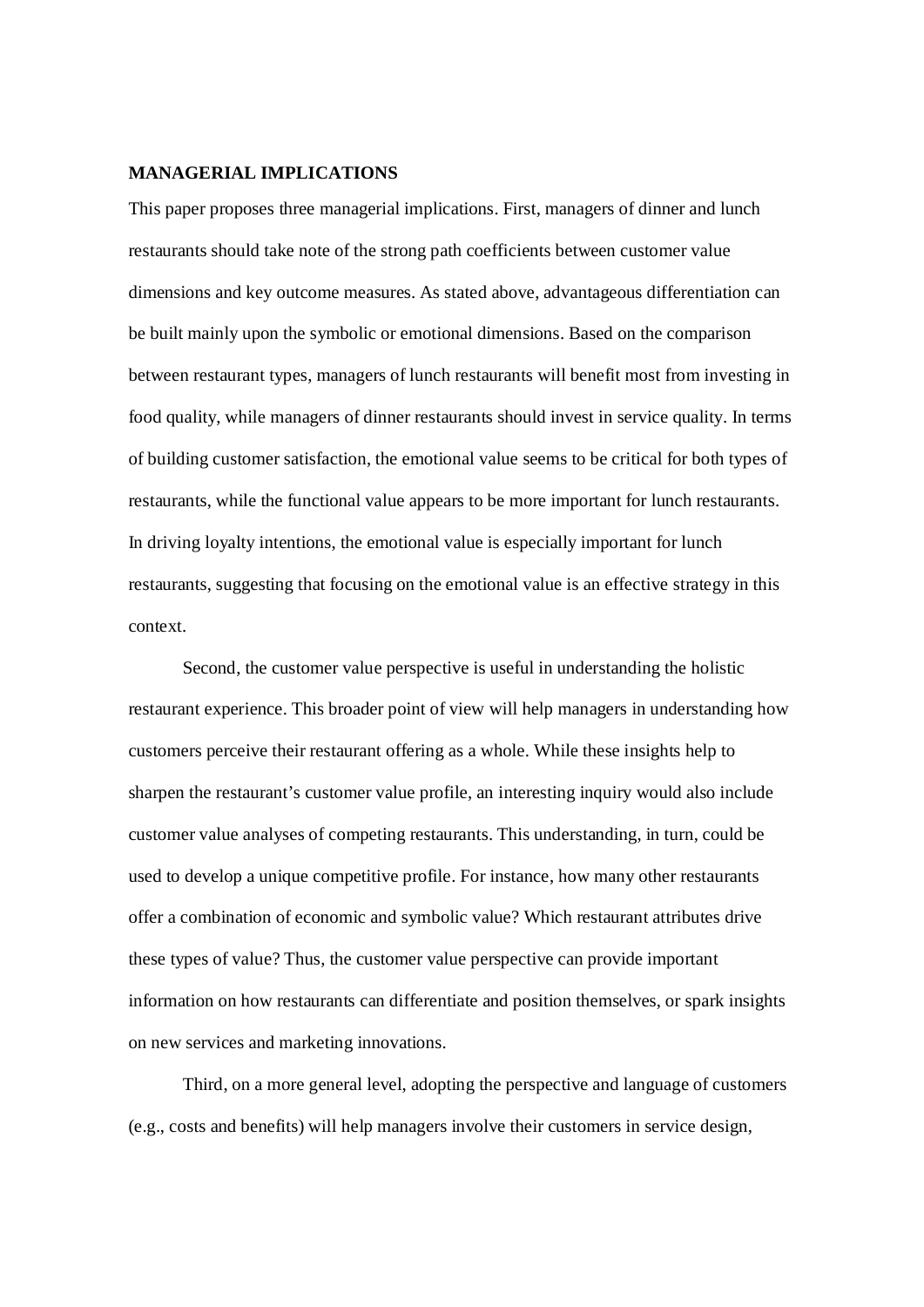which is a key factor in the development and innovation of new services (Alam & Perry, 2002). Thus, management should operate on three interconnected levels: the concrete offering characteristics, based on quality attributes, such as food quality and pricing; the customer perceptions of the value of these characteristics, such as whether they perceive emotional or functional benefits; and the resulting behavioral intentions. Only by taking the customer value approach and understanding the roles of the economic, functional, emotional, and symbolic dimensions can service design define the most suitable quality attributes underlying the restaurant experience. While traditional approaches have treated price as an external factor, the customer value approach can also turn attention to a wide range of customer costs, such as price, stress, effort, and even shame, if the restaurant gives others a bad impression of the customer.

#### **LIMITATIONS AND FUTURE RESEARCH DIRECTIONS**

While our proposed model makes an interesting and significant contribution to the literature by incorporating dimensions of customer value, it is not without limitations. Our analysis relies on survey data that is subject to typical issues of bias and recall/memory. For instance, the potential for common method bias is typical in articles that utilize the established key outcome constructs of satisfaction, loyalty and WOM. To remedy this issue, we paid attention to the design of the study's procedures that aim to prevent the risk of common method bias (McKenzie & Podsakoff, 2012). When using SEM, the location and sequence of the constructs are based on both previous theory as well as the researchers' experience and knowledge (Falk & Miller, 1992; Sarstedt et al., 2017). Therefore, even though the proposed model is built on established reasoning of previous research into customer value and service quality, it is not the only possible way of building a model of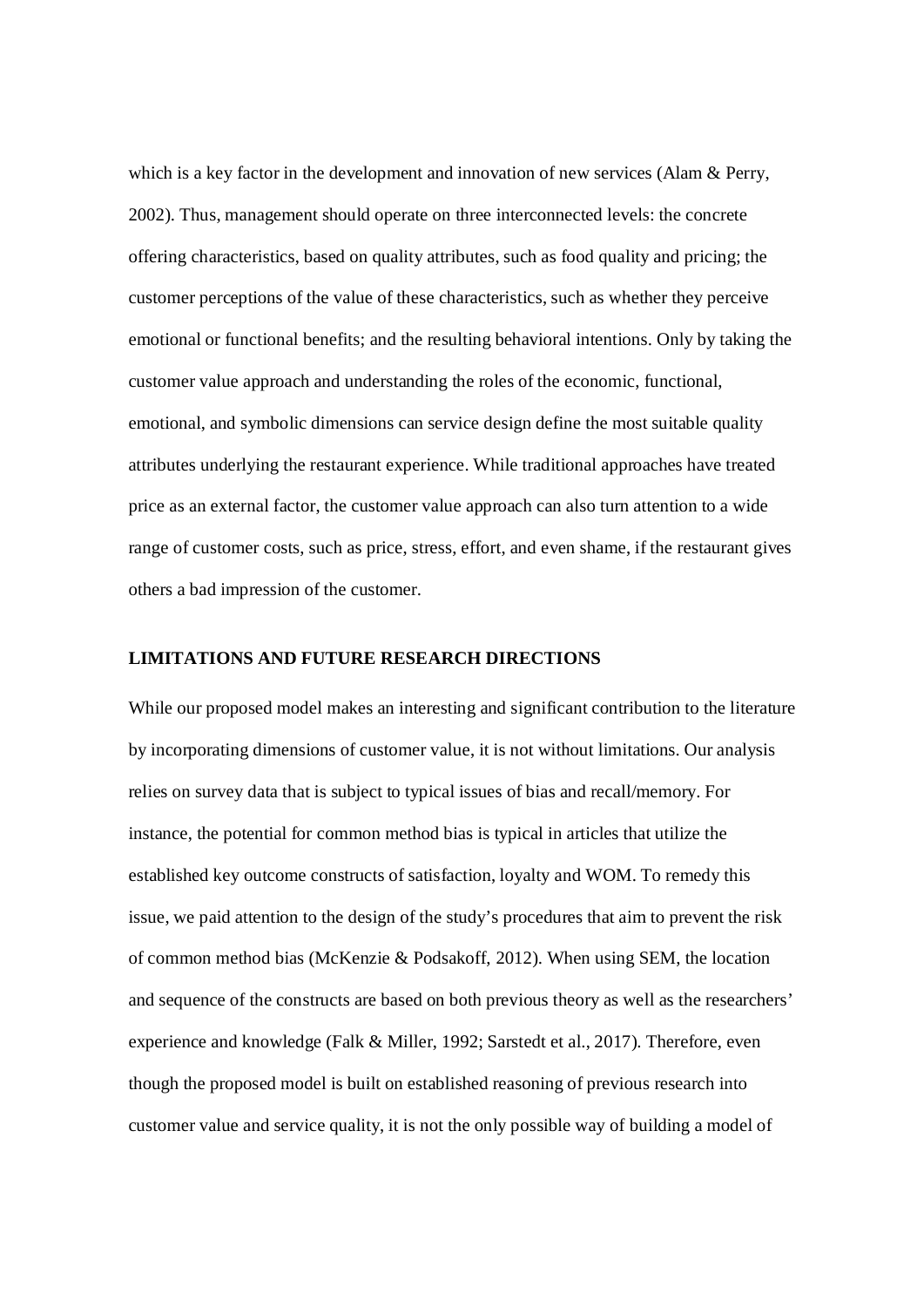service experiences in restaurants. Further, this paper has taken an *exploratory* approach, which means that future studies should test and confirm the proposed relationships through a more *confirmatory*, hypothesis-building approach.

As discussed earlier, our framework could be applied to competitive analysis to gain deeper understanding of a restaurant's position relative to competition. In this respect, future studies could apply multi-group analysis and importance-performance (IPMA) analysis to reveal the critical success factors of competing restaurant chains. An alternative route would be to further explore the differences between additional categories of restaurant types, extending the analysis to include, for instance, cafeterias, fast-food restaurants or roadside restaurants. The customer value perspective is likely to be useful for other service contexts as well. For instance, travel and tourism, hotel and accommodation, and health and beauty companies may all benefit from taking a customer value perspective. Similarly, these industries would gain a deeper understanding of how specific service attributes translate into various types of customer value. We leave these extensions as areas for future research.

### **CONCLUSION**

The primary research objective of this study is to deepen the understanding of the restaurant experience from a customer value perspective. Traditional conceptualizations of the restaurant experience can be argued to be supply-oriented, as they focus attention on factors such as the quality of food offered. These product-oriented conceptualizations largely ignore the role of customer wants and needs. Conversely, the customer value perspective offers a customer-oriented means to analyze the restaurant experience in terms of the relevant costs and benefits. Thus, a modeling framework that includes traditional restaurant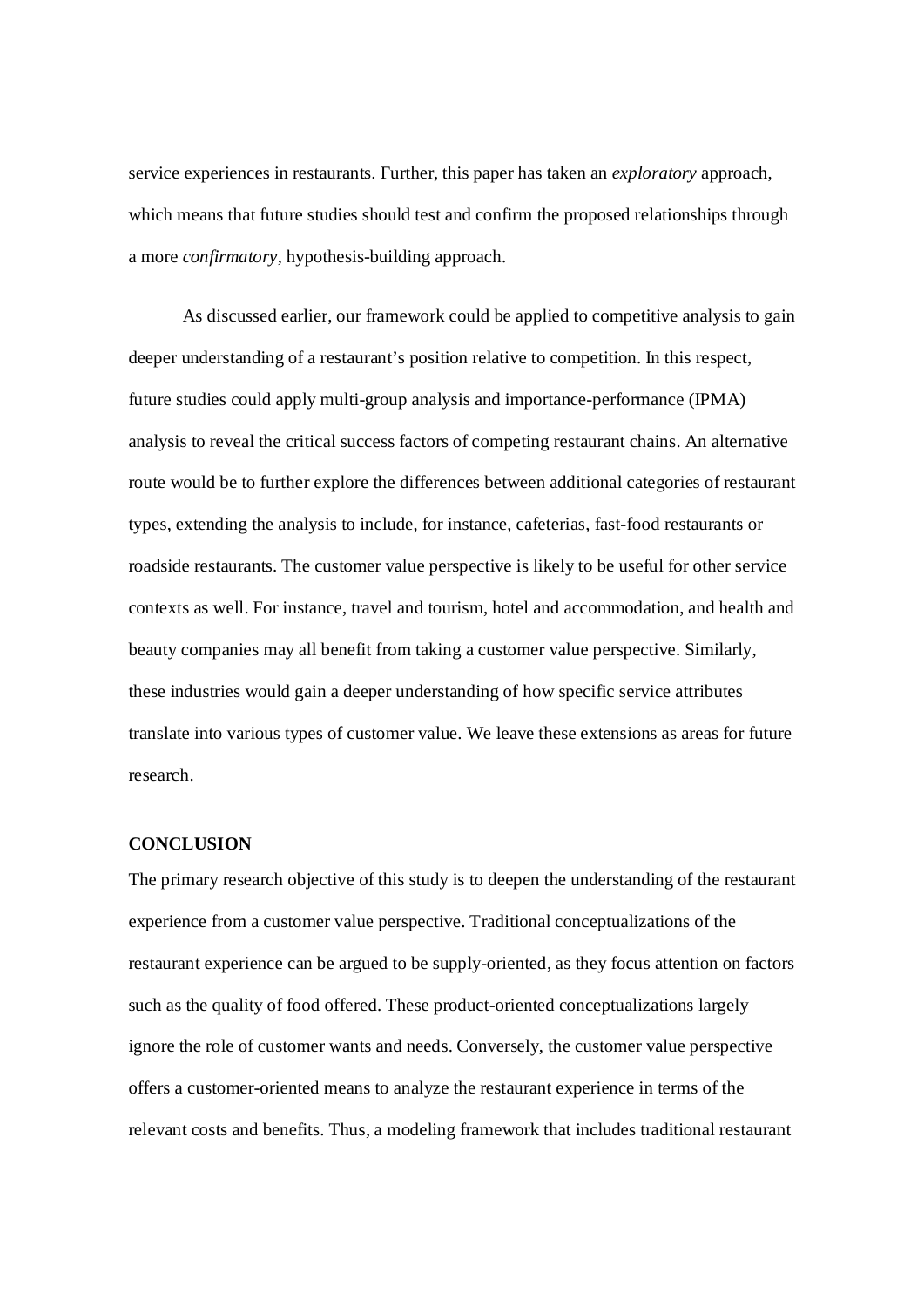attributes, but also incorporates dimensions of customer value, is proposed. Consistent with the prior research, this study demonstrates how positive restaurant experiences result in customer loyalty, satisfaction, and WOM behavior.

To conclude, this paper advocates employing the customer value perspective as a complement to traditional models in analyzing the restaurant experience. Traditional conceptualizations, while useful, can limit the understanding of the restaurant experience, as they focus primarily on the attributes of the restaurant experience. This study extends the discussion around customer value in restaurants by incorporating the economic, functional, emotional and symbolic values. Consequently, focus is placed not only on whether value is perceived, but on the type of value that is perceived. In comparison to the meritorious article by Ryu et al. (2012), this study's model links the quality of the food, the quality of the service, and the quality of the physical environment not with general customer value, but with specific customer value dimensions. It also incorporates them with satisfaction and, further, with loyalty and WOM. Modeling the restaurant experience in terms of customer-perceived costs and benefits (i.e., customer value) will offer new insights and provide avenues for innovation. It is hoped that this study sparks interest in further research linking the three elements of service quality, customer value, and outcome measures in other service contexts.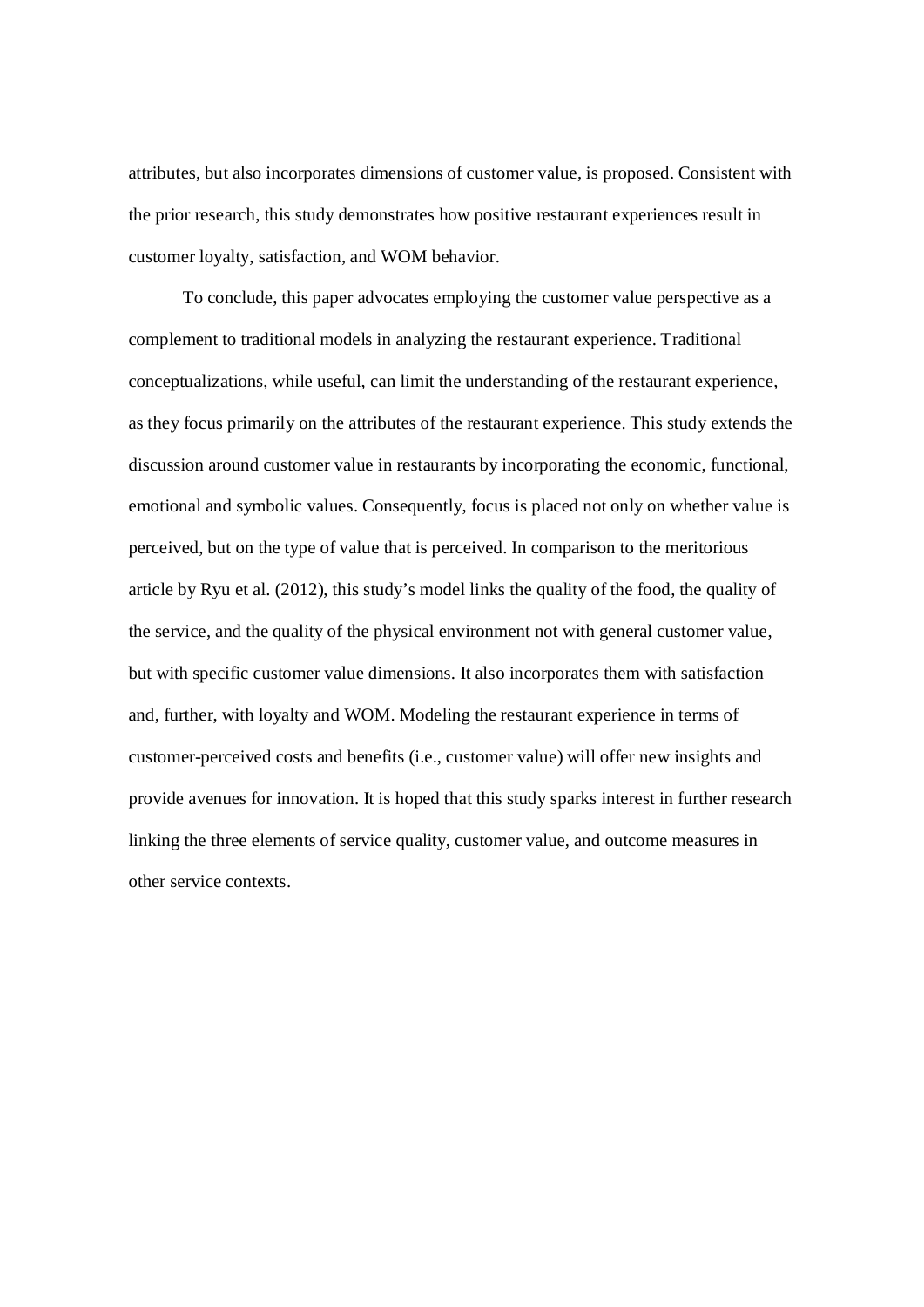#### **REFERENCES**

Alam, I. & Perry, C. (2002). A customer-oriented new service development process. *Journal of Services Marketing*, 16(6), 515-534.

Albers, S. (2010). PLS and Success Factor Studies in Marketing. In Esposito Vinzi, Vincenzo, Wynne W. Chin, Jörg Henseler, & Huiwen Wang, (Eds.), *Handbook of Partial Least Squares: Concepts, Methods and Applications* (Springer Handbooks of Computational Statistics Series, vol. II). Heidelberg, Dordrecht, London, New York: Springer.

Anderson, J.C., Narus, J.A. & Van Rossum, W. (2006). Customer value propositions in business markets. *Harvard Business Review*, 84(3), 91-99.

Andersson, T.D. & Mossberg, L. (2004). The dining experience: do restaurants satisfy customer needs? *Food Service Technology*, 4(4), 171-177.

Arora, R. (2012). A mixed method approach to understanding the role of emotions and sensual delight in dining experience. *Journal of Consumer Marketing*, 29(5), 333-343.

Bitner, M.J. (1992). Servicescapes: The impact of physical surroundings on customers and employees. *Journal of Marketing,* 56(2), 57-71.

Bujisic, M., Hutchinson, J. & Parsa, H.G. (2014). The effects of restaurant quality attributes on customer behavioral intentions. *International Journal of Contemporary Hospitality Management*, 26(8), 1270-1291.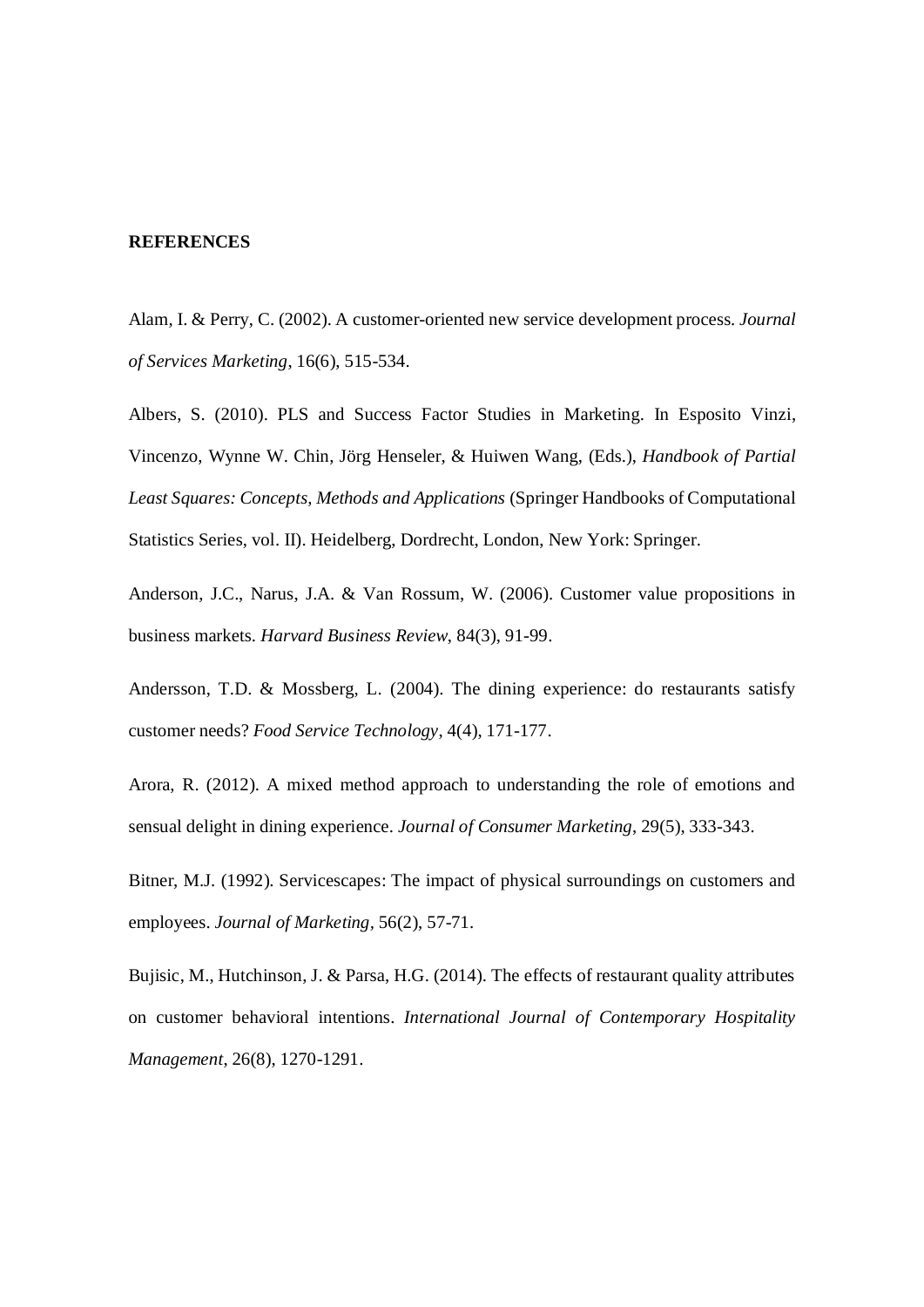Chow, I.H., Lau, P.V., Lob, T.W., Sha, Z. & Yun, H. (2007). Service quality in restaurant operations in China: Decision- and experiential-oriented perspectives. *International Journal of Hospitality Management* 26(3), 698-710.

Clark, M.A. & Wood, R.C. (1998). Consumer loyalty in the restaurant industry: a preliminary exploration of the issues. *International Journal of Contemporary Hospitality Management*, 10(4), 139-44.

Falk, R. F., & Miller, N. B. (1992). *A primer for soft modeling*. Akron: University of Akron Press.

Grewal, D., Levy, M. & Kumar, V. (2009). Customer experience management in retailing: An organizing framework. *Journal of Retailing,* 85(1), 1-14.

Hair, J.F., Sarstedt, M., Ringle, C.M. & Mena, J.A. (2011). An assessment of the use of partial least squares structural equation modeling in marketing research. *Journal of the Academy of Marketing Science*, 40(3), 414-433.

Harrington, R.J., Ottenbacher, M.C., Staggs, A. & Powell, F.A. (2012). Generation Y Consumers Key Restaurant Attributes Affecting Positive and Negative Experiences. *Journal of Hospitality & Tourism Research*, 36(4), 431-449.

Helkkula, A. (2011). Characterising the concept of service experience. J*ournal of Service Management*, 22(3), 367-389.

Heung, V.C.S., Wong, M.Y., & Qu, H. (2000). Airport-restaurant service quality in Hong Kong. *Cornell Hotel and Restaurant Administration Quarterly*, 41(3), 86-96.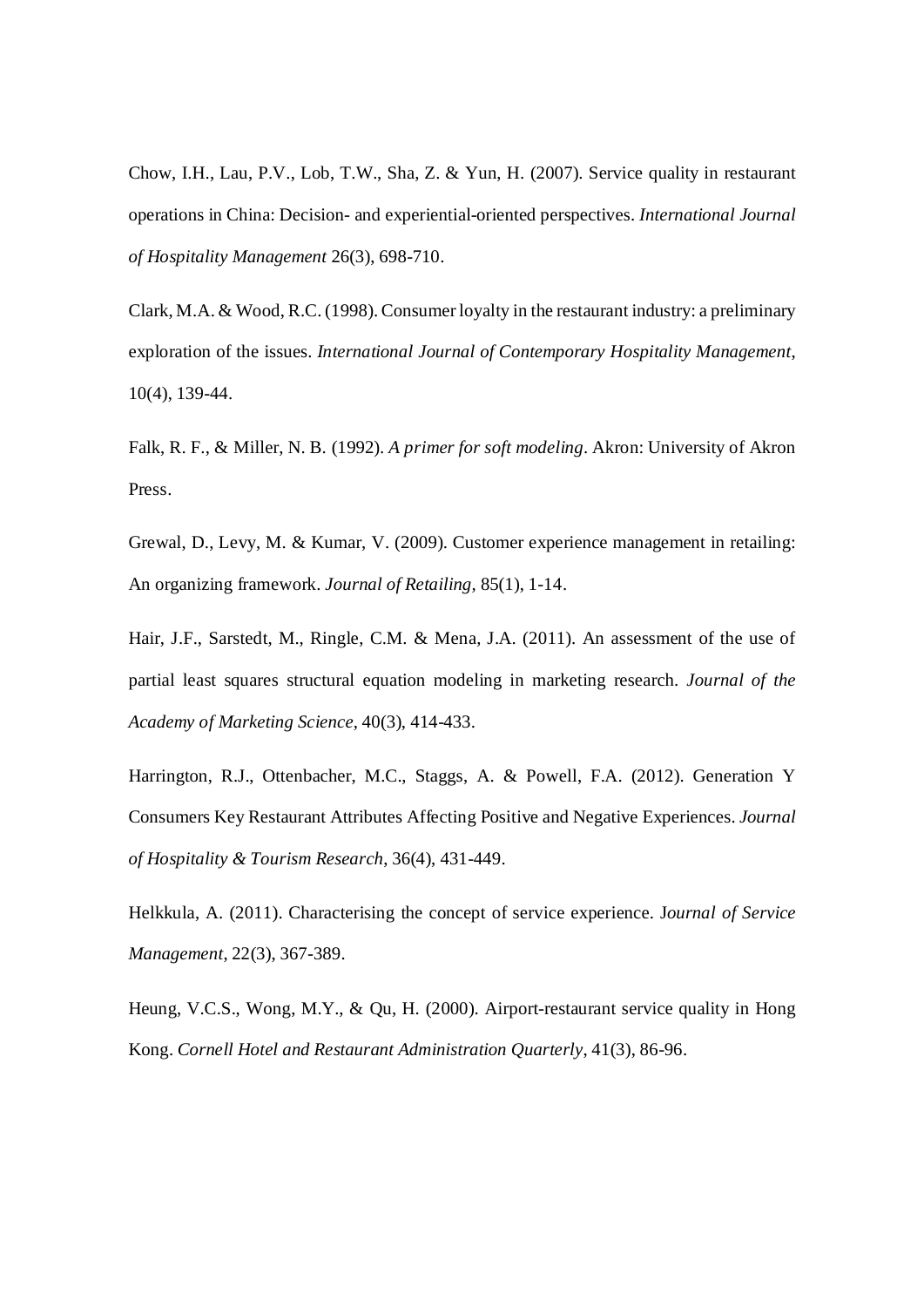Heung, V.C. & Gu, T. (2012). Influence of restaurant atmospherics on patron satisfaction and behavioral intentions. *International Journal of Hospitality Management*, 31(4), 1167- 1177.

Ferguson, R.J., Paulin, M. & Bergeron, J. (2010). Customer sociability and the total service experience: Antecedents of positive word‐of‐mouth intentions. *Journal of Service Management*, 21(1), 25-44.

Kim, N. & Lee, M. (2012). Other customers in a service encounter: examining the effect in a restaurant setting. *Journal of Services Marketing*, 26(1), 27-40.

Kim, W.G. & Moon, Y.J. (2009). Customers' cognitive, emotional, and actionable response to the servicescape: A test of the moderating effect of the restaurant type. *International journal of hospitality management*, 28(1), 144-156.

Ladhari, R., Brun, I. & Morales, M. (2008). Determinants of dining satisfaction and postdining behavioral intentions. *International Journal of Hospitality Management*, 27(4), 563- 573.

Lin, I.Y. & Mattila, A.S. (2010). Restaurant servicescape, service encounter, and perceived congruency on customers' emotions and satisfaction. *Journal of Hospitality Marketing & Management*, 19(8), 819-841.

Longart, P. (2010). What drives word-of-mouth in restaurants? *International Journal of Contemporary Hospitality Management*, 22(1), 121-128.

MacKenzie, S.B., & Podsakoff, P.M. (2012). Common method bias in marketing: causes, mechanisms, and procedural remedies. *Journal of Retailing*, 88(4), 542-555.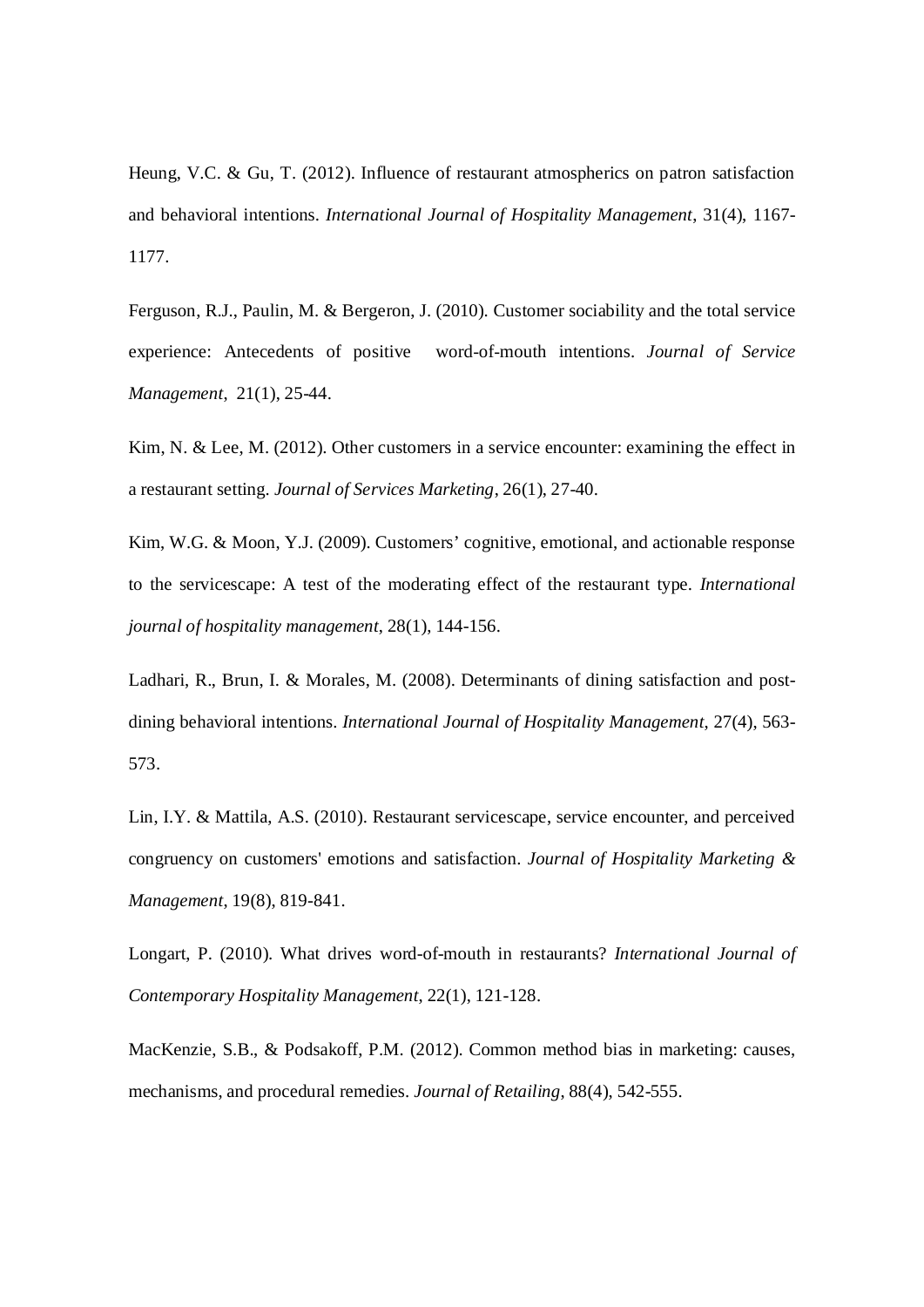Maxham III, J.G., & Netemeyer, R. G. (2002). A longitudinal study of complaining customers' evaluations of multiple service failures and recovery efforts. *Journal of Marketing*, 66(4), 57-71.

Namkung, Y. & Jang, S. (2008). Are highly satisfied restaurant customers really different? A quality perception perspective. *International Journal of Contemporary Hospitality Management*, 20(2), 142-155.

Parasuraman, A., Zeithaml, V.A. & Berry, L.L. (1988). SERVQUAL: a multiple-item scale for measuring consumer perceptions of service quality. *Journal of Retailing*, 64(1), 12-40.

Ringle, C.M., Wende, S., & Becker, J.-M. (2015). SmartPLS 3. *Boenningstedt: SmartPLS GmbH*, Available at: http://www.smartpls.com. (accessed December 15<sup>th</sup>, 2018).

Rintamäki, T. & Kirves, K. (2017). From perceptions to propositions: Profiling customer value across retail contexts. *Journal of Retailing and Consumer Services,* 37, 159-167.

Rintamäki, T., Kuusela, H. & Mitronen, L. (2007). Identifying competitive customer value propositions in retailing. *Managing Service Quality: An International Journal,* 17(6), 621- 634.

Rose, S., Clark, M., Samoul, P. & Hair, N. (2012). Online customer experience in e-retailing: An empirical model of antecedents and outcomes. *Journal of Retailing,* 88(2), 308-322.

Ryu, K. & Han, H. (2011). New or repeat customers: How does physical environment influence their restaurant experience? *International Journal of Hospitality Management*, 30(3), 599-611.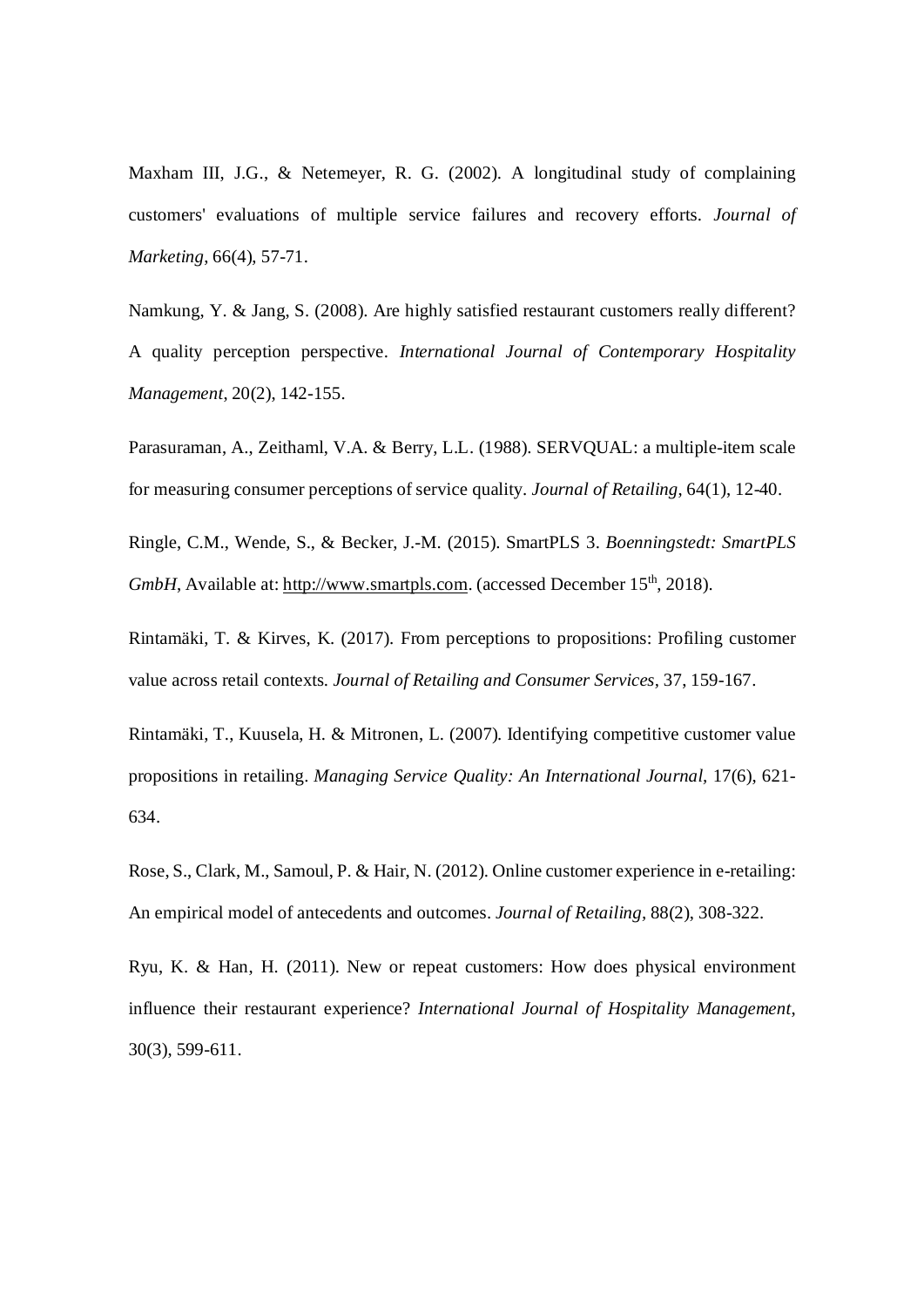Ryu, K. & Jang, S. (2008). DINESCAPE: A scale for customers' perception of dining environments. *Journal of Foodservice Business Research*, 11(1), 2-22.

Ryu, K., Han, H. & Kim, T. H. (2008). The relationships among overall quick-casual restaurant image, perceived value, customer satisfaction, and behavioral intentions. *International Journal of Hospitality Management*, 27(3), 459-469.

Ryu, K., Han, H. & Jang, S. (2010). Relationships among hedonic and utilitarian values, satisfaction and behavioral intentions in the fast-casual restaurant industry. *International Journal of Contemporary Hospitality Management*, 22(3), 416-432.

Ryu, K., Lee, H.-R. & Kim, W. G. (2012). The influence of the quality of the physical environment, food, and service on restaurant image, customer perceived value, customer satisfaction, and behavioral intentions. *International Journal of Contemporary Hospitality Management*, 24(2), 200-223.

Sanchez-Fernandez, R. & Iniesta-Bonilla, M.A. (2007). The Concept of Perceived Value: A Systematic Review of the Research. *Marketing Theory*, 7(4), 427–451.

Sarstedt, M., Ringle, C. M., & Hair, J. F. (2017). Partial Least Squares Structural Equation Modeling. In: Christian Homburg, Martin Klarmann, Arndt Vomberg (Eds.) *Handbook of Market Research*. Heidelberg: Springer.

Sheth, J.N., Newman, B.I. & Gross, B.L. (1991) Why We Buy What We Buy: A Theory of Consumption Values. *Journal of Business Research*, 22, 159-170.

Smith, J.B. & Colgate, M. (2007). Customer Value Creation: A Practical Framework. *Journal of Marketing Theory and Practice*, 15, 7-23.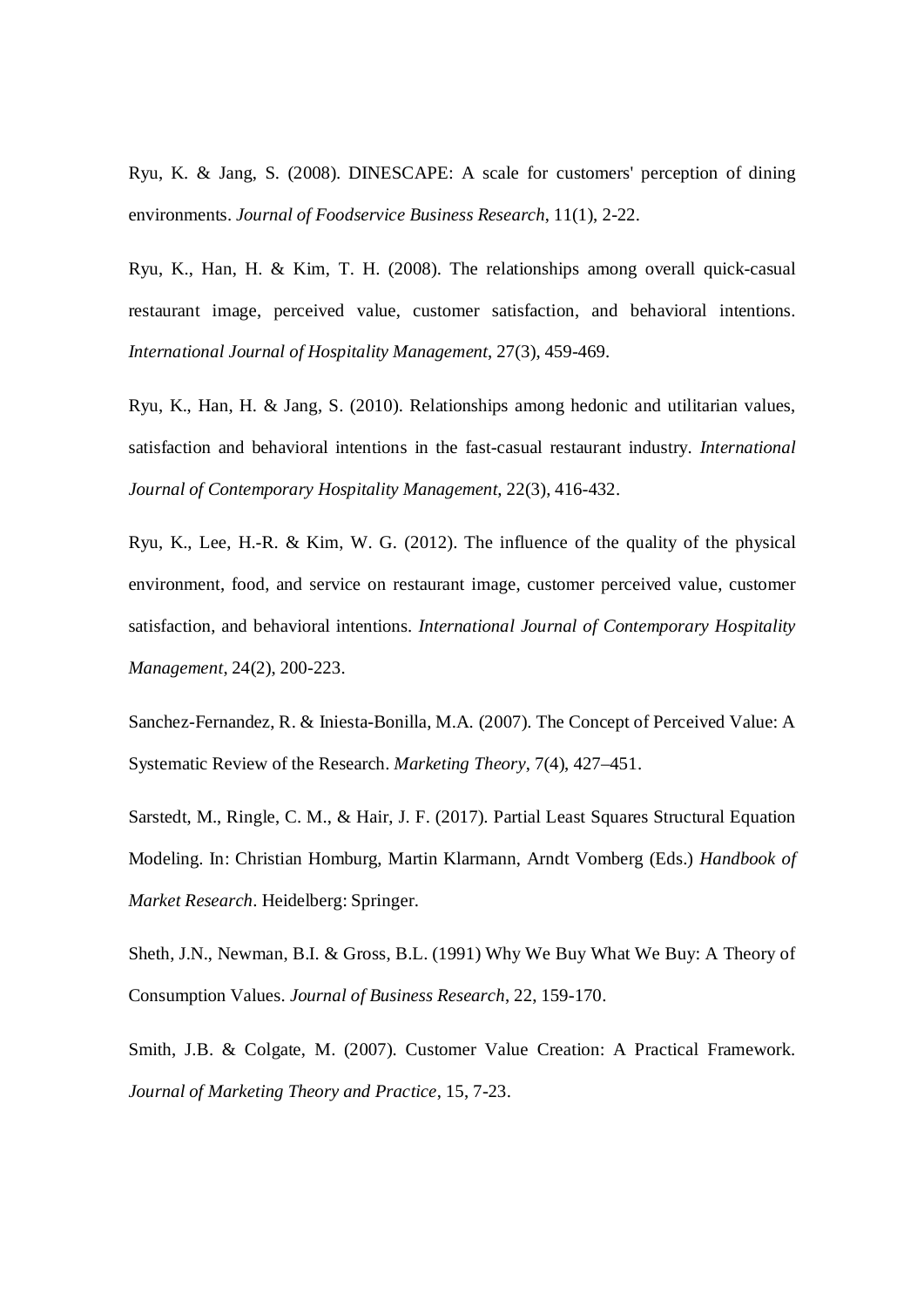Statista (2017). Restaurants and food services in Europe. Available at: https://www-statistacom.helios.uta.fi/study/42400/restaurants-and-food-services-in-europe/ (accessed December  $13<sup>th</sup>$ , 2018).

Sweeney, J.C., & Soutar, G.N. (2001). Consumer perceived value: The development of a multiple item scale. *Journal of Retailing*, 77(2), 203-220.

Talonen, A., Jussila, I., Saarijärvi, H. & Rintamäki, T. (2016). Consumer cooperatives: Uncovering the value potential of customer ownership. *AMS Review,* 6(3-4), 142-156.

Teng, C.C. & Chang, J.H. (2013). Mechanism of customer value in restaurant consumption: Employee hospitality and entertainment cues as boundary conditions. *International Journal of Hospitality Management*, 32, 169-178.

Vargo, S.L. & Lusch, R.F. (2004). Evolving to a new dominant logic for marketing. *Journal of Marketing,* 68(1), 1-17.

Vargo, S.L. & Lusch, R.F. (2016). Institutions and axioms: An extension and update of service-dominant logic. *Journal of the Academy of Marketing Science,* 44(1), 5-23.

Verhoef, P.C., Lemon, K.N., Parasuraman, A., Roggeveen, A., Tsiros, M. & Schlesinger, L.A. (2009). Customer experience creation. Determinants, dynamics and management strategies. *Journal of Retailing,* 85(1), 31-41.

Walter, U. & Edvardsson, B. (2012). The physical environment as a driver of customers' service experiences at restaurants. *International Journal of Quality and Service Sciences*, 4(2), 104-119.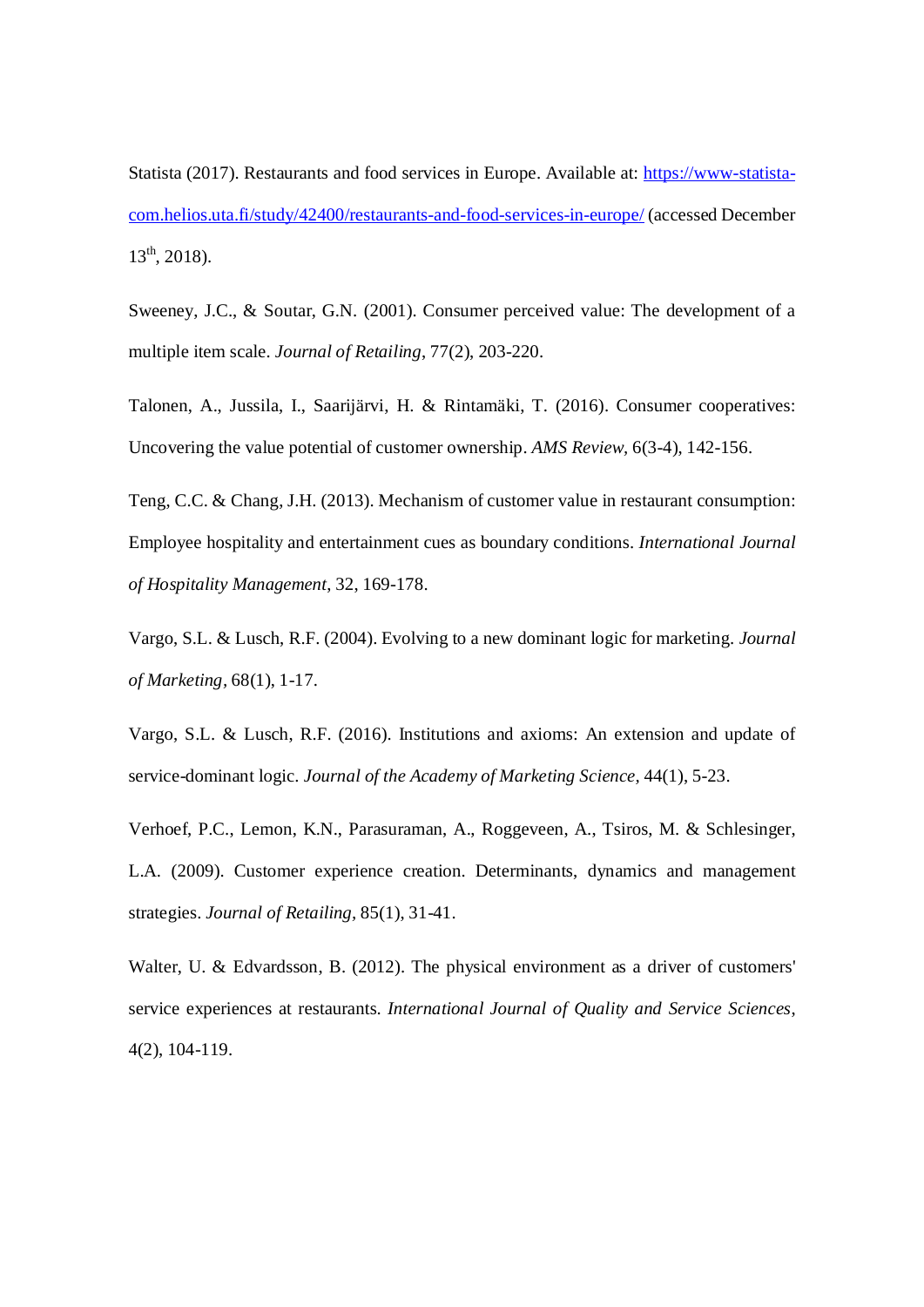Walter, U., Edvardsson, B. & Öström, Å. (2010). Drivers of customers' service experiences: a study in the restaurant industry. *Managing Service Quality: An International Journal*, 20(3), 236-258.

Wu, C.H.J. & Liang, R.D. (2009). Effect of experiential value on customer satisfaction with service encounters in luxury-hotel restaurants. *International Journal of Hospitality Management*, 28(4), 586-593.

Xu, J.B. & Chan, A. (2010). A conceptual framework of hotel experience and customerbased brand equity: Some research questions and implications. *International Journal of Contemporary Hospitality Management,* 22(2).

Yrjölä, M., Rintamäki, T., Saarijärvi, H. & Joensuu, J. (2017). Consumer-to-consumer ecommerce: outcomes and implications. *The International Review of Retail, Distribution and Consumer Research,* 27(3), 300-315.

Yrjölä, M. (2015). Uncovering Executive Prioritization: Evaluating Customer Value Propositions with the Pairwise Comparison Method. *Journal of Service Science and Management*, 8(1), 1-13.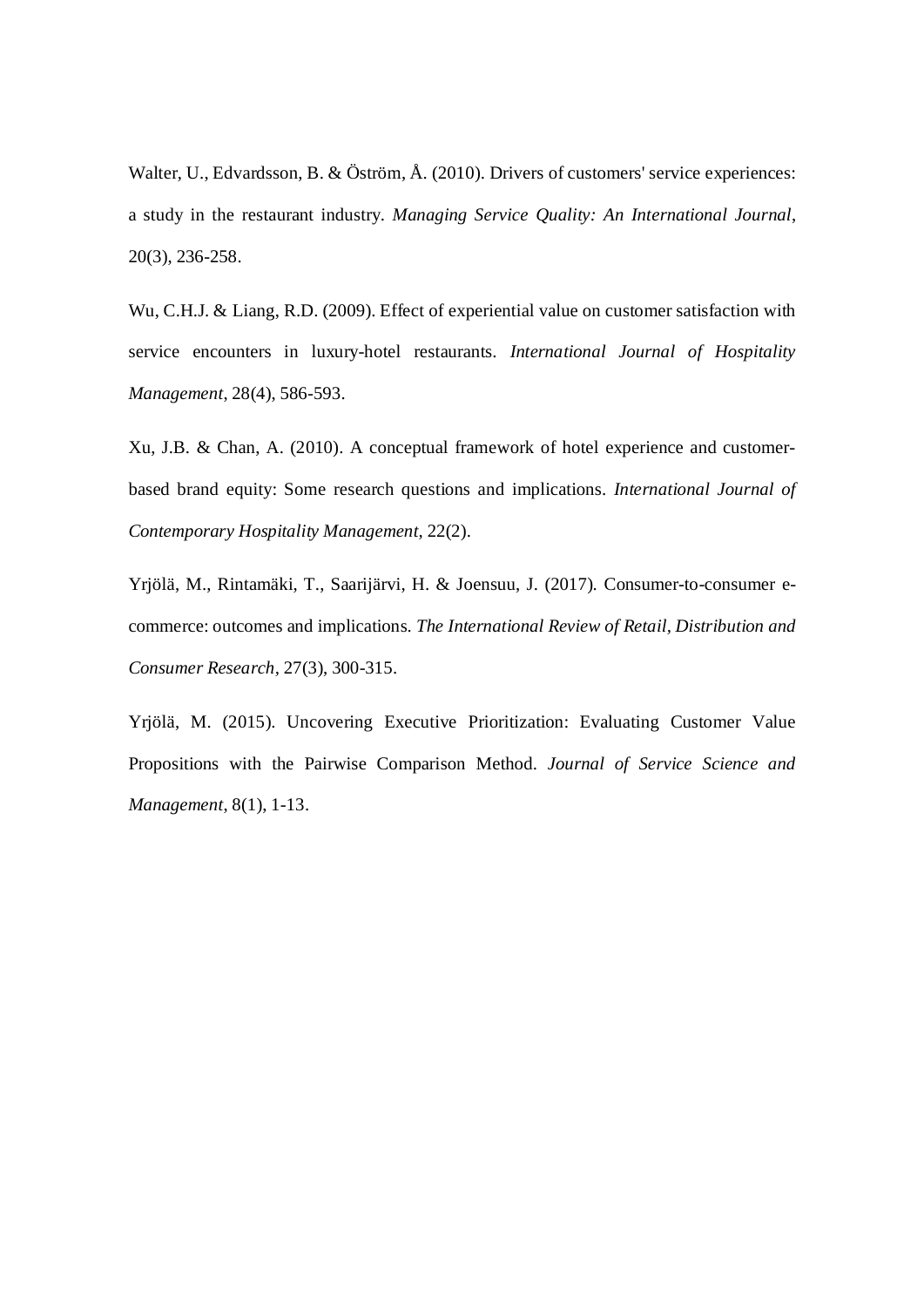

Figure 1. Tentative conceptual model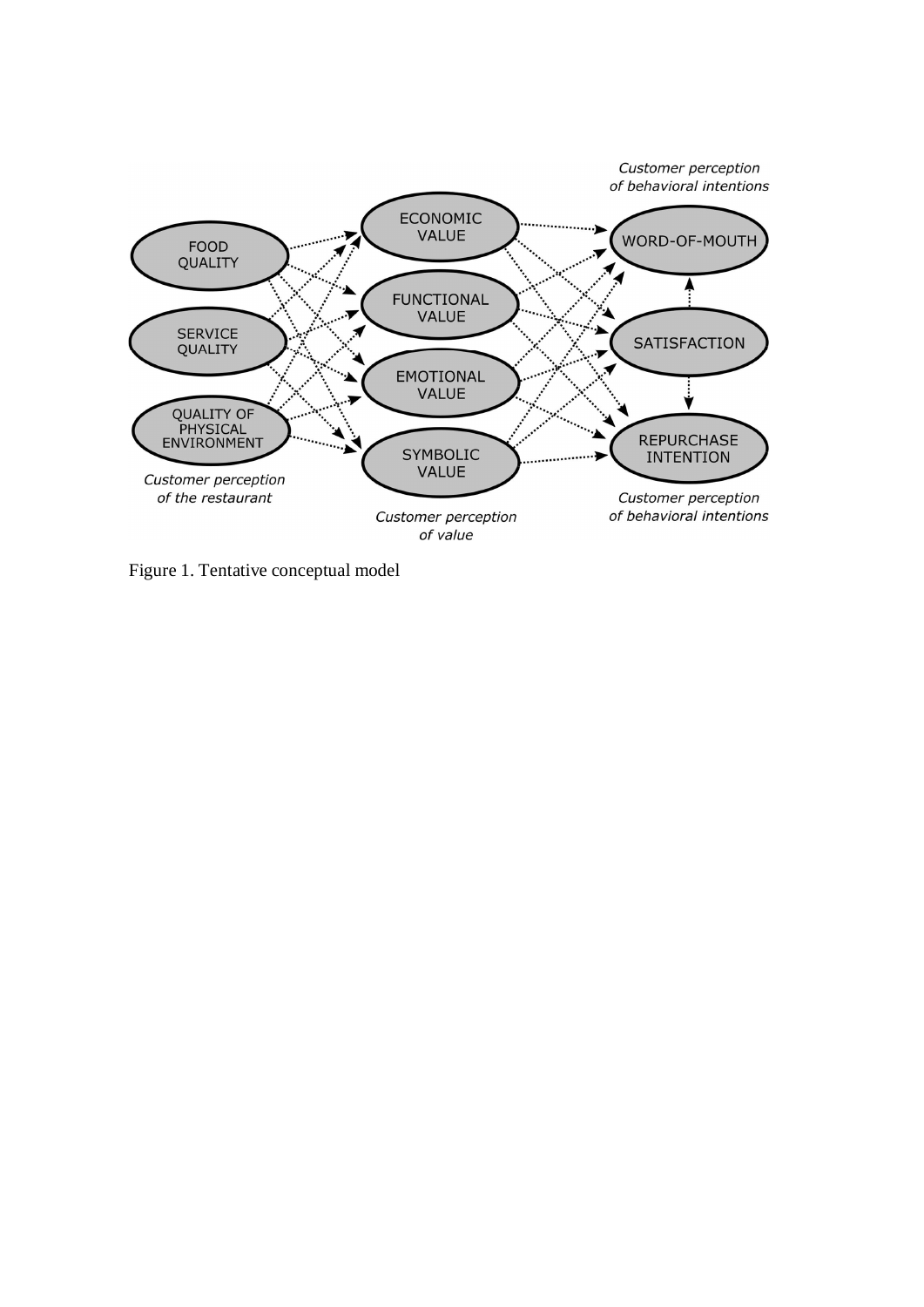

Figure 2. Structural model path coefficient and t-statistics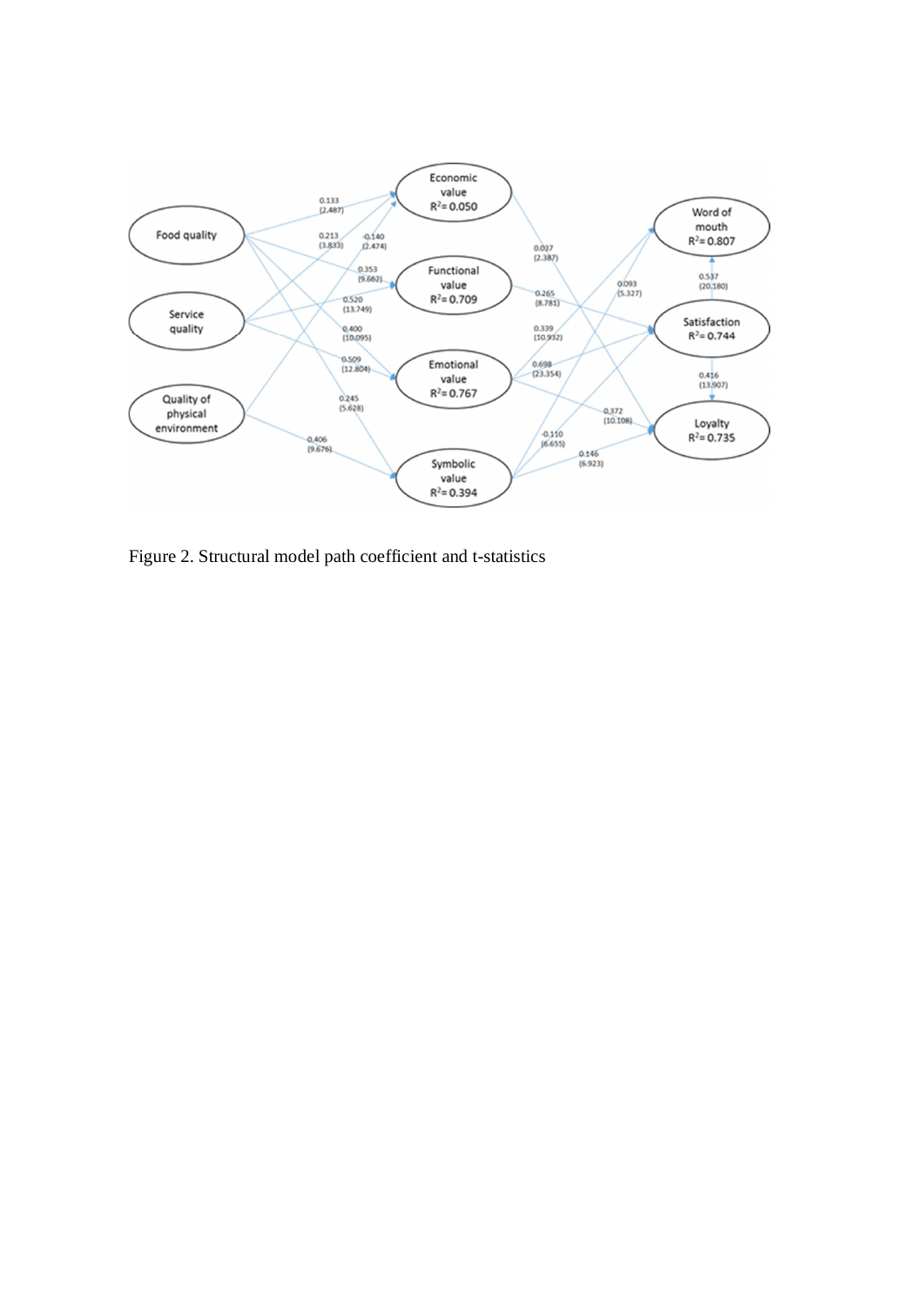

Figure 3. Inner model path coefficient for groups dining (upper) and lunch (lower) *\*\* indicates that the path coefficient is significant on a level*  $\alpha$  *= 0.05 and \* on a level*  $\alpha$  *= 0.10 (based on bootstrap with 5000 samples)*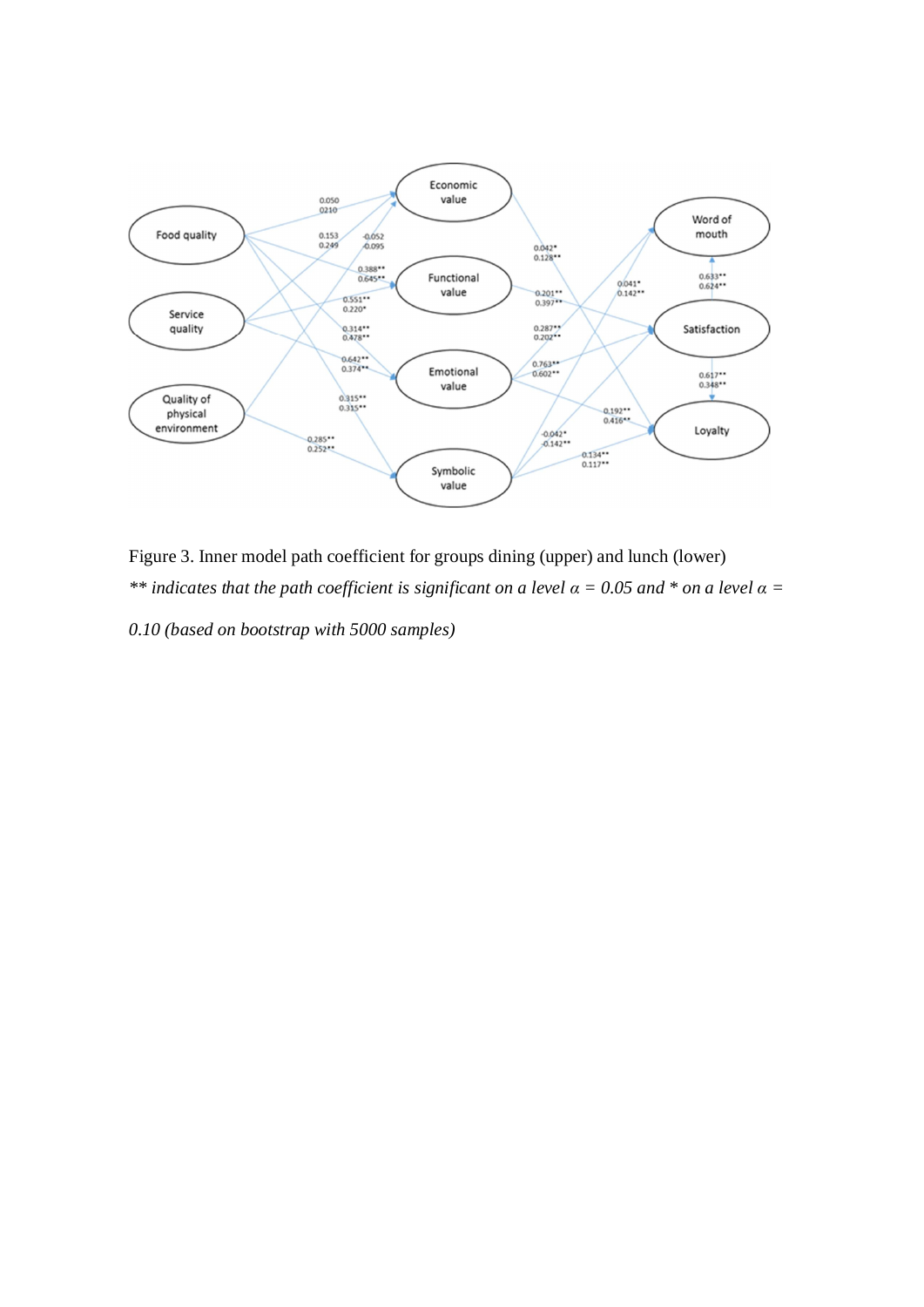|                                                  | Characteristics                                                                                                                                                                                                                                                                                                                                                                                      | Sources                                                                                                                                                       |
|--------------------------------------------------|------------------------------------------------------------------------------------------------------------------------------------------------------------------------------------------------------------------------------------------------------------------------------------------------------------------------------------------------------------------------------------------------------|---------------------------------------------------------------------------------------------------------------------------------------------------------------|
| <b>Quality of</b><br>the food                    | Delicious food; nutritious food; menu variety; food<br>freshness; enticing food smell; attractive presentation;<br>cuisine                                                                                                                                                                                                                                                                           | Ryu et al., 2012;<br>Andersson and<br>Mossberg, 2004                                                                                                          |
| <b>Quality of</b><br>the service                 | Food served as ordered; prompt and quick service;<br>helpfulness; comfortable service; understood needs;<br>error-free orders                                                                                                                                                                                                                                                                        | Ryu et al., 2012;<br>Andaleeb and<br>Conway, 2006.                                                                                                            |
| <b>Quality of</b><br>the physical<br>environment | Attractive interior and decor; music; cleanliness; staff<br>is neat and well dressed; attractive employees;<br>restaurant interior; facility aesthetics; layout, electric<br>equipment, seating comfort, ambient conditions;<br>temperature, air quality, noise, odor, signs, symbols,<br>artifacts; type of lighting and illumination; furnishing;<br>dining equipment; window view; social factors | Ryu et al., 2012; Kim<br>and Moon, 2009;<br>Bitner, 1992; Ryu<br>and Jang, $2008$ ;<br>Heung and Gu, 2012;<br>Baker, 1986;<br>Wakefield and<br>Blodgett, 1996 |

*Table 1. Categorization of restaurant experience characteristics.*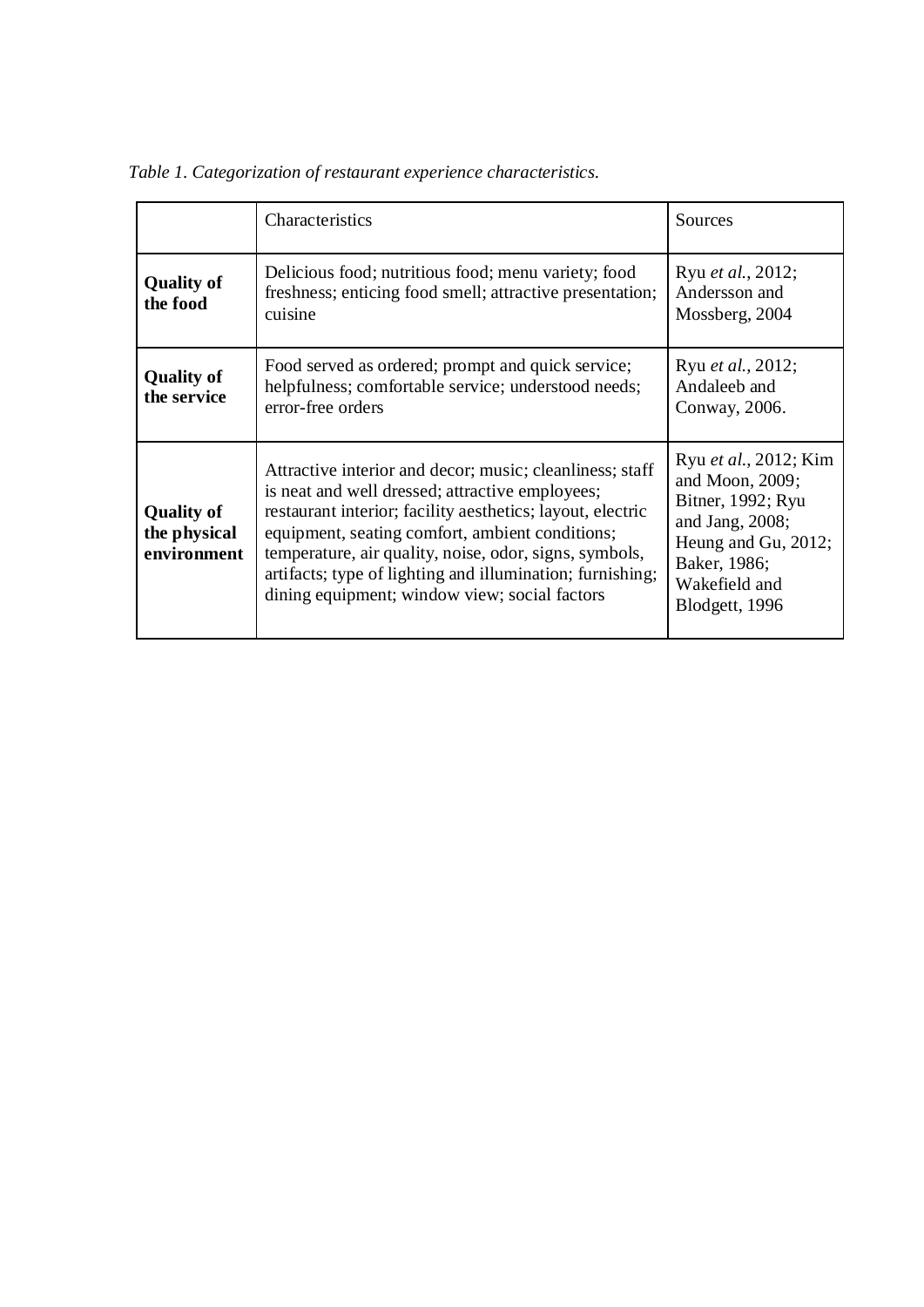*Table 2. Definitions of the constructs*

| <b>Construct</b>                      | <b>Definition</b>                                                                                                                                                                                                                                                                                               | <b>Sources</b>                                                                       |
|---------------------------------------|-----------------------------------------------------------------------------------------------------------------------------------------------------------------------------------------------------------------------------------------------------------------------------------------------------------------|--------------------------------------------------------------------------------------|
| Food quality                          | Consumer's judgment about the food items served. More<br>specifically, a judgment on how delicious, nutritious, fresh,<br>visually attractive and enticingly smelling the food is. This also<br>includes a judgment on the variety of menu items offered.                                                       | Ryu et al., 2012;<br>Parasuraman et al.,<br>1991                                     |
| Service quality                       | Consumer's judgment about the performance of a service,<br>especially relating to the behavior of staff. In the restaurant<br>setting, this involves the ability to deliver the promised service,<br>the willingness to help, the overall competency of employees<br>and empathy shown to individual customers. | Namkung & Jang,<br>2008; Parasuraman et<br>al., 1991                                 |
| Quality of<br>physical<br>environment | Consumer's judgment about the performance of a service's<br>physical environment. In the restaurant setting, this involves<br>attractive interior design and decor, pleasing background music,<br>clean dining areas and neatly dressed employees.                                                              | Ryu et al., 2012;<br>Parasuraman et al.,<br>1991                                     |
| Economic<br>value                     | Economic value is defined as "the lowest price or the best<br>tradeoff between quality and price." (Rintamäki et al., 2007, p.<br>627)                                                                                                                                                                          | Rintamäki et al., 2007;<br>Smith & Nagle, 2005;<br>Gale, 1994; Zeithaml,<br>1988     |
| Functional<br>value                   | Functional value is defined as "finding the right products with as<br>little time and as little physical and cognitive effort as possible."<br>(Rintamäki et al., 2007, p. 627)                                                                                                                                 | Sheth et al., 1991;<br>Sweeney and Soutar,<br>2001                                   |
| Emotional<br>value                    | Emotional value is defined as the "perceived utility derived<br>from an alternative's capacity to arouse feelings or affective<br>states" (Sheth et al., 1991, p. 161; Rintamäki et al., 2007)                                                                                                                  | Sheth et al., 1991;<br>Sweeney and Soutar,<br>2001                                   |
| Symbolic value                        | Symbolic value is defined as "positive consumption meanings"<br>that are attached to self and/or communicated to others."<br>(Rintamäki et al., 2007, p. 629)                                                                                                                                                   | Rintamäki et al., 2007;<br>Flint, 2006; Smith and<br>Colgate, 2007;<br>Solomon, 1983 |
| Word of mouth                         | The likelihood and willingness to recommend the restaurant.                                                                                                                                                                                                                                                     | Jones et al. 2006;<br>Maxham & Netemeyer,<br>2002                                    |
| Satisfaction                          | An overall evaluation of the restaurant, considering its<br>performance against expectations and ideals.                                                                                                                                                                                                        | Mägi (2003)                                                                          |
| Loyalty                               | Loyalty, in this study, refers to repurchase intention, which<br>reflects<br>"the likelihood that a customer will shop at a retail store again"<br>(Jones et al., 2006, p.976)                                                                                                                                  | Jones et al. (2006)                                                                  |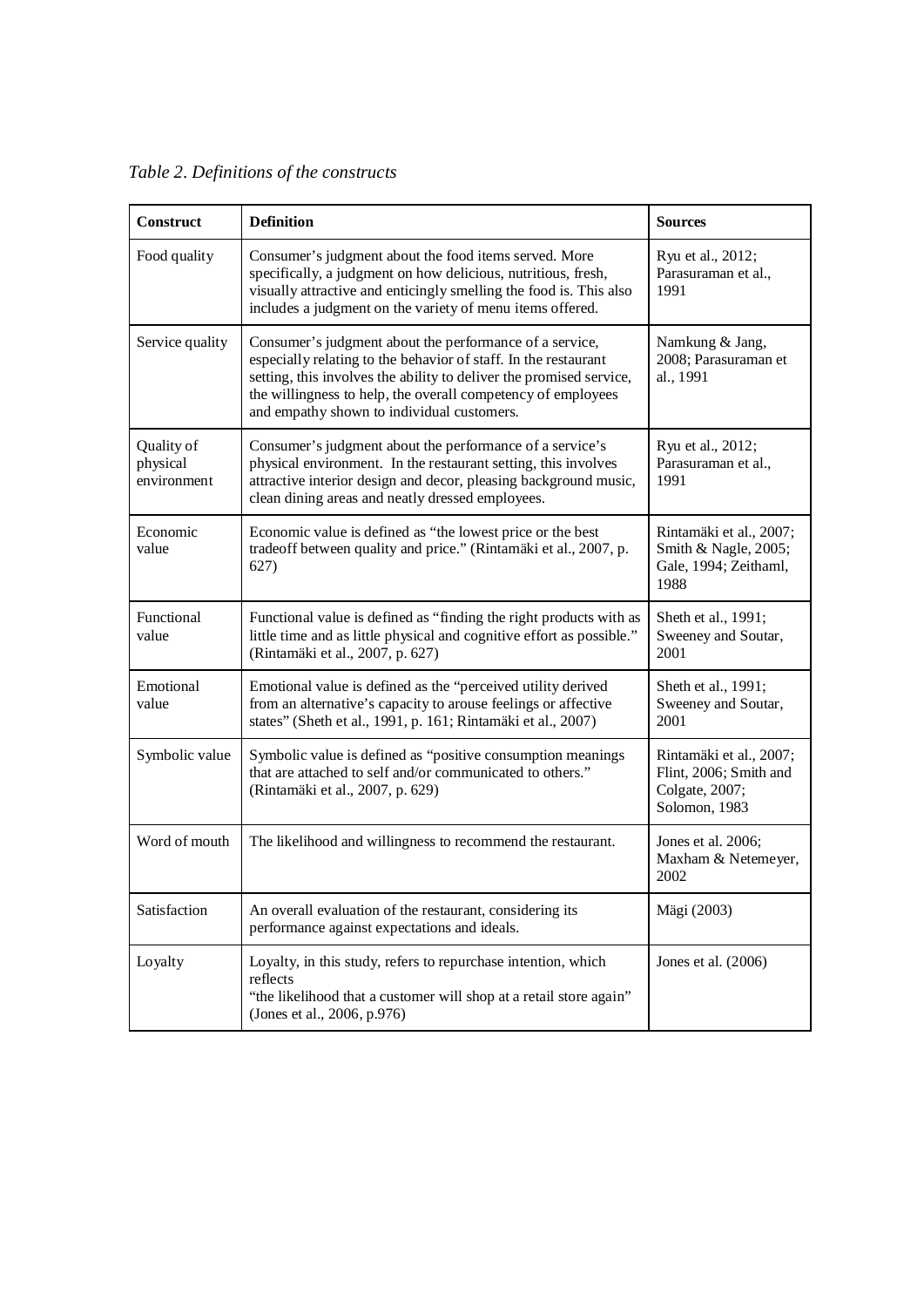|                                | Comple          |       | Dinne       |       |       |       | Fast food   |       |              |       | Service |       |
|--------------------------------|-----------------|-------|-------------|-------|-------|-------|-------------|-------|--------------|-------|---------|-------|
|                                | te              |       | $\mathbf r$ |       | Lunch |       |             |       | Cafeteri     |       | station | $\%$  |
|                                | n               | $\%$  | n           | $\%$  |       | $\%$  | $\mathbf n$ | $\%$  | $\mathbf{a}$ | $\%$  | n       |       |
|                                |                 |       |             |       |       |       |             |       |              |       |         |       |
| Gender                         |                 |       |             |       |       |       |             |       |              |       |         |       |
| Female                         | 770             | 50.2  | 326         | 57.8  | 109   | 53.2  | 233         | 59.5  | 105          | 50.2  | 147     | 42.0  |
| Male                           | 763             | 49.8  | 238         | 42.2  | 96    | 46.8  | 83          | 40.5  | 104          | 49.8  | 203     | 58.0  |
| Total                          | 1,533           | 100.0 | 564         | 100.0 | 205   | 100.0 | 205         | 100.0 | 209          | 100.0 | 350     | 100.0 |
| Age                            |                 |       |             |       |       |       |             |       |              |       |         |       |
| $18 - 35$                      | 290             | 19.4  | 150         | 26.6  | 28    | 13.7  | 50          | 15.8  | 33           | 15.8  | 37      | 10.6  |
| $36 - 49$                      | 358             | 23.4  | 159         | 28.2  | 31    | 15.1  | 53          | 20.1  | 42           | 20.1  | 73      | 20.9  |
| $50 - 64$                      | 508             | 33.1  | 179         | 31.7  | 77    | 37.6  | 66          | 32.2  | 70           | 33.5  | 116     | 33.1  |
| $65 - 79$                      | 369             | 24.1  | 76          | 13.5  | 69    | 33.7  | 36          | 17.6  | 64           | 30.6  | 124     | 35.4  |
| Total                          | 1,533           | 100.0 | 564         | 100.0 | 205   | 100.0 | 205         | 100.0 | 209          | 100.0 | 350     | 100.0 |
| Household<br>income            |                 |       |             |       |       |       |             |       |              |       |         |       |
| Less than 20                   | 174             | 11.4  | 52          | 9.6   | 20    | 9.8   | 38          | 18.5  | 26           | 12.4  | 36      | 10.3  |
| 000 e                          |                 |       |             |       |       |       |             |       |              |       |         |       |
| 20 001-40 000<br>$\mathsf{e}$  | 346             | 22.6  | 104         | 18.4  | 38    | 18.5  | 52          | 25.4  | 59           | 28.2  | 93      | 26.6  |
|                                |                 |       |             |       |       |       |             |       |              |       |         |       |
| 40 001-60 000<br>$\mathsf{e}$  | 354             | 23.1  | 124         | 22.0  | 55    | 26.8  | 38          | 18.5  | 47           | 22.5  | 90      | 25.7  |
| $60\,001\text{--}80\,000$<br>e | 228             | 14.9  | 94          | 16.7  | 32    | 15.6  | 23          | 11.2  | 26           | 12.4  | 53      | 15.1  |
| More than 80<br>001 e          | 214             | 14.0  | 109         | 19.3  | 27    | 13.2  | 20          | 9.8   | 26           | 12.4  | 32      | 9.1   |
| I don't want to<br>answer      | 217             | 14.2  | 79          | 14.0  | 33    | 16.1  | 34          | 16.6  | 25           | 12.0  | 46      | 13.1  |
| Total                          | 1,533 100.0 564 |       |             | 100.0 | 205   | 100.0 | 205         | 100.0 | 209          | 100.0 | 350     | 100.0 |
| Profession                     |                 |       |             |       |       |       |             |       |              |       |         |       |

*Table 3. Demographic profile of the respondents*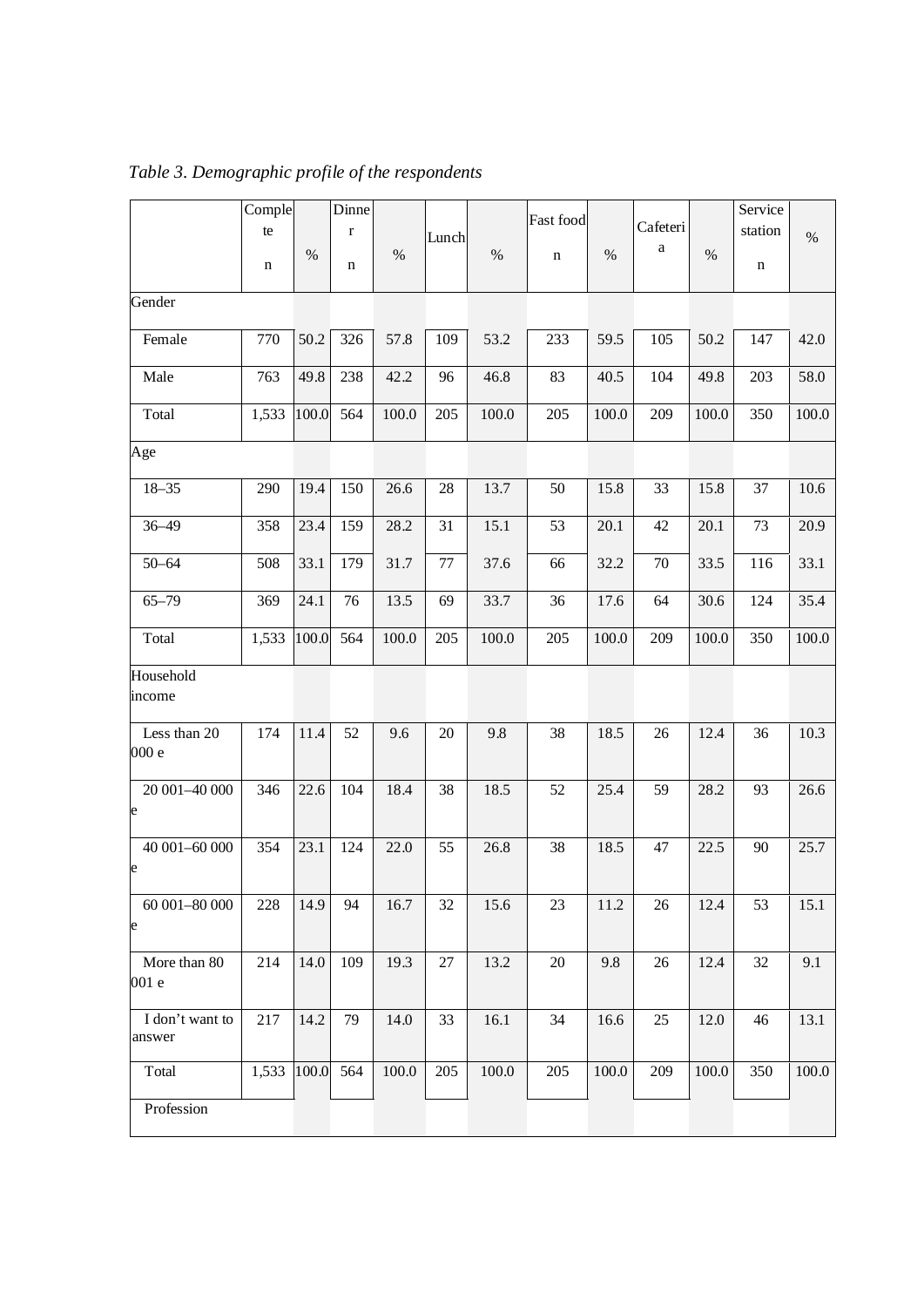| Entrepreneur or<br>senior manager                                           | 108   | 7.0   | 43  | 7.6       | 10  | 4.9   | 20  | 9.8   | 12  | 5.7   | 23  | 6.6   |
|-----------------------------------------------------------------------------|-------|-------|-----|-----------|-----|-------|-----|-------|-----|-------|-----|-------|
| Middle<br>manager, expert<br>or official                                    | 485   | 31.6  | 215 | 38.1      | 71  | 34.6  | 51  | 24.9  | 59  | 28.2  | 89  | 25.4  |
| Employee or<br>farmer                                                       | 344   | 22.4  | 128 | 22.7      | 40  | 19.5  | 53  | 25.9  | 39  | 18.7  | 84  | 24.0  |
| Outside the<br>labor market<br>(student, retired,<br>unemployed etc.)       | 596   | 38.9  | 178 | 31.6      | 84  | 41.0  | 81  | 39.5  | 99  | 47.4  | 154 | 44.0  |
| Total                                                                       | 1,533 | 100.0 | 564 | 100.0     | 205 | 100.0 | 205 | 100.0 | 209 | 100.0 | 350 | 100.0 |
| Education                                                                   |       |       |     |           |     |       |     |       |     |       |     |       |
| Elementary or<br>primary school                                             | 148   | 9.7   | 35  | 6.2       | 21  | 10.2  | 23  | 11.2  | 25  | 12.0  | 44  | 12.6  |
| Upper<br>secondary<br>education<br>(college or<br>vocational)               | 816   | 53.2  | 261 | 46.3      | 110 | 53.7  | 113 | 55.1  | 129 | 61.7  | 203 | 58.0  |
| Higher<br>education<br>(university or<br>university of<br>applied sciences) | 569   | 37.1  | 268 | 47.5      | 74  | 36.1  | 69  | 33.7  | 55  | 26.3  | 103 | 29.4  |
| Total                                                                       | 1533  | 100.0 | 564 | 100.0     | 205 | 100.0 | 205 | 100.0 | 209 | 100.0 | 350 | 100.0 |
| Evaluation of the<br>visit                                                  |       |       |     |           |     |       |     |       |     |       |     |       |
| Good                                                                        | 664   | 43.3  | 471 | 83.5      | 103 | 50.2  | 34  | 16.6  | 32  | 15.3  | 24  | 6.9   |
| Poor                                                                        | 169   | 11.0  | 82  | 14.5      | 20  | 9.8   | 19  | 9.3   | 8   | 3.8   | 40  | 11.4  |
| Neutral                                                                     | 700   | 45.7  | 11  | 2.0       | 82  | 40.0  | 169 | 74.1  | 169 | 80.9  | 286 | 81.7  |
| Total                                                                       | 1,533 | 100.0 | 564 | $100.0\,$ | 205 | 100.0 | 205 | 100.0 | 209 | 100.0 | 350 | 100.0 |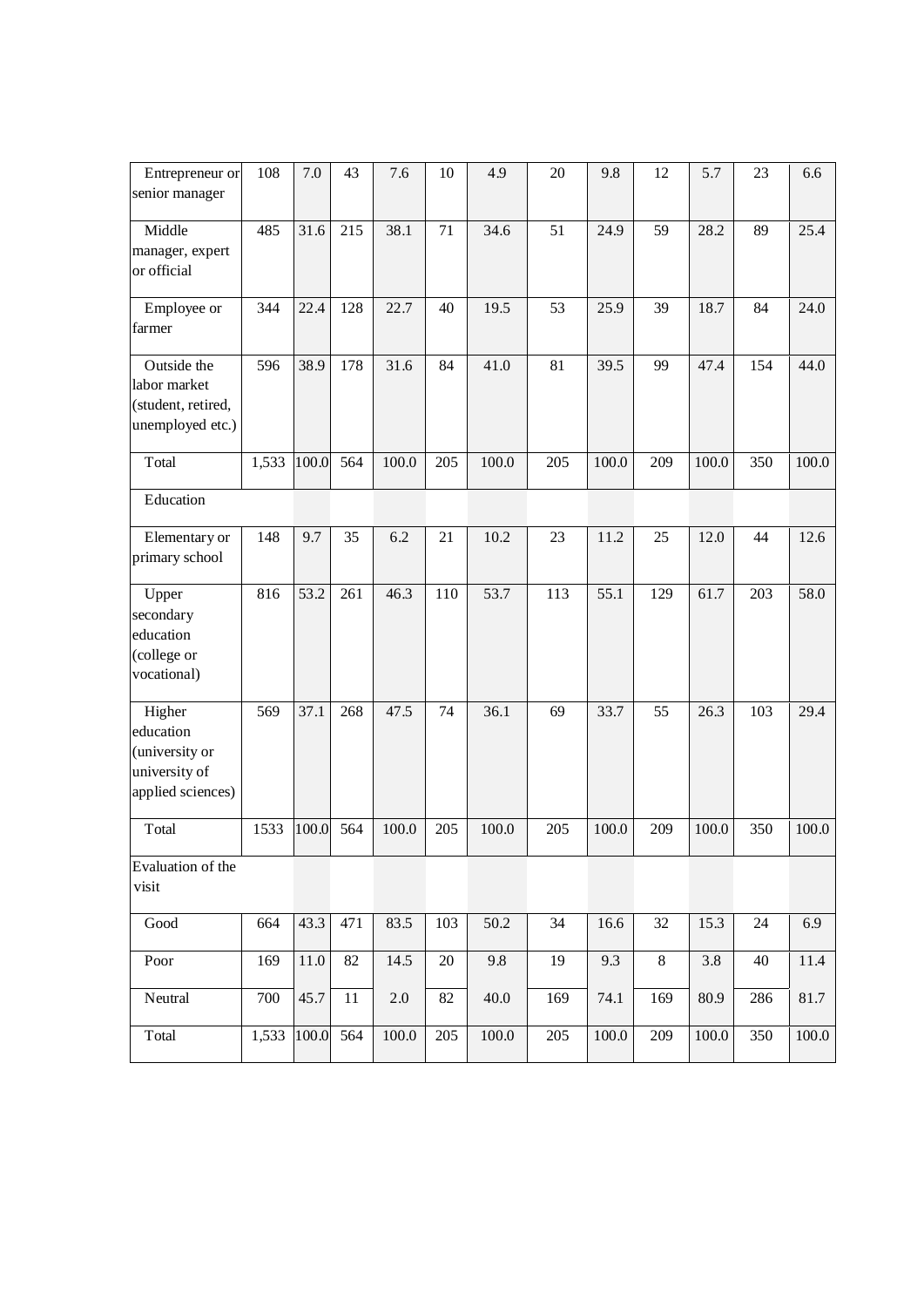| $n=1,533$                    |                             |                    |                           |                            |                           |                 |       |       |                                    |            |            |            |
|------------------------------|-----------------------------|--------------------|---------------------------|----------------------------|---------------------------|-----------------|-------|-------|------------------------------------|------------|------------|------------|
| Complete                     | $\mathbf{AVE}^{\mathrm{a}}$ | $CR^b$             | <b>ECO</b><br>$\mathbf N$ | <b>FUN</b><br>$\mathsf{C}$ | <b>EMO</b><br>$\mathbf T$ | <b>SYM</b><br>B | FQ    | SQ    | QPE                                | <b>SAT</b> | <b>WOM</b> | <b>LOY</b> |
| ECON <sup>c</sup>            |                             | $0.699$ 0.871      | 0.836                     |                            |                           |                 |       |       |                                    |            |            |            |
| FUNC <sup>d</sup>            |                             | 0.799 0.941        | 0.311                     | 0.894                      |                           |                 |       |       |                                    |            |            |            |
| EMOT <sup>e</sup>            |                             | $0.952 \mid 0.987$ | 0.221                     | 0.816                      | 0.976                     |                 |       |       |                                    |            |            |            |
| $\mathbf{SYMB}^\mathrm{f}$   |                             | $0.696 \mid 0.873$ | 0.211                     | 0.566                      | 0.615                     | 0.834           |       |       |                                    |            |            |            |
| FQ <sup>g</sup>              |                             | $0.805 \mid 0.961$ | 0.195                     | 0.798                      | 0.835                     | 0.591           | 0.897 |       |                                    |            |            |            |
| $\mathrm{SQ}^{\,\mathrm{h}}$ | 0.831                       | 0.951              | 0.211                     | 0.822                      | 0.851                     | 0.562           | 0.855 | 0.911 |                                    |            |            |            |
| $QPE^{\mathrm{i}}$           |                             | 0.747 0.921        | 0.148                     | 0.729                      | 0.761                     | 0.615           | 0.854 |       | $0.821$ 0.864                      |            |            |            |
| SAT <sup>j</sup>             |                             | 0.853   0.946      | 0.229                     | 0.772                      | 0.846                     | 0.469           | 0.765 |       | $0.808 \mid 0.678 \mid$            | 0.924      |            |            |
| $WOM^k$                      |                             | 0.968 0.989        |                           | 0.236   0.750              | 0.851                     | 0.554           | 0.794 |       | $0.806 \mid 0.720 \mid$            | 0.868      | 0.984      |            |
| $LOY^1$                      |                             | $0.959 \mid 0.986$ | 0.245                     | 0.711                      | 0.822                     | 0.578           |       |       | $0.766$ 0.758 0.701 0.808          |            | 0.885      | 0.979      |
| Mean                         |                             |                    | 3.395                     | 5.362                      | 5.061                     | 4.677           | 5.311 |       | 5.285 5.193 5.325                  |            | 5.162      | 4.503      |
| s.d.                         |                             |                    | 1.506                     | 1.405                      | 1.774                     | 1.332           |       |       | $1.433 \mid 1.501 \mid 1.285 \mid$ | 1.543      | 1.806      | 1.903      |
|                              |                             |                    |                           |                            |                           |                 |       |       |                                    |            |            |            |

*Table 4. Construct validity and reliability, as well as discriminant validity. Means and standard deviations for constructs below.*

*Notes:*

 $^{a}$ *AVE* = *Average variance extracted,*  $^{b}$ *CR* = *Composite reliability*,  $^{c}$ *ECON* = *Economic value,<sup>d</sup> FUNC = Functional value, <sup>e</sup> EMOT = Emotional value, <sup>f</sup> SYMB = Symbolic value, g FQ = Food quality,<sup>h</sup> SQ = Service quality,<sup>i</sup> QPE = Quality of physical environment, <sup>j</sup> SAT*  $=$  Satisfaction,  $\frac{k}{WOM}$  = Word of mouth,  $\frac{l}{LOY}$  = Loyalty.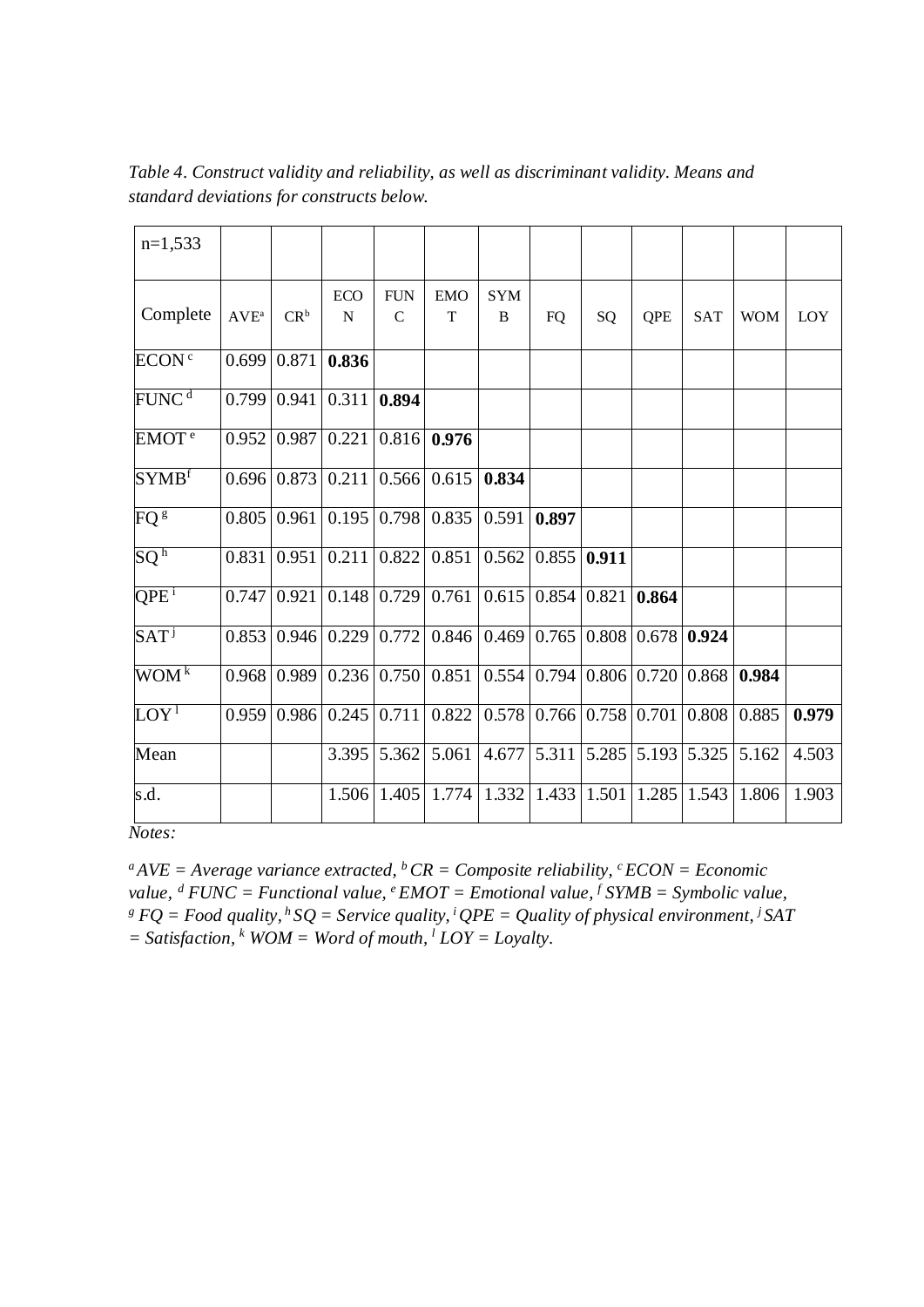| Outer model                                                                |                           |              |
|----------------------------------------------------------------------------|---------------------------|--------------|
|                                                                            | Complete<br>$(n = 1,533)$ | t-statistics |
| Economic value (adapted from Rintamäki & Kirves, 2017)                     |                           |              |
| When patronizing this restaurant  I saved money.                           | 0.917                     | 85.342       |
| I ate inexpensively.                                                       | 0.933                     | 112.324      |
| I benefited from offers/discounts.                                         | 0.619                     | 17.068       |
| Functional value (adapted from Rintamäki & Kirves, 2017)                   |                           |              |
| I could eat a meal I desired.                                              | 0.891                     | 126.716      |
| I quickly received the meal I ordered.                                     | 0.878                     | 89.246       |
| I felt that going to the restaurant was effortless.                        | 0.924                     | 158.961      |
| I could find a suitable option easily.                                     | 0.881                     | 95.812       |
| Emotional value (adapted from Rintamäki & Kirves, 2017)                    |                           |              |
| my mood improved.                                                          | 0.972                     | 434.695      |
| I felt pleasure.                                                           | 0.976                     | 444.074      |
| I enjoyed myself.                                                          | 0.978                     | 493.406      |
| I was delighted to be there.                                               | 0.976                     | 437.459      |
| Symbolic value (adapted from Rintamäki & Kirves, 2017)                     |                           |              |
| I gave a favorable impression of myself to others.                         | 0.821                     | 73.856       |
| I ordered the option that gave a favorable impression of myself to others. | 0.804                     | 54.876       |
| the choice of restaurant aroused acceptance in others.                     | 0.875                     | 124.233      |
| Quality of the food (Ryu et al., 2012)                                     |                           |              |
| The food tasted good.                                                      | 0.923                     | 195.676      |
| The food was nutritious.                                                   | 0.872                     | 98.572       |
| The restaurant had meal options that suited me.                            | 0.859                     | 83.247       |
| The food was fresh.                                                        | 0.910                     | 152.351      |
| The food had a tempting aroma.                                             | 0.891                     | 141.106      |
| The food had an appetizing appearance.                                     | 0.924                     | 158.053      |
| Quality of the service (Namkung & Jang, 2008)                              |                           |              |

# APPENDIX 1. Outer model, loadings, and t-values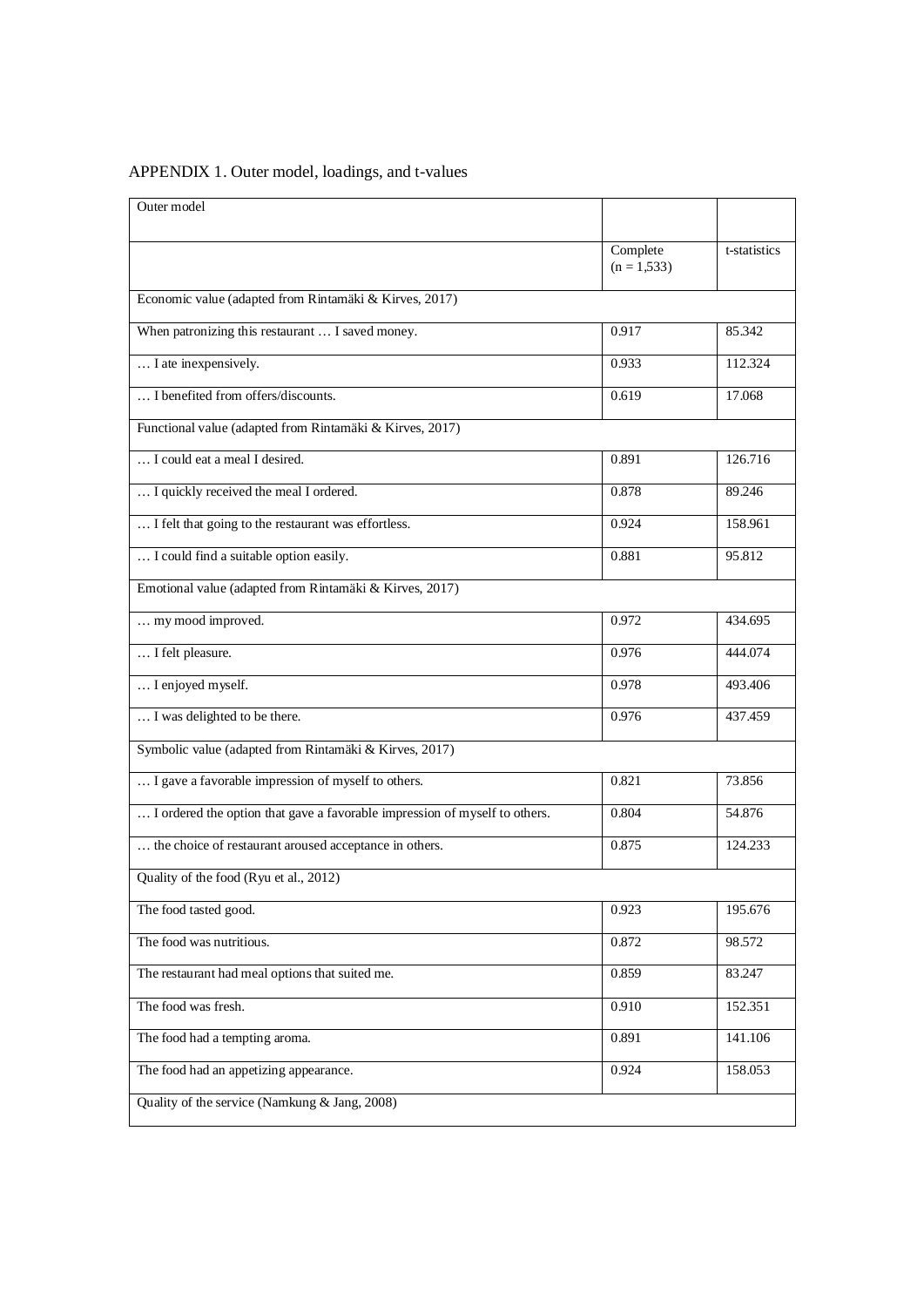| I received the meal I had ordered.                                                                 | 0.850 | 77.782    |
|----------------------------------------------------------------------------------------------------|-------|-----------|
| The staff at the restaurant were ready to help me.                                                 | 0.932 | 200.741   |
| The restaurant staff evoked confidence in me.                                                      | 0.930 | 160.754   |
| The restaurant valued me as a customer.                                                            | 0.931 | 191.625   |
| Quality of the physical environment (Ryu et al., 2012)                                             |       |           |
| The restaurant appeared to be pleasant.                                                            | 0.906 | 163.219   |
| The background music was pleasing.                                                                 | 0.741 | 48.314    |
| The restaurant in its entirety was tidy.                                                           | 0.910 | 161.609   |
| The restaurant staff appeared tidy and well dressed.                                               | 0.888 | 137.111   |
| Satisfaction (adapted from Mägi, 2003)                                                             |       |           |
| How satisfied were you with this restaurant?                                                       | 0.924 | 123.631   |
| How well did this restaurant meet your expectations?                                               | 0.936 | 191.817   |
| Imagine a perfect restaurant. How close to the ideal was this restaurant?                          | 0.911 | 134.392   |
| Word of Mouth (adapted from Jones et al., 2006)                                                    |       |           |
| I am likely to say good things about this restaurant.                                              | 0.979 | 540.300   |
| I would recommend this restaurant to my friends and relatives.                                     | 0.988 | 824.122   |
| I will recommend this restaurant to others.                                                        | 0.984 | 412.243   |
| Repurchase intention (adapted from Jones et al., 2006)                                             |       |           |
| I am looking forward to patronizing this restaurant in the future.                                 | 0.974 | 456.888   |
| I will always look forward to patronizing this restaurant.                                         | 0.988 | 1,248.109 |
| Regardless of how often I visit this restaurant, I always look forward to patronizing<br>it again. | 0.975 | 534.674   |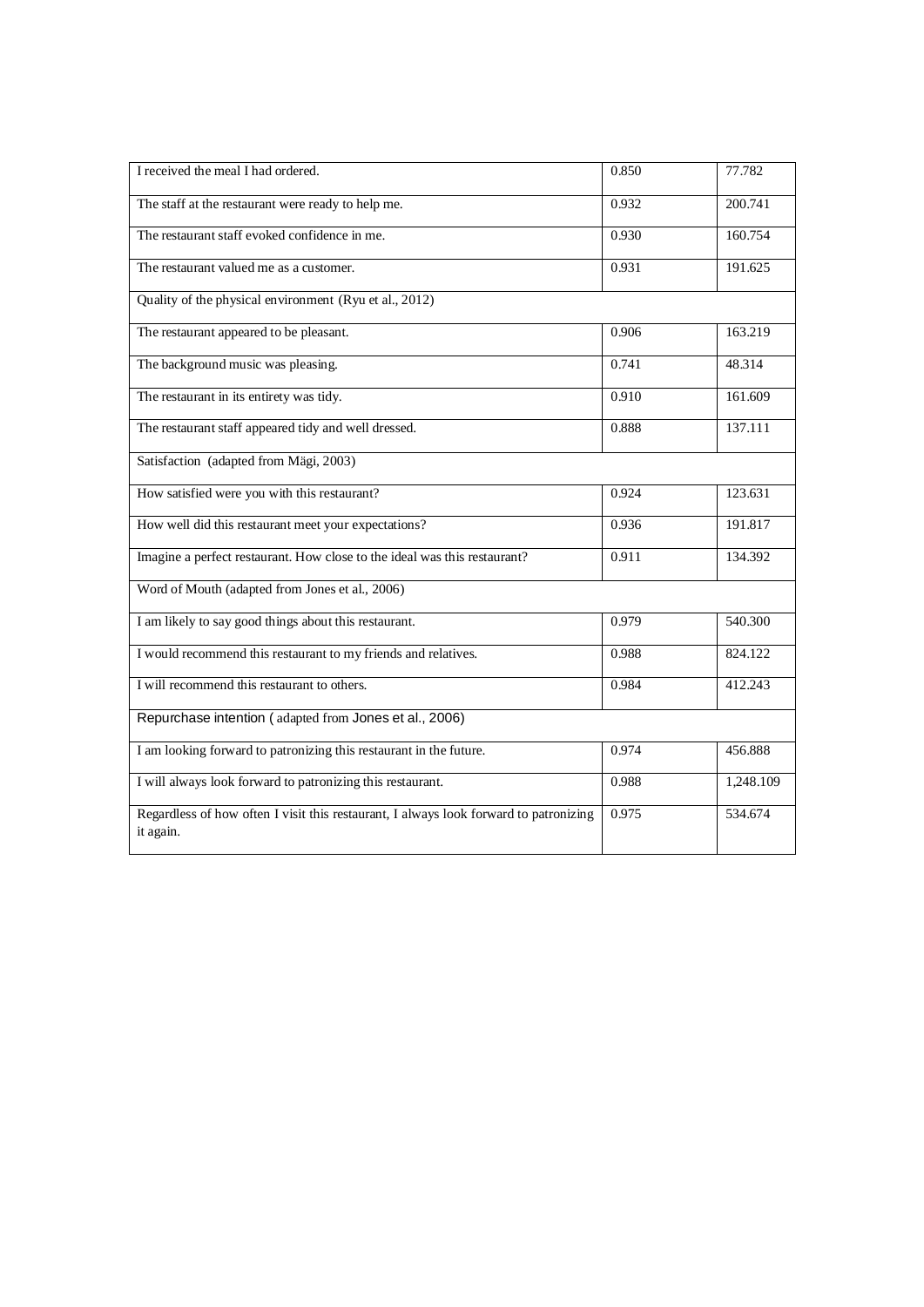|                        | Complete   | t-statistics | Dining    | t-statistics | Lunch     | t-statistics |
|------------------------|------------|--------------|-----------|--------------|-----------|--------------|
|                        | $(n=1533)$ |              | $(n=564)$ |              | $(n=205)$ |              |
| $FO \rightarrow ECON$  | 0.133      | 2.250        | 0.050     | 0.569        | 0.210     | 1.273        |
| $FO \rightarrow FUNC$  | 0.353      | 9.662        | 0.388     | 8.836        | 0.645     | 6.119        |
| $FQ \rightarrow EMOT$  | 0.400      | 10.095       | 0.314     | 5.007        | 0.478     | 4.461        |
| $FO \rightarrow SYMB$  | 0.245      | 5.628        | 0.315     | 5.345        | 0.315     | 2.473        |
| $SQ \rightarrow ECON$  | 0.213      | 3.833        | 0.153     | 1.698        | 0.249     | 1.367        |
| $SQ \rightarrow FUNC$  | 0.520      | 13.748       | 0.551     | 12.460       | 0.220     | 1.856        |
| $SO \rightarrow EMOT$  | 0.509      | 12.804       | 0.642     | 10.349       | 0.374     | 3.267        |
| $QPE$ -> $ECON$        | $-0.140$   | 2.474        | $-0.052$  | 0.661        | $-0.095$  | 0.550        |
| $QPE \rightarrow SYMB$ | 0.406      | 9.676        | 0.285     | 4.788        | 0.252     | 1.988        |
| ECON > LOY             | 0.037      | 2.387        | 0.042     | 1.880        | 0.128     | 2.717        |
| $FUNC \rightarrow SAT$ | 0.265      | 8.781        | 0.201     | 3.922        | 0.397     | 5.647        |
| EMOT > SAT             | 0.698      | 23.354       | 0.763     | 16.435       | 0.602     | 8.145        |
| EMOT > WOM             | 0.339      | 10.932       | 0.287     | 5.607        | 0.202     | 1.994        |
| EMOT > LOY             | 0.372      | 10.108       | 0.192     | 3.040        | 0.416     | 4.581        |
| SYMB > SAT             | $-0.110$   | 6.655        | $-0.042$  | 2.121        | $-0.146$  | 3.671        |
| $SYMB \rightarrow WOM$ | 0.093      | 5.327        | 0.041     | 1.746        | 0.142     | 2.111        |
| SYMB > LOY             | 0.146      | 6.923        | 0.134     | 3.701        | 0.117     | 1.912        |
| $SAT \rightarrow WOM$  | 0.537      | 20.180       | 0.633     | 12.618       | 0.624     | 8.862        |
| SAT > LOY              | 0.416      | 13.907       | 0.617     | 10.929       | 0.348     | 5.139        |

| APPENDIX 2. Inner model, structural path coefficients |  |  |  |  |  |
|-------------------------------------------------------|--|--|--|--|--|
|-------------------------------------------------------|--|--|--|--|--|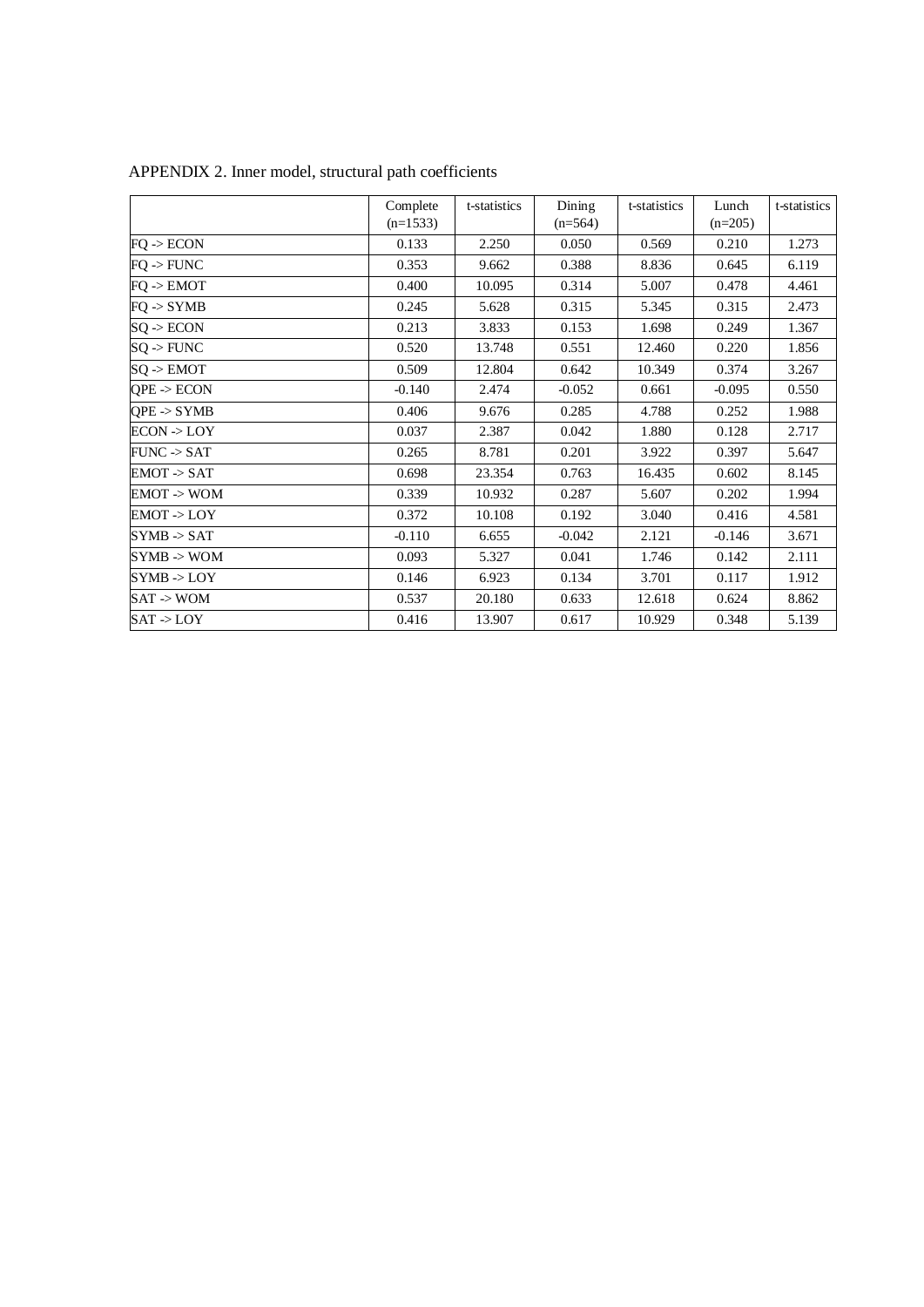| $n=1533$            |                             |                     |             |             |             |             |           |       |            |            |            |       |
|---------------------|-----------------------------|---------------------|-------------|-------------|-------------|-------------|-----------|-------|------------|------------|------------|-------|
| Complete            | $\mathbf{AVE}^{\mathrm{a}}$ | $CR^b$              | $ECON$      | <b>FUNC</b> | <b>EMOT</b> | <b>SYMB</b> | <b>FQ</b> | SQ    | QPE        | SAT        | <b>WOM</b> | LOY   |
| ECON <sup>C</sup>   | 0.699                       | 0.871               | 0.836       |             |             |             |           |       |            |            |            |       |
| $FUNC$ <sup>d</sup> | 0.799                       | 0.941               | 0.311       | 0.894       |             |             |           |       |            |            |            |       |
| EMOT <sup>e</sup>   | 0.952                       | 0.987               | 0.221       | 0.816       | 0.976       |             |           |       |            |            |            |       |
| $SYMB$ <sup>f</sup> | 0.696                       | 0.873               | 0.211       | 0.566       | 0.615       | 0.834       |           |       |            |            |            |       |
| $FQ$ <sup>g</sup>   | 0.805                       | 0.961               | 0.195       | 0.798       | 0.835       | 0.591       | 0.897     |       |            |            |            |       |
| ${SQ}^{\,h}$        | 0.831                       | 0.951               | 0.211       | 0.822       | 0.851       | 0.562       | 0.855     | 0.911 |            |            |            |       |
| $QPE$ <sup>i</sup>  | 0.747                       | 0.921               | 0.148       | 0.729       | 0.761       | 0.615       | 0.854     | 0.821 | 0.864      |            |            |       |
| $\text{SAT}^{\,j}$  | 0.853                       | 0.946               | 0.229       | 0.772       | 0.846       | 0.469       | 0.765     | 0.808 | 0.678      | 0.924      |            |       |
| $WOM$ <sup>k</sup>  | 0.968                       | 0.989               | 0.236       | 0.750       | 0.851       | 0.554       | 0.794     | 0.806 | 0.720      | 0.868      | 0.984      |       |
| $\log^1$            | 0.959                       | 0.986               | 0.245       | 0.711       | 0.822       | 0.578       | 0.766     | 0.758 | 0.701      | 0.808      | 0.885      | 0.979 |
| Mean                |                             |                     | 3.395       | 5.362       | 5.061       | 4.677       | 5.311     | 5.285 | 5.193      | 5.325      | 5.162      | 4.503 |
| s.d.                |                             |                     | 1.506       | 1.405       | 1.774       | 1.332       | 1.433     | 1.501 | 1.285      | 1.543      | 1.806      | 1.903 |
|                     |                             |                     |             |             |             |             |           |       |            |            |            |       |
| $n = 564$           |                             |                     |             |             |             |             |           |       |            |            |            |       |
| Dining              | $AVE^{a}$                   | $CR^{\overline{b}}$ | <b>ECON</b> | <b>FUNC</b> | EMOT        | SYMB        | <b>FQ</b> | SQ    | <b>QPE</b> | <b>SAT</b> | <b>WOM</b> | LOY   |
| ECON <sup>C</sup>   | 0.668                       | 0.851               | 0.817       |             |             |             |           |       |            |            |            |       |
| $FUNC$ <sup>d</sup> | 0.776                       | 0.933               | 0.255       | 0.881       |             |             |           |       |            |            |            |       |
| EMOT <sup>e</sup>   | 0.965                       | 0.991               | 0.149       | 0.863       | 0.982       |             |           |       |            |            |            |       |
| $SYMB$ <sup>f</sup> | 0.650                       | 0.847               | 0.171       | 0.554       | 0.482       | 0.806       |           |       |            |            |            |       |
| FQ                  | 0.786                       | 0.957               | 0.137       | 0.849       | 0.851       | 0.538       | 0.887     |       |            |            |            |       |
| SQ                  | 0.857                       | 0.960               | 0.155       | 0.875       | 0.905       | 0.459       | 0.835     | 0.926 |            |            |            |       |
| <b>QPE</b>          | 0.712                       | 0.907               | 0.104       | 0.754       | 0.721       | 0.532       | 0.782     | 0.763 | 0.844      |            |            |       |
| <b>SAT</b>          | 0.883                       | 0.958               | 0.138       | 0.836       | 0.916       | 0.437       | 0.815     | 0.882 | 0.694      | 0.940      |            |       |
| <b>WOM</b>          | 0.971                       | 0.990               | 0.171       | 0.823       | 0.887       | 0.457       | 0.808     | 0.861 | 0.679      | 0.914      | 0.985      |       |
| LOY                 | 0.963                       | 0.987               | 0.179       | 0.765       | 0.827       | 0.503       | 0.753     | 0.784 | 0.655      | 0.857      | 0.891      | 0.981 |

APPENDIX 3. Construct validity, reliability and discriminant validity for data sets (complete, dining and lunch). Means and standard deviations for measured constructs.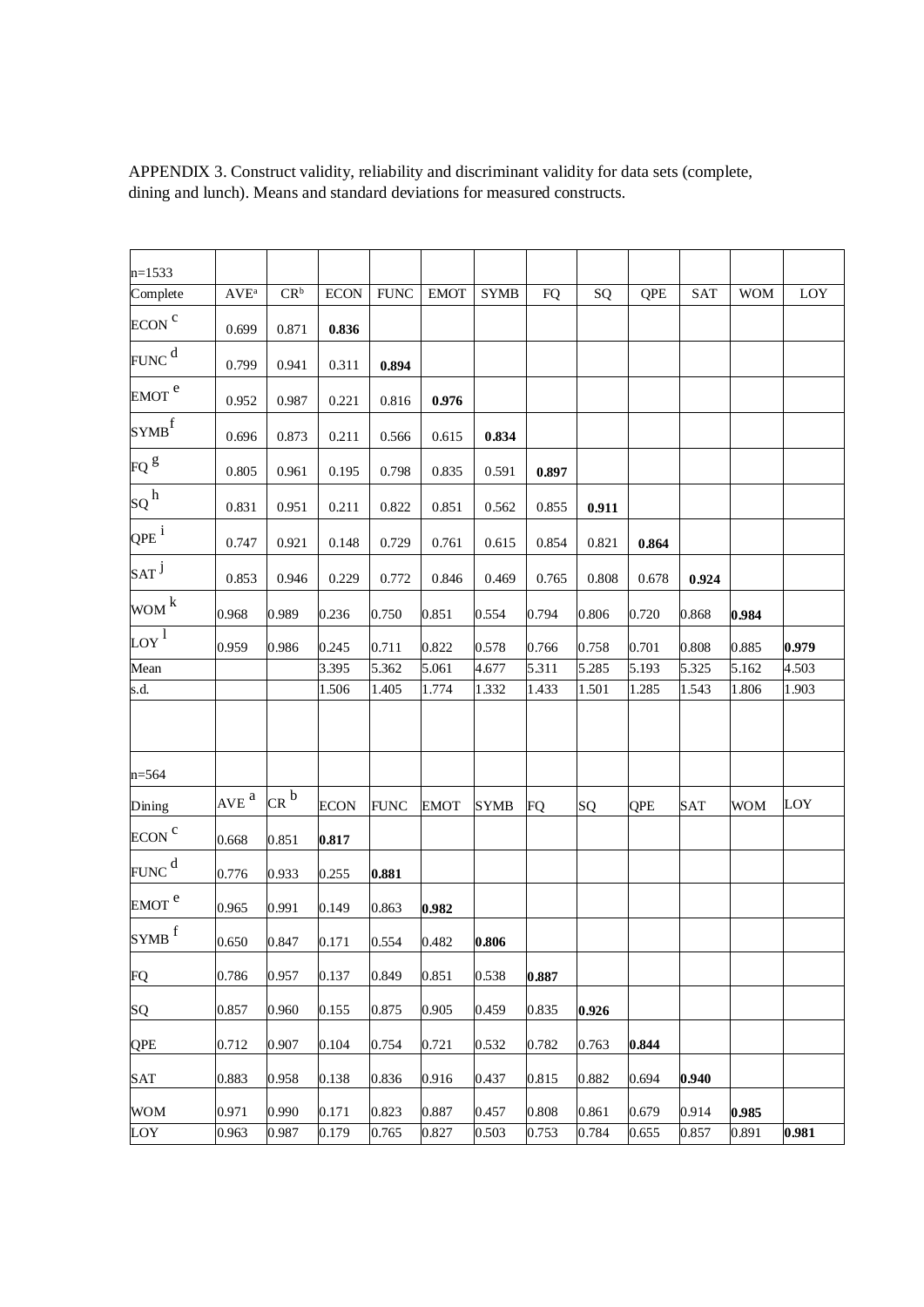| Mean                |                  |                     | 3.205       | 5.849       | 5.913       | 5.350       | 6.105     | 5.982 | 6.009      | 5.759      | 5.925      | 5.362 |
|---------------------|------------------|---------------------|-------------|-------------|-------------|-------------|-----------|-------|------------|------------|------------|-------|
| s.d.                |                  |                     | 1.564       | 1.356       | 1.684       | 1.183       | 1.213     | 1.476 | 1.019      | 1.632      | 1.745      | 1.856 |
|                     |                  |                     |             |             |             |             |           |       |            |            |            |       |
|                     |                  |                     |             |             |             |             |           |       |            |            |            |       |
| $n=205$             |                  |                     |             |             |             |             |           |       |            |            |            |       |
| Lunch               | AVE <sup>a</sup> | $CR^{\overline{b}}$ | <b>ECON</b> | <b>FUNC</b> | <b>EMOT</b> | <b>SYMB</b> | <b>FO</b> | SQ    | <b>QPE</b> | <b>SAT</b> | <b>WOM</b> | LOY   |
| ECON <sup>C</sup>   | 0.679            | 0.860               | 0.824       |             |             |             |           |       |            |            |            |       |
| FUNC <sup>d</sup>   | 0.845            | 0.956               | 0.434       | 0.919       |             |             |           |       |            |            |            |       |
| EMOT <sup>e</sup>   | 0.941            | 0.985               | 0.413       | 0.835       | 0.970       |             |           |       |            |            |            |       |
| $SYMB$ <sup>f</sup> | 0.710            | 0.880               | 0.356       | 0.594       | 0.606       | 0.842       |           |       |            |            |            |       |
| FQ                  | 0.796            | 0.959               | 0.347       | 0.836       | 0.802       | 0.526       | 0.892     |       |            |            |            |       |
| SQ                  | 0.836            | 0.953               | 0.354       | 0.779       | 0.788       | 0.475       | 0.866     | 0.914 |            |            |            |       |
| QPE                 | 0.699            | 0.901               | 0.283       | 0.755       | 0.733       | 0.516       | 0.837     | 0.810 | 0.836      |            |            |       |
| SAT                 | 0.848            | 0.943               | 0.408       | 0.814       | 0.846       | 0.455       | 0.794     | 0.778 | 0.695      | 0.921      |            |       |
| <b>WOM</b>          | 0.962            | 0.987               | 0.414       | 0.776       | 0.816       | 0.549       | 0.764     | 0.770 | 0.685      | 0.860      | 0.981      |       |
| LOY                 | 0.949            | 0.982               | 0.483       | 0.757       | 0.834       | 0.573       | 0.741     | 0.750 | 0.655      | 0.805      | 0.878      | 0.974 |
| Mean                |                  |                     | 3.999       | 5.652       | 5.288       | 4.817       | 5.538     | 5.332 | 5.325      | 5.538      | 5.496      | 4.838 |
| s.d.                |                  |                     | 1.506       | 1.374       | 1.622       | 1.358       | 1.326     | 1.457 | 1.159      | 1.459      | 1.686      | 1.801 |

*Notes:*

*<sup>a</sup>AVE = Average variance extracted, <sup>b</sup>CR = Composite reliability, <sup>c</sup>ECON = Economic value,<sup>d</sup>*  $FUNC = Functional value, <sup>e</sup> EMOT = Emotional value, <sup>f</sup> SYMB = Symbolic value, <sup>g</sup> FQ = Food$ *quality,<sup>h</sup> SQ= Service quality,<sup>i</sup> QPE = Quality of physical environment, <sup>j</sup> SAT = Satisfaction, <sup>k</sup>*  $WOM = Word of mouth, <sup>1</sup> *LOY* = *Logalty*.$ 

(Henseler et al. (2009) and Hair et al. (2011)